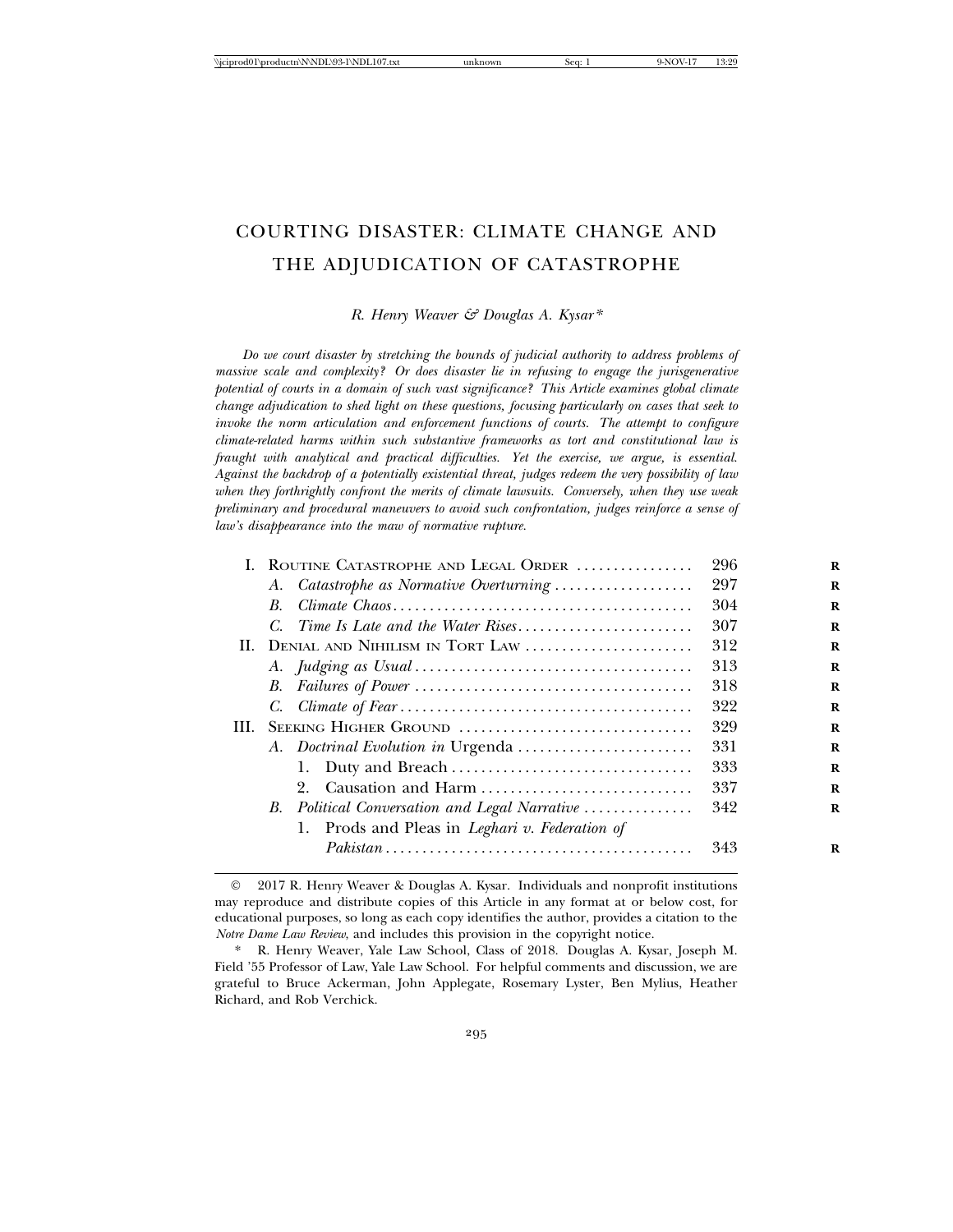| 2. The Environmental Apocalyptic in Foster and |  |
|------------------------------------------------|--|
|                                                |  |
|                                                |  |

I. ROUTINE CATASTROPHE AND LEGAL ORDER

## *"This is no ordinary lawsuit."*<sup>1</sup>

Climate change challenges the capacity of law. This is true, first of all, as a historical matter. Most notably, despite decades of warnings from the scientific community, the United States Congress has never passed a law specifically to control greenhouse gas emissions.2 President Obama resorted to administrative action in an effort to impose some constraints on greenhouse gas emissions. But the centerpiece of that effort, the Clean Power Plan, is stayed pending judicial review and will almost certainly be dismantled by the new administration.3 Meanwhile, at the international level, nations have struggled to turn the promises of the United Nations Framework Convention on Climate Change into the kind of collective commitment and regulatory structure necessary to avoid dangerous levels of climate change.<sup>4</sup> The President has given conflicting signals on actually withdrawing from the Paris Agreement or the underlying Framework Convention, but his overall approach toward energy and environmental protection have clearly rattled the global climate regime. Thus, the future of international climate change diplomacy and concomitant efforts to subject greenhouse gas emissions to a regime of legal limitations remains far from certain.

This Article does not focus on these political failures, though their consequences will be dire indeed. We are concerned, rather, with the more profound ways in which climate change destabilizes the concept of law. Put simply, our normative order looks increasingly fragile in "an era of unlimited harm."<sup>5</sup> Climate change will increase the risk of not only relatively "normal" disasters, but also of truly catastrophic ones. Indeed, climate change may

3 *See* West Virginia v. EPA, 136 S. Ct. 1000 (2016) (mem.); *see also* Lisa Heinzerling, *The Supreme Court's Clean-Power Power Grab*, 28 GEO. ENVTL. L. REV. 425, 425 (2016); Ann Carlson, *The Decision to Halt the Implementation of the Clean Power Plan Is Outrageous (And Inconsistent with the Law)*, LEGAL PLANET (Feb. 9, 2016), http://legal-planet.org/2016/02/ 09/the-decision-to-halt-the-implementation-of-the-clean-power-plan-is-outrageous/. Court watchers expect a decision from the circuit court in 2017. *See* Amanda Reilly, *Obama's Climate Rule Has Its Long Day in Court*, GREENWIRE (Sept. 27, 2016), http://www.eenews.net/ greenwire/stories/1060043514.

4 *See* UNITED NATIONS ENV'T PROGRAMME, THE EMISSIONS GAP REPORT 2015 (2015).

5 Benjamin Ewing & Douglas A. Kysar, *Prods and Pleas: Limited Government in an Era of Unlimited Harm*, 121 YALE L.J. 350, 350 (2011).

<sup>1</sup> Juliana v. United States, 217 F. Supp. 3d 1224, 1234 (D. Or. 2016).

<sup>2</sup> Congress has passed two statutes to fund federal research on climate change science. *See* National Climate Program Act, Pub. L. No. 95-367, 92 Stat. 601 (1978) (codified at 15 U.S.C. §§ 2901–2908 (2012)); Global Change Research Act of 1990, Pub. L. No. 101- 606, 104 Stat. 3096 (codified at 15 U.S.C. §§ 2921–2961 (2012)).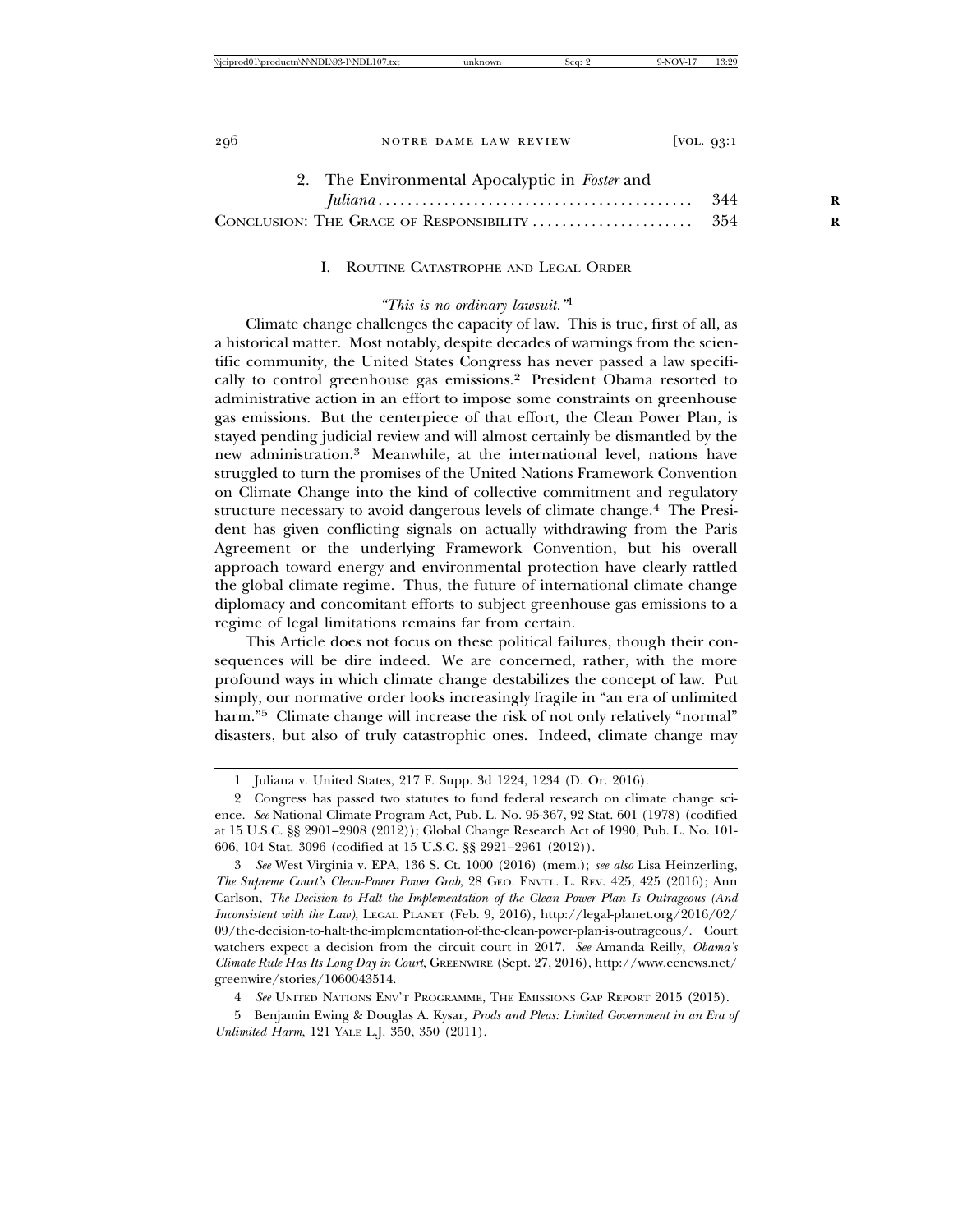2017] **courting disaster 297** 

routinize catastrophe itself.<sup>6</sup> This Article explores the challenges and paradoxes of routine catastrophe and legal order, with particular attention to the role of tort law (and, importantly, tort-like constitutional obligations of government actors) as a forum for the airing of grievances unaddressed by other legal and social mechanisms. We begin in this Introduction by defining the specific normative challenge posed by catastrophe and by identifying climate change as a particularly vexing threat to social meaning and justice.

# *A. Catastrophe as Normative Overturning*

The rise of disaster law as a distinctive field of study has highlighted the difficulty of precisely defining "disaster."7 Dan Farber notes the "common conception" of "events that are sudden, significant, and natural."8 But he goes on to elaborate the indeterminacy of these criteria on closer inspection. Sociologists have emphasized the special power of disaster to tear the social fabric, disrupting normal patterns of communal life.<sup>9</sup> Richard Posner, in his distinctive and provocative treatment of catastrophe, focused on those events marked by "utter overthrow or ruin" that "threaten the survival of the human race."10 Such empirical approaches attempt to describe disaster as a particular set of observable circumstances.

An alternate approach can be illustrated through a well-known historical case. On February 26, 1972, a pile of coal slag impounding black wastewater collapsed in a hollow in West Virginia. The Buffalo Creek Mining Company had been dumping coal ash and refuse in the upper reaches of the Middle Fork of Buffalo Creek, creating a dam that held back a lake of grimy water left over from coal washing.11 John Kebblish—second-in-command at Pittston Coal, the parent company of Buffalo Creek—knew that steady rains threatened to overtop the dam.12 Kebblish later testified that he had urged the company to build an emergency spillway, but he ordered no evacuation.

<sup>6</sup> *See generally* Sonia I. Seneviratne et al., *Changes in Climate Extremes and Their Impacts on the Natural Physical Environment*, *in* MANAGING THE RISKS OF EXTREME EVENTS AND DISAS-TERS TO ADVANCE CLIMATE CHANGE ADAPTATION: SPECIAL REPORT OF THE INTERGOVERNMEN-TAL PANEL ON CLIMATE CHANGE 109 (Christopher B. Field et al. eds., 2012), https:// www.ipcc.ch/pdf/special-reports/srex/SREX\_Full\_Report.pdf.

<sup>7</sup> Perhaps with very good reason: As Ryan Keller notes, any attempt to precisely define and "systematize" a legal concept of disaster might have the unintended consequence of dampening affective reactions to suffering that help motivate prosocial responsive behavior. *See* Ryan S. Keller, *Keeping Disaster Human: Empathy, Systematization, and the Law*, 17 MINN. J.L. SCI. & TECH. 1 (2016).

<sup>8</sup> Daniel Farber, *Symposium Introduction: Navigating the Intersection of Environmental Law and Disaster Law*, 2011 BYU L. REV. 1783, 1787.

<sup>9</sup> DANIEL A. FARBER ET AL., DISASTER LAW AND POLICY 3 (2d ed. 2009).

<sup>10</sup> RICHARD A. POSNER, CATASTROPHE: RISK AND RESPONSE 6 (2004).

<sup>11</sup> Robert L. Rabin, *Dealing with Disasters: Some Thoughts on the Adequacy of the Legal System*, 30 STAN. L. REV. 281, 284 (1978).

<sup>12</sup> GERALD M. STERN, THE BUFFALO CREEK DISASTER: THE STORY OF THE SURVIVORS' UNPRECEDENTED LAWSUIT 147 (1976).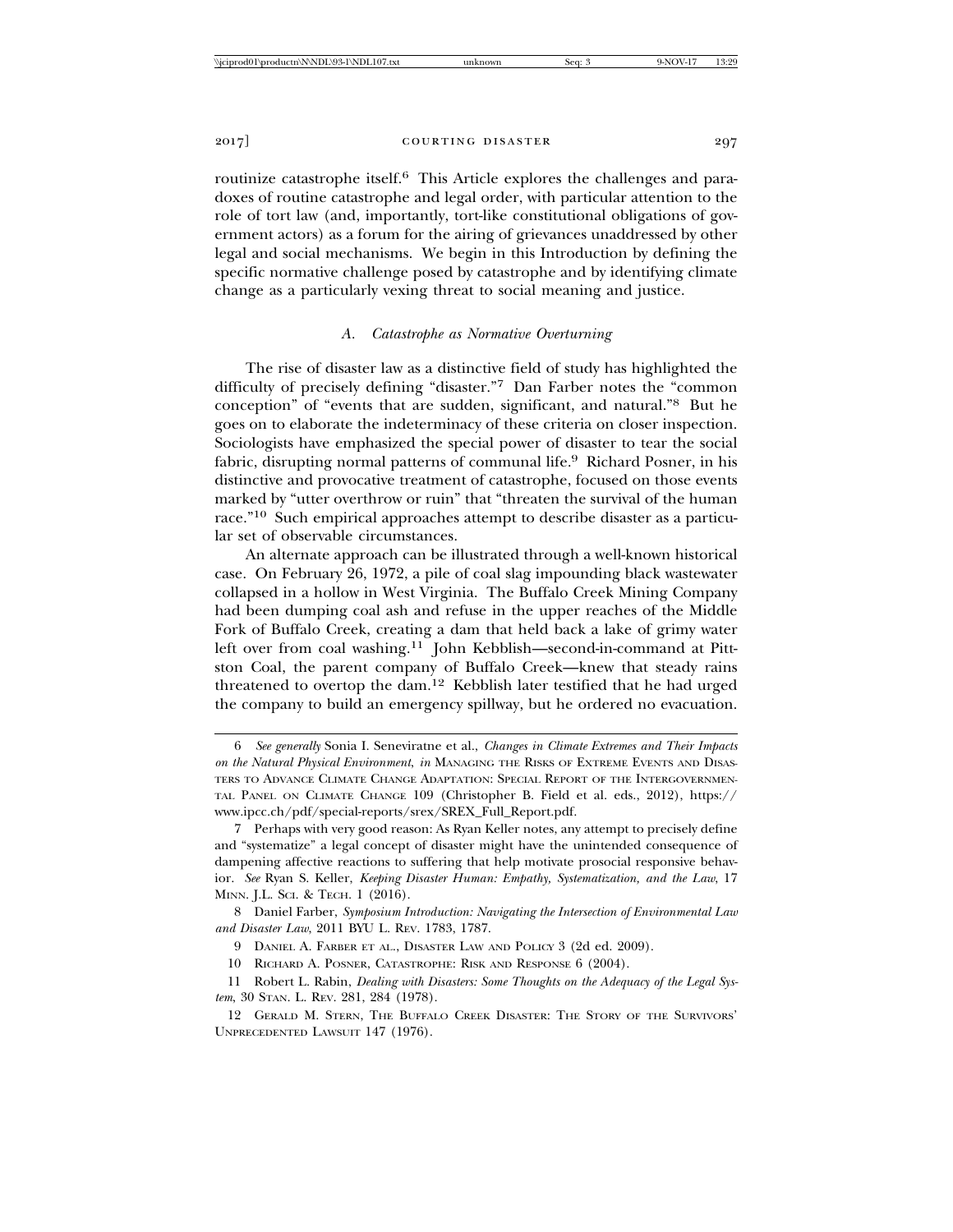Here are the facts. When the dam collapsed, it released over 130 million gallons of wastewater and refuse, sending a 30-foot wall of water down on the coal towns below. The thick slurry of foul water and waste raced through the hollow, ripping out homes and bridges. In a matter of hours, 125 people were killed and over 4000 left homeless. One survivor described the scene:

I cannot explain that water as being water. It looked like a black ocean where the ground had opened up and it was coming in big waves and it was coming in a rolling position. If you had thrown a milk carton out in the river—that's the way the homes went out, like they were nothing. The water seemed like the demon itself. It came, destroyed, and left.<sup>13</sup>

Whole villages were wiped out, replaced that summer by federal government trailers. The trailers were welcome relief, but they could not restore the valley's social integrity: "The old communities . . . were utterly destroyed and never rebuilt; residents began to live a more barren, less communitycentered life."14 As one victim put it, "we feel like we're in a strange land even though it's just a few miles up Buffalo Creek from where we were."<sup>15</sup>

The experience of the villagers at Buffalo Creek suggests a different theory of catastrophe. Catastrophe is not some set of physical circumstances, but rather disruption of normative order.16 The concepts of *catastrophe* and *revolution* are linked in intellectual history: both portend either "an ultimate end or a radically new beginning."17 Robert Cover observed that law constitutes and situates itself within a *nomos*—"a world of right and wrong, of lawful and unlawful, of valid and void."18 Catastrophe blows up the *nomos*. "Catastrophes," Linda Ross Meyer explains, "overturn our very faith in justice, plow up the ground itself. Catastrophes look like cosmic betrayals, not calculated risks. Catastrophes, whether local or international, are moments when we confront the limits of our normative world."<sup>19</sup>

Catastrophic events, it seems, threaten to hurl us back into the state of nature. The "state of nature" is a foundational concept in political theory

16 Some would go further to argue that the distinctive impact of catastrophe lies not merely in disrupting normative order, but in "overturning the very belief in *normative order*." Lawrence Douglas et al., *A Jurisprudence of Catastrophe: An Introduction*, *in* LAW AND CATASTROPHE 1, 2 (Austin Sarat et al. eds., 2007).

17 Alyssa Battistoni, Kata *and/or* Streiphen*?: Climate Change and the Politics of Catastrophe*, *in* CATASTROPHES: A HISTORY AND THEORY OF AN OPERATIVE CONCEPT 156, 166 (Nitzan Lebovic & Andreas Killen eds., 2014).

18 Robert M. Cover, *Foreword:* Nomos *and Narrative*, 97 HARV. L. REV. 4, 4 (1983).

19 Linda Ross Meyer, *Catastrophe: Plowing Up the Ground of Reason*, *in* LAW AND CATAS-TROPHE, *supra* note 16, at 20.

<sup>13</sup> KAI T. ERIKSON, EVERYTHING IN ITS PATH: DESTRUCTION OF COMMUNITY IN THE BUF-FALO CREEK FLOOD 30 (1976).

<sup>14</sup> Jack B. Weinstein, *Ethical Dilemmas in Mass Tort Litigation*, 88 NW. U. L. REV. 469, 488 (1994).

<sup>15</sup> STERN, *supra* note 12, at 53. For an extraordinary multimedia retrospective on a coal ash disaster that had similarly devastating effects on a town in Britain, see Ceri Jackson, *Aberfan: The Mistake that Cost a Village Its Children*, BBC (Oct. 21, 2016), http:// www.bbc.co.uk/news/resources/idt-150d11df-c541-44a9-9332-560a19828c47.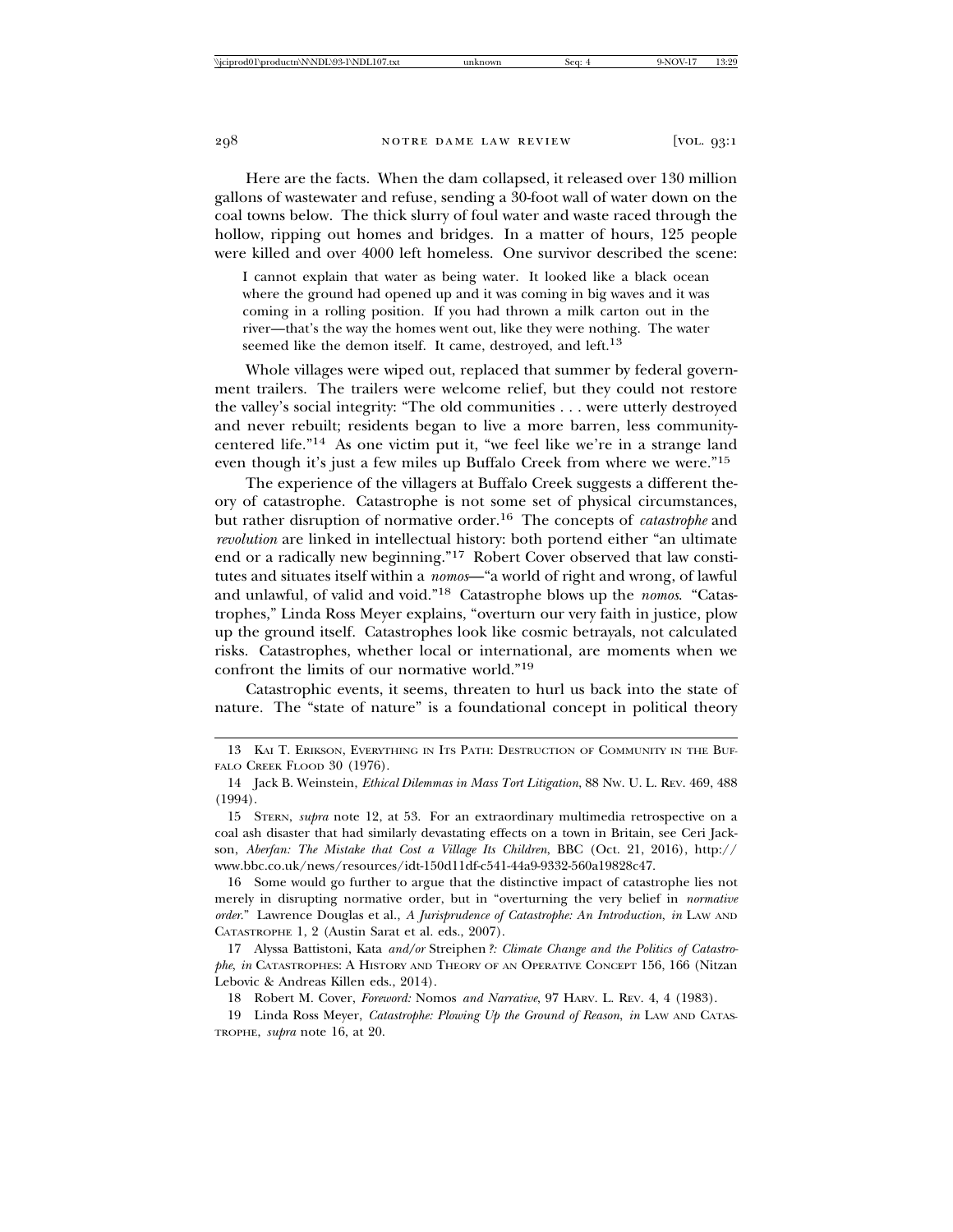which we do not aim to treat here. In the familiar debate, a Hobbesian "war of all against all"20 contrasts with John Locke's vision of harmony governed by reason.21 What is striking for our purposes is that this debate recurs in the aftermath of contemporary catastrophes. In the wake of Hurricane Katrina, for instance, the popular press and even public officials described New Orleans as a war zone, engulfed by "widespread chaos, anarchy, and violent crime directed at both rescuers and other survivors."<sup>22</sup> Various commentators have pushed back against these Hobbesian accounts, arguing that solidarity, not strife, characterized post-Katrina New Orleans.<sup>23</sup> We accept the more optimistic rendering but the germane point is that both accounts implicitly accept Meyer's conception of catastrophe as a moment of normative overturning.

Note, though, that even under the pessimist's view the overturning does not precipitate the *original* state of nature. We cannot return to the prepolitical condition imagined by Locke and, to a lesser extent, Hobbes.<sup>24</sup> Instead, disaster creates a "second state of nature": normal legal order and governmental function are suspended, but only temporarily.25 We expect the incumbent political apparatus to respond and reimpose "order." At first, this response might take the form of dramatic assertions of executive power. After Katrina, elected officials, citing "mass chaos," declared their intention to "restore law and order."26 Police and National Guard troops imposed a state of de facto martial law.<sup>27</sup> In these initial stages, catastrophe may resemble Carl Schmitt's state of exception.28 Schmitt's writings have come to stand

23 *See, e.g.*, REBECCA SOLNIT, A PARADISE BUILT IN HELL: THE EXTRAORDINARY COMMUNI-TIES THAT ARISE IN DISASTER 235 (2009) ("New Orleans had long been a high-crime city, but the mythic city of monsters the media and authorities invented in the wake of Katrina never existed, except in their imagination."); Lisa Grow Sun, *Disaster Mythology and the Law*, 96 CORNELL L. REV. 1131, 1137 (2011) ("[I]n the aftermath of natural disasters, most people engage in prosocial, helping behaviors; antisocial behavior is the exception, rather than the rule.").

24 *See* Douglas et al., *supra* note 16, at 4 (arguing that Hobbes, unlike Locke, saw the state of nature as an "analytic" rather than a "historical" condition: "It is the state that societies always threaten to revert back to, given the right set of conditions").

25 *See* NAOMI ZACK, ETHICS FOR DISASTER 74–78 (2009).

26 John Esterbrook, *New Orleans Fights to Stop Looting*, CBS NEWS (Aug. 31, 2005), http:/ /www.cbsnews.com/news/new-orleans-fights-to-stop-looting.

27 *See* Brandon L. Garrett & Tania Tetlow, *Criminal Justice Collapse: The Constitution After Hurricane Katrina*, 56 DUKE L.J. 127, 143 (2006) ("After the floodwaters receded, police officers, federal agents, and troops patrolled the city and settled into a posture of undeclared martial law.").

28 *See generally* CARL SCHMITT, POLITICAL THEOLOGY: FOUR CHAPTERS ON THE CONCEPT OF SOVEREIGNTY (George Schwab trans., MIT Press, 1985) (1922).

<sup>20</sup> THOMAS HOBBES, ON THE CITIZEN ch. I, ¶ 13, at 30 (Richard Tuck ed., Michael Silverthorne trans., Cambridge Univ. Press, 1998) (1642) (emphasis omitted).

<sup>21</sup> *See* JOHN LOCKE, SECOND TREATISE OF GOVERNMENT §§ 6–7 (Richard H. Cox ed., Harlan Davidson, 1982) (1689).

<sup>22</sup> Lisa Grow Sun & RonNell Andersen Jones, *Disaggregating Disasters*, 60 UCLA L. REV. 884, 916 (2013).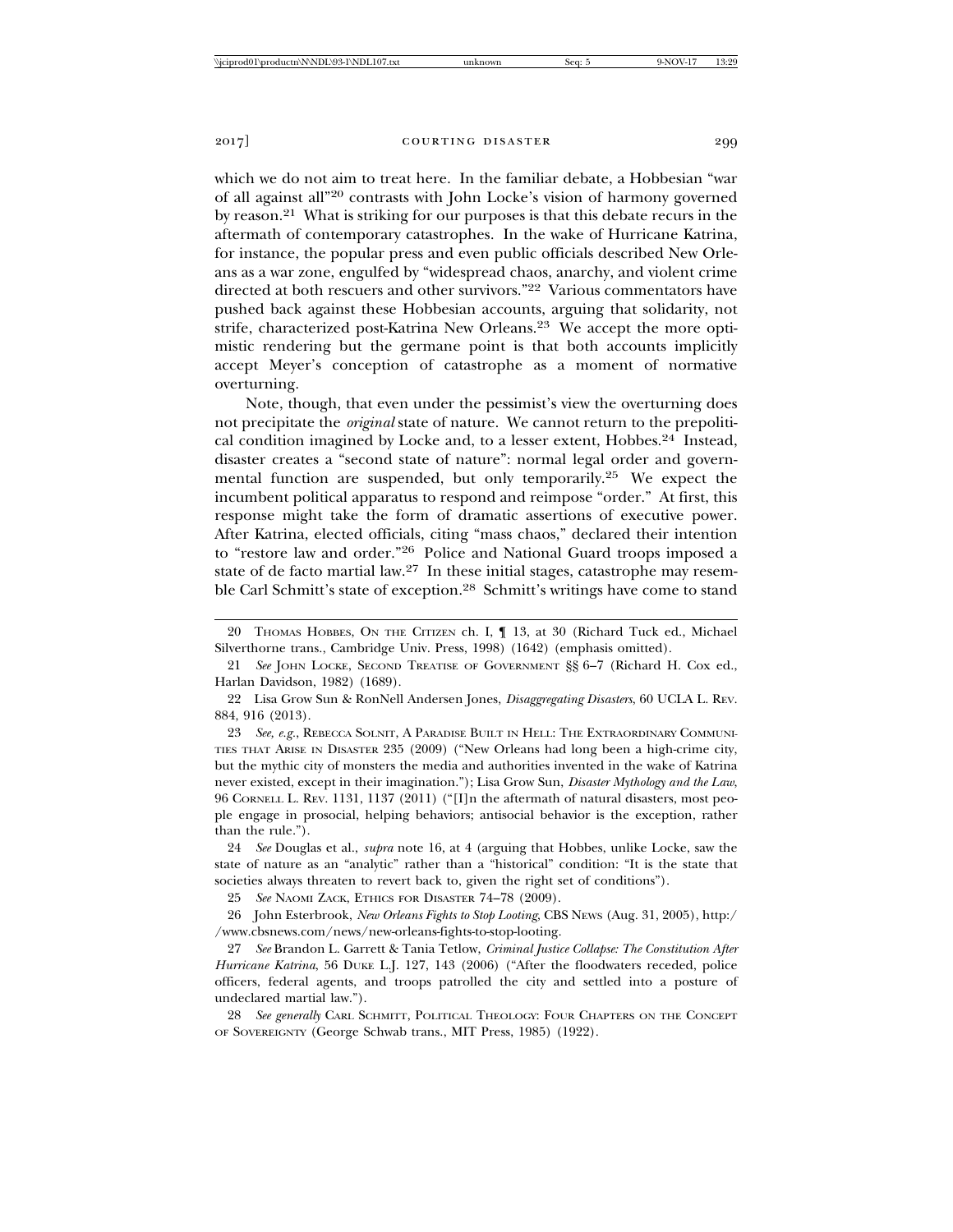for the proposition that the exception discredits any attempt to subject sovereign prerogative to the rule of law.29 Following Schmitt, much scholarly discussion of states of emergencies has focused on executive power and its proper constraint.

These questions are not the primary focus of this Article. Assuming that a bare level of physical security can be restored, a broader array of legal actors must confront lasting damage to normative order. As one of Schmitt's contemporary interpreters has observed, even great ruptures do not fully uproot entrenched norms: "The suspension of the norm does not mean its abolition, and the zone of anomie that it establishes is not (or at least claims not to be) unrelated to the juridical order."30 Catastrophes, rather, create situations of misalignment, where a void opens between normative structure and cognizable fact.

Judges, more so than police, can reassert jurisdiction to close this gap. The political theorist Bonnie Honig explains how Schmitt's preoccupation with the sovereign exception obscures this important task. "[T]he current focus on the question of what we are legitimately allowed to do in response to emergency," she argues, "tends to focus attention on the moment of emergency and not on the afterlife of survival."31 When catastrophe strikes, and the *nomos* is rent asunder, we must restore not only bare order but also normative integrity: "The goal is to salvage from the wreckage of the situation enough narrative unity for the self to go on."32 Since judges speak in terms of reason and not only of power, they have a unique role to play in this reconstruction.

What forms should their role take? Most concretely, courts provide a mechanism by which the victims of catastrophe may employ state power against people and institutions responsible for rupture. Courts can order monetary and injunctive relief, or at the very least declare rights and facilitate out-of-court settlements. But law pushes back against catastrophe in other less tangible ways as well. Law is expressive: it constructs narratives that attach moral significance to otherwise meaningless, stochastic events. After Hurricane Katrina, the law turned a man breaking a window into a looter, and an entire city into a ward of the federal government. As Cover argued: "There is a difference between sleeping late on Sunday and refusing the sacraments, between having a snack and desecrating the fast of Yom Kippur, between banking a check and refusing to pay your income tax."33 Legal narrative, in other words, imbues bare facts with social and cultural significance.

<sup>29</sup> For a summary of Schmitt's views—and their possible caricature in legal academic discourse—see Adrian Vermeule, *Our Schmittian Administrative Law*, 122 HARV. L. REV. 1095, 1098–1101 (2009).

<sup>30</sup> GIORGIO AGAMBEN, STATE OF EXCEPTION § 1.8, at 23 (Kevin Attell trans., 2005).

<sup>31</sup> BONNIE HONIG, EMERGENCY POLITICS: PARADOX, LAW, DEMOCRACY 9 (2009).

<sup>32</sup> *Id.* at 5.

<sup>33</sup> Cover, *supra* note 18, at 8 (footnotes omitted).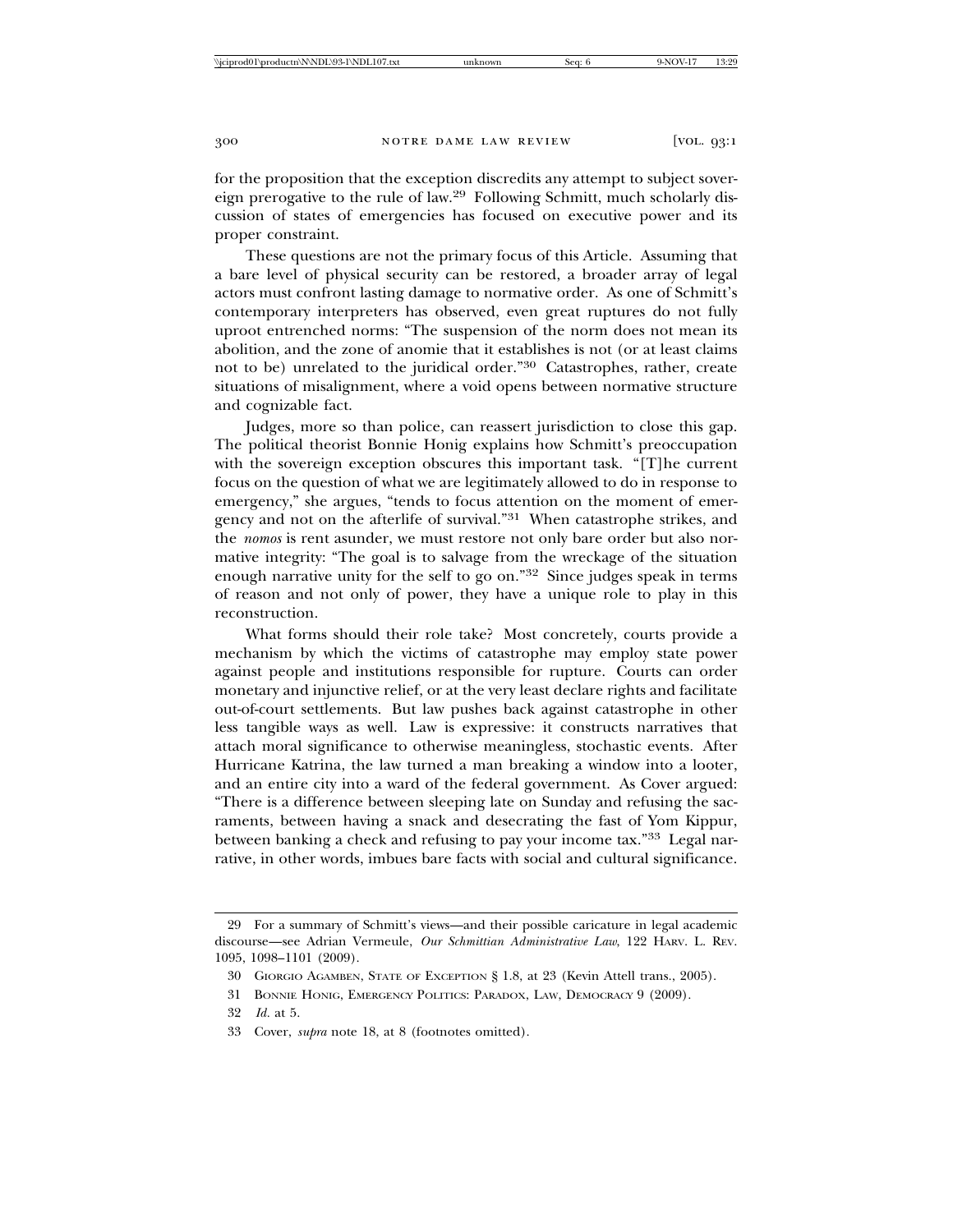As we will discuss below, litigation—and tort litigation in particular—plays a distinct role in developing and sustaining such narratives.<sup>34</sup>

Meyer characterizes these responses—risk management, narrative reframing, and others—as a collective *denial* of the power of catastrophe: "Law is constantly colonizing catastrophe, reframing it as injustice, expanding the bounds and jurisdiction of law, and consequently expanding the zone of human control and responsibility."35 For Meyer, denial does not connote *surrender*. The denialist judge does seek to redress the harms of catastrophe, but she downplays its aberrant quality: "We deny that the event is a challenge to our normative structures, and we reframe it as injustice, not catastrophe."36 Tort scholars might think of the first famous Second Circuit opinion (*Kinsman I*) addressing the aftermath of a calamitous flood along the Buffalo River in 1959.37 Although the consequences were extraordinary and the range of contributing factors—from acts of God to careless seamanship to drunken dereliction of duty—vast, the court nevertheless worked mightily to "domesticate" the case and apportion responsibility among identified parties as if the dispute were an ordinary multiparty tort case.<sup>38</sup>

Meyer adopts an ambivalent stance toward denial. Even though we might prefer to see harm redressed, the exercise of brute power to "colonize catastrophe" effaces the event's generative potential. This ambivalence toward judicial action was also at the center of Cover's work. "[T]here is a radical dichotomy," he argued, "between the social organization of law as power and the organization of law as meaning."39 At the moment of decision, the judge approves an official norm and thus suppresses other, disfavored narratives. As a result, "[i]nterpretation always takes place in the shadow of coercion,"40 or, more dramatically, "[l]egal interpretation takes place in a field of pain and death."<sup>41</sup>

Yet inaction can inflict a symmetric violence*.* Meyer articulates an alternative response to catastrophe: nihilism. Rather than expand the bounds of law to domesticate disaster, "[t]he nihilist acknowledges the normative challenge that the catastrophe represents and stays there. The normative ground is gone, anomie reigns," and "[a]ll that remains are the subjective claims of

<sup>34</sup> *See infra* Sections II.A, III.B.

<sup>35</sup> Meyer, *supra* note 19, at 21.

<sup>36</sup> *Id.*

<sup>37</sup> *In re* Kinsman Transit Co., 338 F.2d 708 (2d Cir. 1964).

<sup>38</sup> Most notably, the court's critical doctrinal conclusion is supported not by an affirmative argument, but by the purported absence of a counterargument. *See id.* at 725 ("We see no reason why an actor engaging in conduct which entails a large risk of small damage and a small risk of other and greater damage, of the same general sort, from the same forces, and to the same class of persons, should be relieved of responsibility for the latter simply because the chance of its occurrence, if viewed alone, may not have been large enough to require the exercise of care.").

<sup>39</sup> Cover, *supra* note 18, at 18.

<sup>40</sup> *Id.* at 40.

<sup>41</sup> Robert M. Cover, *Violence and the Word*, 95 YALE L.J. 1601, 1601 (1986).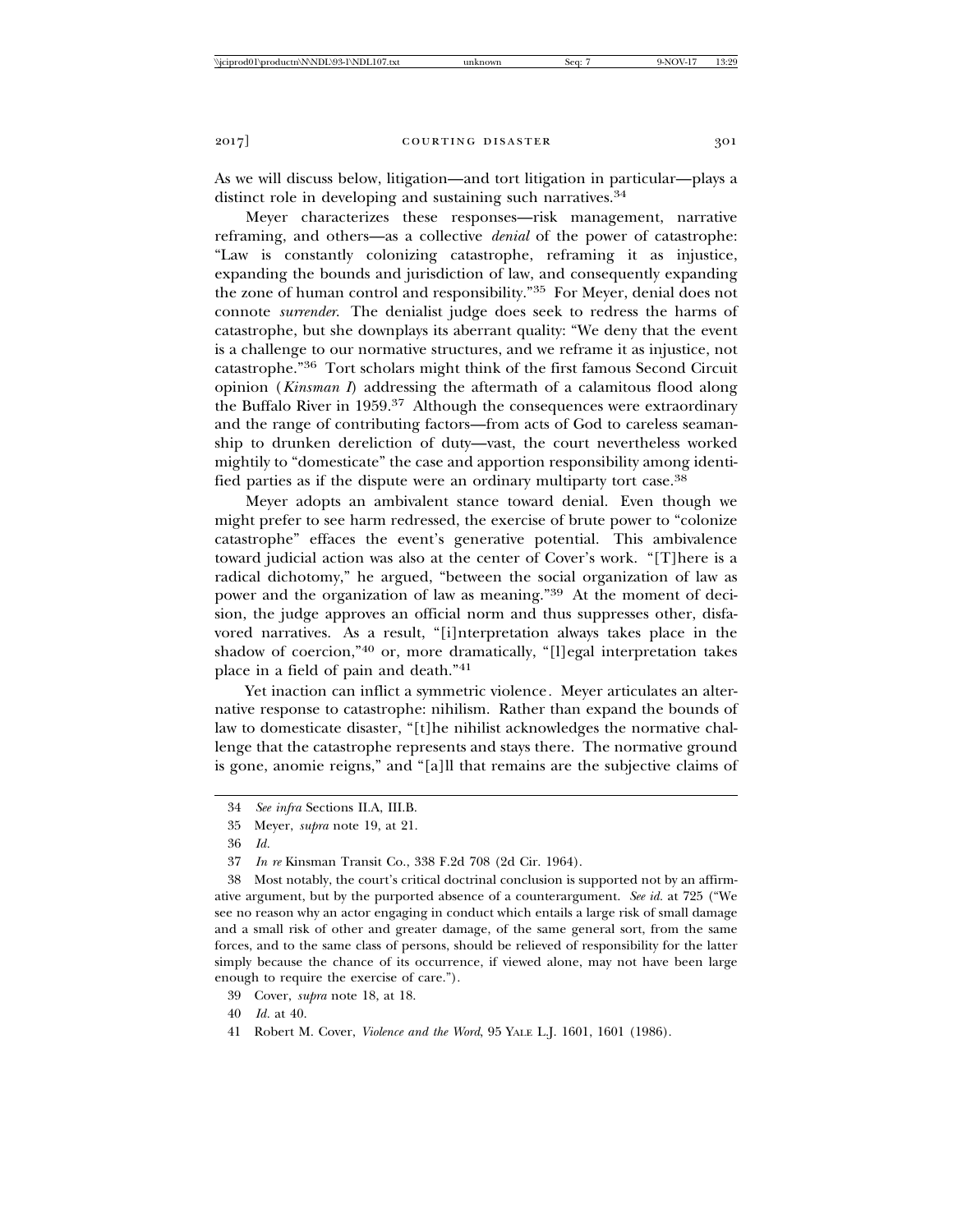individual voices."42 The nihilist does not try to reconstruct the normative order unsettled by catastrophe. For the nihilist, the redress of harms will depend on power, not principle. Again, tort scholars might think of the "unusual concatenation of events on the Buffalo River during the night of January 21, 1959," and the unsatisfactory way in which a second class of claimants were waved away as having "too tenuous and remote" of a connection to the defendants' negligence to recover (*Kinsman II*).<sup>43</sup> Below, in Part II, we will show that nihilism, though it may sound foreign and dystopian, accurately describes a standard response of tort law to catastrophe.

We can apply Meyer's framework to the example of the Buffalo Creek Disaster. For the victims of the flood, the usual forms of communal meaning ceased to cohere. They suffered a "blow to the basic tissues of social life that damages the bonds attaching people together and impairs the prevailing sense of communality."44 In Meyer's terms, they confronted the overturning of their normative universe. And for most of them, tort law never provided an adequate response. Pittston Coal immediately and loudly maintained that the disaster had been an "act of God," to which no liability could attach.<sup>45</sup> Pittston, in other words, espoused the nihilist view of catastrophe: it self-interestedly asserted that this disaster's meaning exceeded the power of law.

And indeed, Pittston's insurers successfully settled with most of the injured before the lawyers even arrived, perhaps aided by their loud protestations (or threats) of innocence.46 Gerald Stern, a white-shoe attorney called in by the Environmental Defense Fund, ended up recruiting only 625 of the 4000 survivors as plaintiffs. Moreover, the majority of these plaintiffs had not sustained physical injury, or even significant property damage.<sup>47</sup> Instead, their principal injuries were emotional. They suffered from continual anxiety and guilt, what we might today describe as post-traumatic stress disorder. One remark of the plaintiff psychiatrist is particularly apt:

In many disasters survivors are able to find some comfort, or at least resignation, in the deep conviction that what happened was a matter of God's will or of some larger power that no mortal could influence. But this disaster was man-made, and such survivors can find no reason or justification for it. Their suffering seems unresolvable.<sup>48</sup>

The Buffalo Creek Disaster was an injustice, not a misfortune. It demanded a legal response to reorder a shattered *nomos*.

Unfortunately, tort law was ill-equipped to mount such a response. Common-law courts have generally looked on claims of psychological harm with skepticism, adopting "a variety of liability-limiting approaches" to short-

48 *Id.* at 114.

<sup>42</sup> Meyer, *supra* note 19, at 22.

<sup>43</sup> *In re* Kinsman Transit Co., 388 F.2d 821, 822, 825 (2d Cir. 1968).

<sup>44</sup> ERIKSON, *supra* note 13, at 154; *see also* STERN, *supra* note 12, at 235.

<sup>45</sup> STERN, *supra* note 12, at 11.

<sup>46</sup> *See id.* at 22.

<sup>47</sup> Many of the plaintiffs were children who did not own property. *Id.* at 66.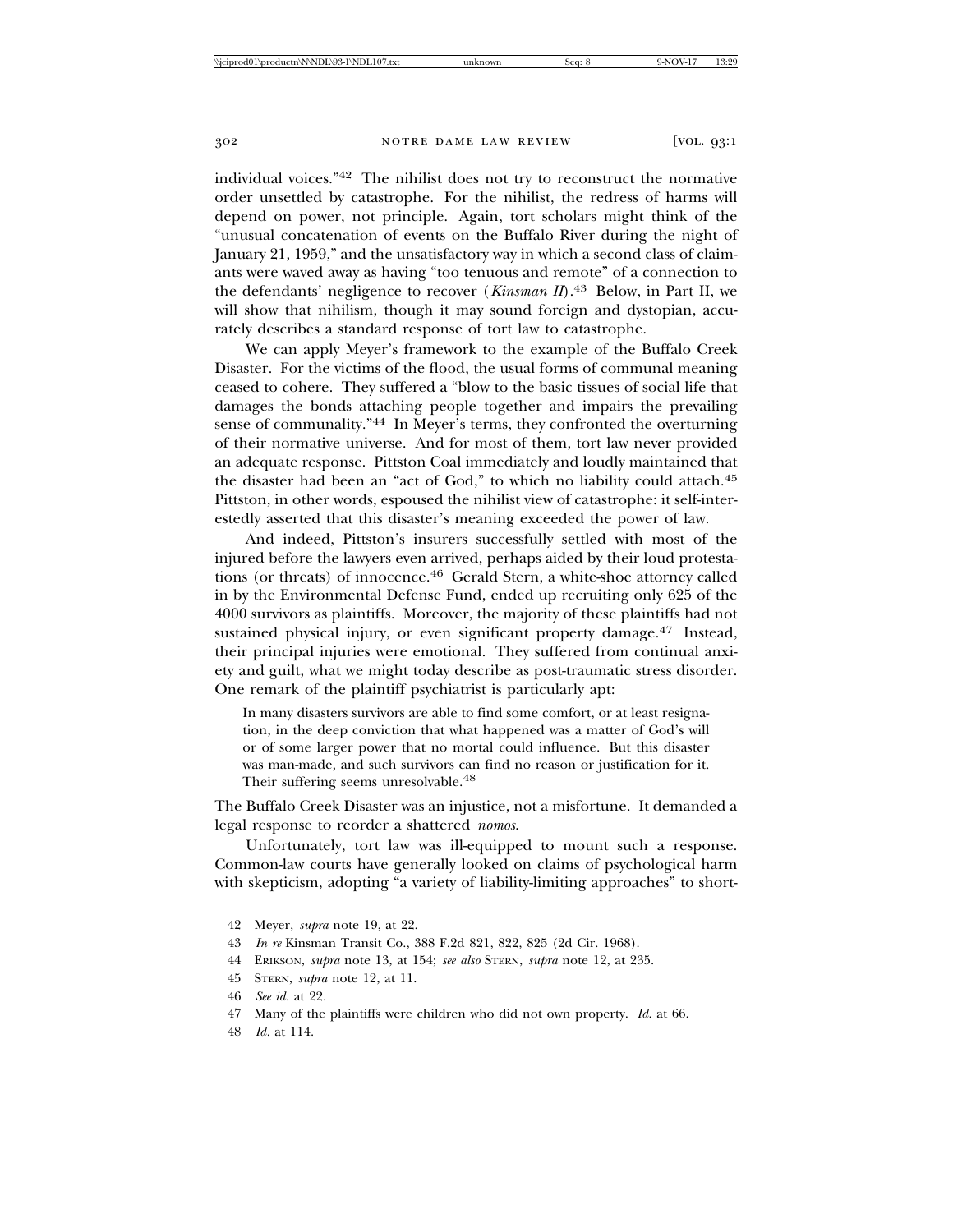circuit the normal application of "liability based on foreseeability."49 Acting without much favorable precedent to guide him, Stern claimed \$50,000 in emotional damages for each of his named plaintiffs. In total, the original complaint alleged \$52 million in damages against the coal operator. After more than two years of pretrial discovery and procedural jockeying, the defendants settled for \$13.5 million, or about \$13,000 per plaintiff.50 That sum—though not trivial—surely does not comprehend the full significance of the disaster, which wiped out entire communities forever. The settlement provided some redress, but it did not create precedent to upend tort law's literalist and naïve understanding of foreseeability or its implicit hierarchy of interests which deprivileges emotional, relational, and communal security. In Meyer's terms, the settlement represented a denialist response to catastrophe.

The example of the Buffalo Creek Disaster demonstrates that denial and nihilism share a basic commitment to the normative status quo. The plaintiff's attorney understandably prefers the court to deny catastrophe's power—rather than just surrender to it—but in neither case does the court truly interrogate prevailing norms. The denialist judge responds reflexively to disaster, attempting to assimilate it within ordinary legal frames.<sup>51</sup> The nihilist judge, on the other hand, vacates the field in a single case seemingly to protect the system as a whole. In the constitutional context, one commentator sympathetically argues, "recognizing a separate reality of extralegal activity in the face of emergency may help in maintaining the integrity of the ordinary legal system."52 President Lincoln, defending his unilateral suspension of the writ of habeas corpus, famously asked, "are all the laws, *but one*, to go unexecuted, and the government itself go to pieces, lest that one be violated?"53 On this view, nihilism can also be seen as a fundamentally conservative stance toward catastrophe.

Still, how long can such a conservative approach hold up under a barrage of catastrophic harms? Eventually, legal doctrine and normative structure must evolve to restore order in a world of catastrophic overturning. A major purpose of this Article will be to argue that courts must accept their essential role in that evolution. But first, we need to understand just how much is at stake in that endeavor. And so we turn to climate change.

<sup>49</sup> JAMES A. HENDERSON, JR. ET AL., THE TORTS PROCESS 317 (8th ed. 2012). *See generally* RESTATEMENT (THIRD) OF TORTS: PHYS. & EMOT. HARM ch. 8 Scope Note (AM. LAW INST. 2012) ("Historically, courts were quite restrictive and cautious about permitting recovery for pure emotional harm.").

<sup>50</sup> STERN, *supra* note 12, at 301.

<sup>51</sup> See supra notes 36-41 and accompanying text.

<sup>52</sup> Oren Gross, *Chaos and Rules: Should Responses to Violent Crises Always Be Constitutional?*, 112 YALE L.J. 1011, 1132 (2003).

<sup>53</sup> President Abraham Lincoln, Message to Congress in Special Session (July 4, 1861), *in* BRUCE A. RAGSDALE, <sup>E</sup><sup>X</sup> PARTE MERRYMAN AND DEBATES ON CIVIL LIBERTIES DURING THE CIVIL WAR 38 (2007), https://www.fjc.gov/sites/default/files/trials/merryman.pdf.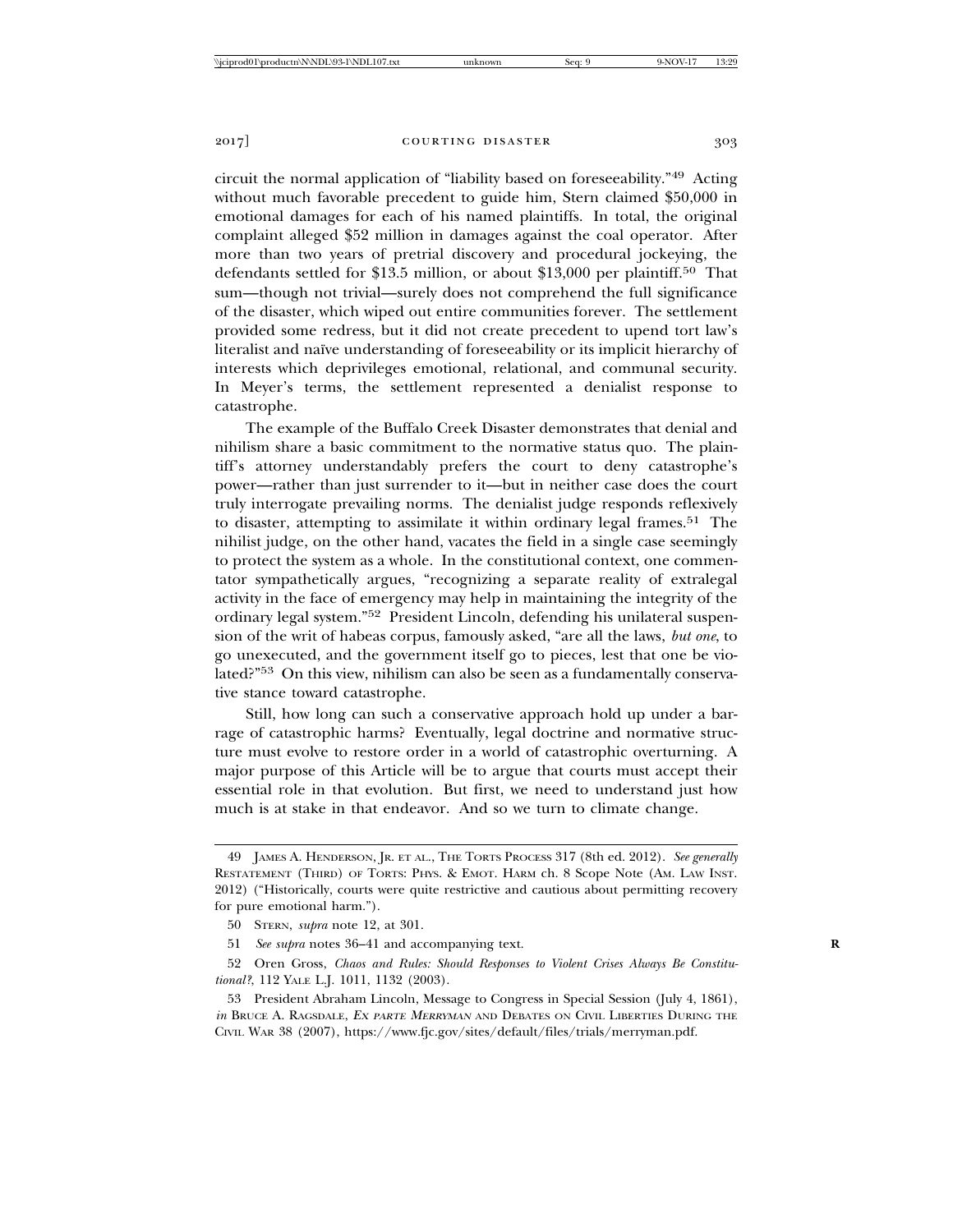## *B. Climate Chaos*

It is now beyond serious dispute that anthropogenic climate change threatens humanity and other life forms with massive harm. The peril of climate change has been described as "one of the central public policy issues of our time,"54 as "one of the key challenges of our lifetimes and future generations,"55 and even as "the gravest crisis in human history."56 Other commentators, of a more millenarian tendency, write "a requiem for a species"<sup>57</sup> and warn of the "last chance to save humanity."58 Somewhere in the middle of this alarmed spectrum, Richard Lazarus characterizes climate change as a "super wicked problem" that "defies resolution because of the enormous interdependencies, uncertainties, circularities, and conflicting stakeholders implicated by any effort to develop a solution."<sup>59</sup>

Lazarus's description sounds in the theory of complex systems, an area of study that applies mathematical insights to ecological, social, and other dynamical processes.60 Complex systems consist of many interconnected parts whose interactions, in the aggregate, do not conform to standard assumptions of linear behavior. Importantly, "simple, deterministic rules" might govern each individual causal moment. $61$  But the system as a whole nevertheless exhibits "surprise phenomena produced by chaos, emergence, and catastrophe."62 Complexity undermines a central tenet of reductionist science, namely, that studying constituent parts will reveal general properties.63 No matter how powerful our computers, no matter how precise our instruments, our understanding will remain partial.<sup>64</sup>

Many scholars have observed the troubling implications of chaos and complexity theory for environmental law and policymaking.65 For linear sys-

56 Bill McKibben, *Introduction*, *in* THE GLOBAL WARMING READER: A CENTURY OF WRIT-ING ABOUT CLIMATE CHANGE 10 (Bill McKibben ed., 2011).

58 JAMES HANSEN, STORMS OF MY GRANDCHILDREN: THE TRUTH ABOUT THE COMING CLI-MATE CATASTROPHE AND OUR LAST CHANCE TO SAVE HUMANITY, at iv (2009).

59 Richard J. Lazarus, *Super Wicked Problems and Climate Change: Restraining the Present to Liberate the Future*, 94 CORNELL L. REV. 1153, 1159 (2009).

60 *See generally* J.M. Ottino, *Complex Systems*, 49 AICHE J. 292 (2003) (providing an overview of early developments in the field and discussing their relevance to several problems in chemical engineering).

61 J.B. Ruhl, *Complexity Theory as a Paradigm for the Dynamical Law-and-Society System: A Wake-Up Call for Legal Reductionism and the Modern Administrative State*, 45 DUKE L.J. 849, 860 (1996).

65 *See, e.g.*, Daniel A. Farber, *Probabilities Behaving Badly: Complexity Theory and Environmental Uncertainty*, 37 U.C. DAVIS L. REV. 145, 147 (2003); Ruhl, *supra* note 61, at 855.

<sup>54</sup> David Markell & J.B. Ruhl, *An Empirical Assessment of Climate Change in the Courts: A New Jurisprudence or Business as Usual?*, 64 FLA. L. REV. 15, 17 (2012).

<sup>55</sup> President Barack Obama, Remarks by the President in Announcing the Clean Power Plan (Aug. 3, 2015), http://go.wh.gov/4KvDkq.

<sup>57</sup> *See* CLIVE HAMILTON, REQUIEM FOR A SPECIES: WHY WE RESIST THE TRUTH ABOUT CLIMATE CHANGE (2010).

<sup>62</sup> *Id.*

<sup>63</sup> *See* Ottino, *supra* note 60, at 293.

<sup>64</sup> *See generally* 1 *Corinthians* 13:8–10.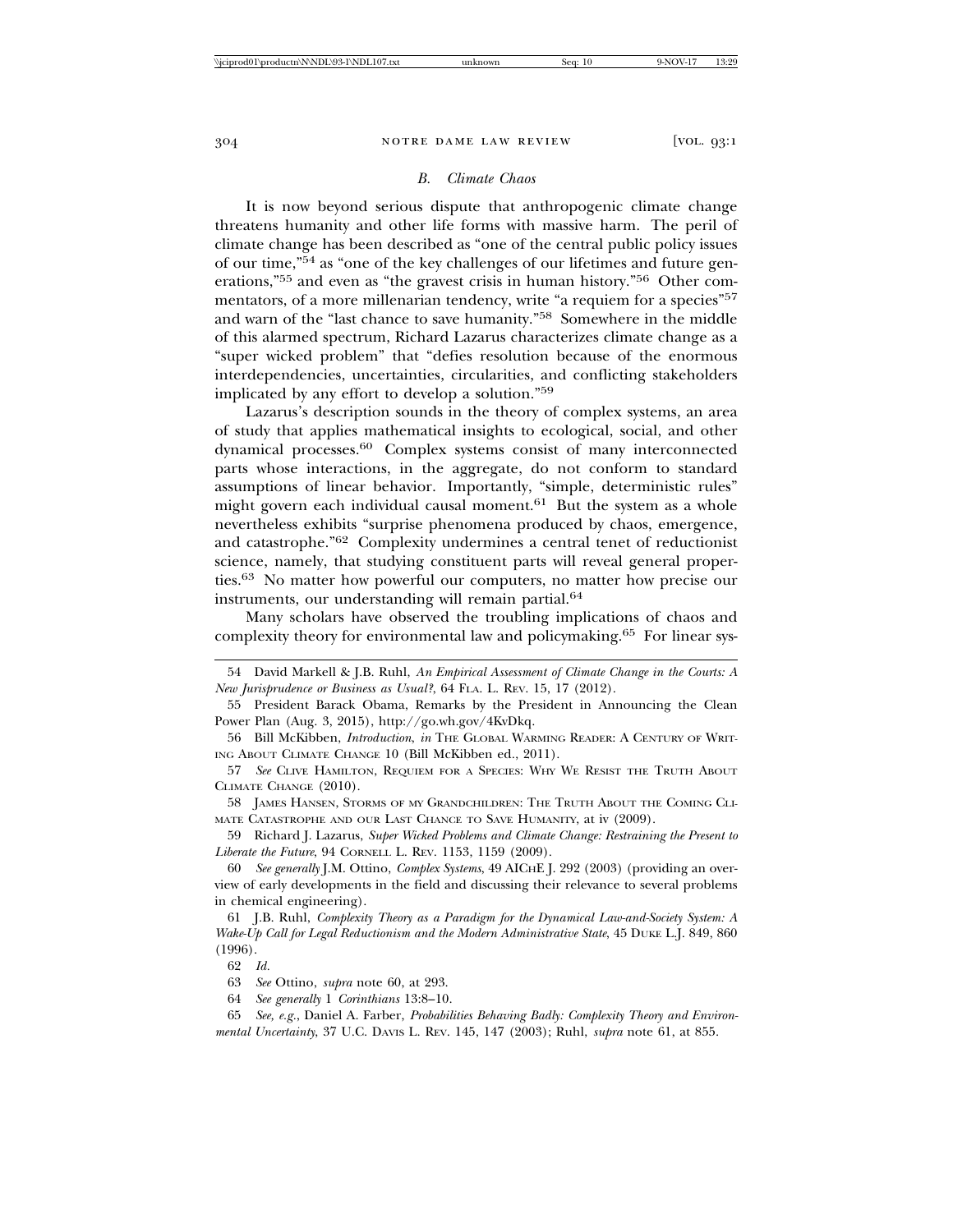tems, where margins of error remain stable over time, we can control for gaps in our knowledge. Using standard statistical techniques, we can "transform situations of ignorance and uncertainty into situations of risk."66 This ability to predict—at least approximately—the future is essential to risk-utility approaches in both regulation and common law adjudication. Yet for complex adaptive systems, risk-utility analyses of the usual sort may be seen as fundamentally ill-suited for the nature of the decision making problems at hand:

Because complex adaptive systems contain ineliminable uncertainties that cannot be presumed to be of minor importance, such systems by their nature are likely to present ill-posed problems, that is, problems whose imperviousness to resolution is driven not by deficiencies in our epistemic position, but rather by features inherent to the problems themselves.<sup>67</sup>

The Buffalo Creek Disaster is illustrative. Robert Rabin observes that, before the disaster, administrative officials had "completely ignored the possibility of such massive harm."68 They had examined previous collapses resulting in relatively minor property damage and had assumed a world of stability, linearity, predictability. They ignored the disjunction between our learning and our experience. The standard tools of risk assessment, devised originally for tightly controlled human environments like laboratories and factories, apply imperfectly in other settings. Most of our lives are not spent in casinos.

Not only the climate system, but also the social systems acting upon it are dynamic and reactive. Most troubling is the possibility of "tipping points" in these systems. We now face real but uncertain likelihoods of "abrupt climate change," in which "the climate system is forced to cross some threshold, triggering a transition to a new state at a rate . . . faster than the cause."69 Scientists have identified a number of mechanisms by which global warming could lead to these sudden, nonlinear shifts in the Earth system.70 Among the most alarming contenders are the collapse of the Greenland and West Antarctica ice sheets, the halt of the Gulf Stream due to changes in ocean salinity, and the massive dieback of tropical rainforests due to shifting rainfall patterns.71 Shortly after the U.S. presidential election of 2016, a report in *Nature* documented the results of a multicountry experimental assessment of the possibility for soils to become net releasers of greenhouse gases. As temperatures warm, soils increasingly release greenhouse gases that might otherwise remain stably secured underground. The study found that soil

<sup>66</sup> DOUGLAS A. KYSAR, REGULATING FROM NOWHERE: ENVIRONMENTAL LAW AND THE SEARCH FOR OBJECTIVITY 72 (2010).

<sup>67</sup> *Id.* at 74.

<sup>68</sup> Rabin, *supra* note 11, at 287.

<sup>69</sup> COMM. ON ABRUPT CLIMATE CHANGE, ABRUPT CLIMATE CHANGE: INEVITABLE SURPRISES 14 (2002).

<sup>70</sup> For a summary of possible scenarios, see Timothy M. Lenton et al., *Tipping Elements in the Earth's Climate System*, 105 PROC. NAT'L ACAD. SCI. 1786, 1786 (2008).

<sup>71</sup> *Id.*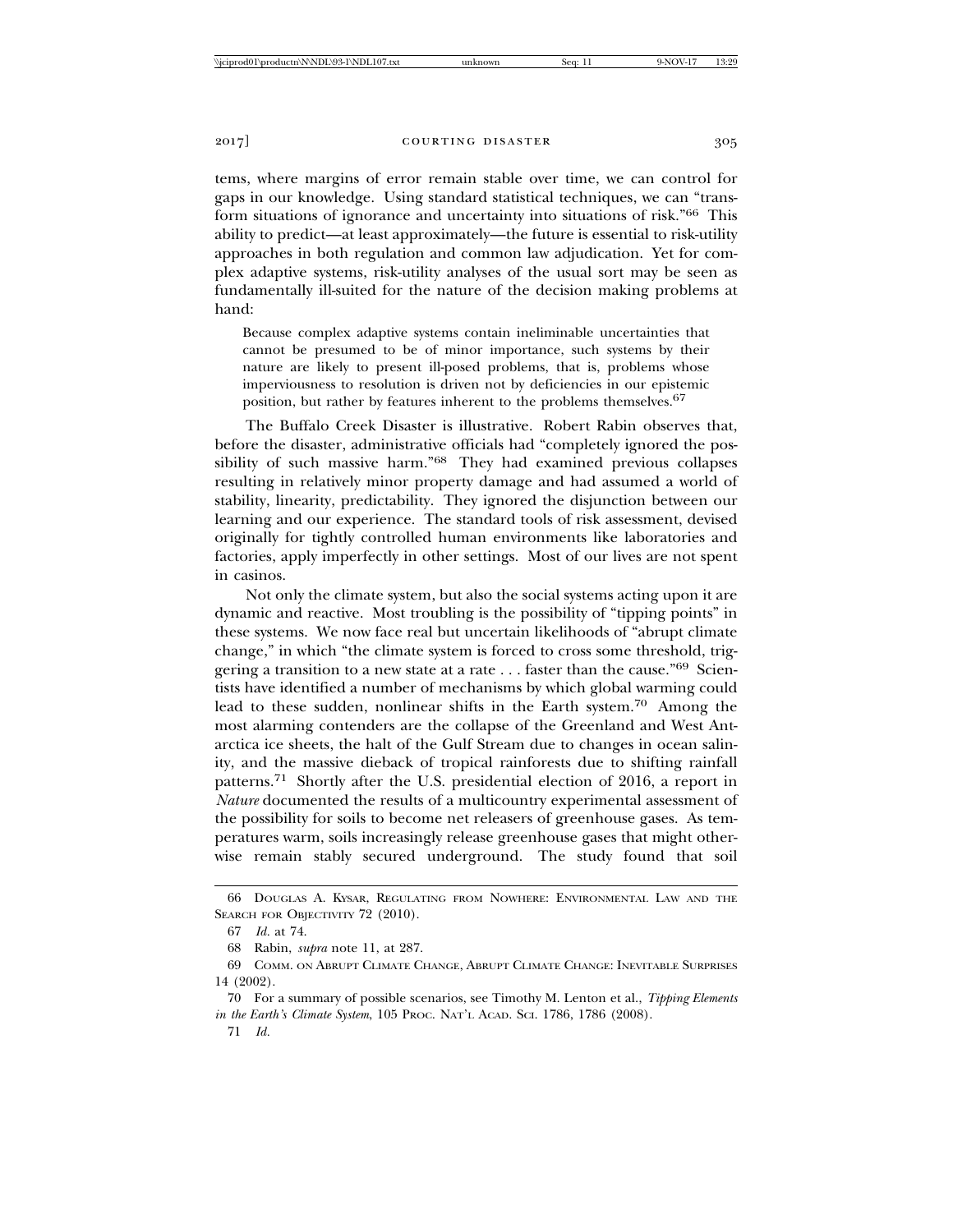decomposition appears poised by midcentury to add a source of greenhouse gas emissions equivalent in scope to the entire U.S. economy.72 In other words, just as the global political community feared it had lost the United States from international climate cooperation, scientists identified a second U.S.-sized threat lurking beneath the ground with only the laws of physics to govern its demands.

These catastrophic climate-change scenarios have become the stuff of frequent academic speculation and even Hollywood dramatization. We will not delve into further detail here, except to identify a few ways in which these scenarios shed light on catastrophe more generally. First, they are irreversible on any conceivable human timescale. Complex systems often possess multiple equilibria, such that a sufficiently large perturbation can cause a durable shift in the system's state.<sup>73</sup> This phenomenon provides an especially powerful example of path-dependency: today's political failures may foreclose possible natural worlds. Second, catastrophes frequently involve positive feedback loops. One oft-cited example is the melting of Arctic sea ice, which exposes the comparatively darker and heat-absorbing ocean water, accelerating in turn the pace of global warming. Many scientists believe that this system exhibits "strong nonlinearity" and "may already have passed a tipping point."74 The winter of 2016, in which Arctic sea ice decline and abnormally warm temperatures reached levels that caused palpable shock among scientists,<sup>75</sup> has been taken by some experts to represent the first clear signs of earth system processes beginning to tip.

Finally, as noted above, we have no present means of assigning usable probabilities to the occurrence of such events. Granted, climate experts have sought to provide some guidance. A metastudy canvassed the opinions of leading climatologists and concluded that, even under conservative assumptions, there is at least a sixteen percent chance of one or more "triggering" events occurring before the end of this century under a two to four degrees Celsius warming scenario.76 This estimation is not alarmism. We know from paleo-climate studies that nonlinear shifts have happened before under conditions like those we have created.77 But scientific inquiry runs up against epistemic barriers when confronting super wicked problems. Increased knowledge of complex dynamics may paradoxically increase the margins of

<sup>72</sup> *See* T.W. Crowther et al., *Quantifying Global Soil Carbon Losses in Response to Warming*, 540 NATURE 104, 107 (2016).

<sup>73</sup> COMM. ON ABRUPT CLIMATE CHANGE, *supra* note 69, at 94.

<sup>74</sup> Lenton, *supra* note 70, at 1788.

<sup>75</sup> Chris Mooney, *2016's Super Warm Arctic Winter 'Extremely Unlikely' Without Climate Change, Scientists Say*, WASH. POST (Dec. 28, 2016), https://www.washingtonpost.com/ news/energy-environment/wp/2016/12/28/2016s-super-warm-arctic-winter-extremelyunlikely-without-climate-change-scientists-say/?utm\_term=.497ca7decbd2.

<sup>76</sup> Elmar Kriegler et al., *Imprecise Probability Assessment of Tipping Points in the Climate System*, 106 PROC. NAT'L ACAD. SCI. 5041, 5041 (2009).

<sup>77</sup> *See* Lenton, *supra* note 70, at 1787.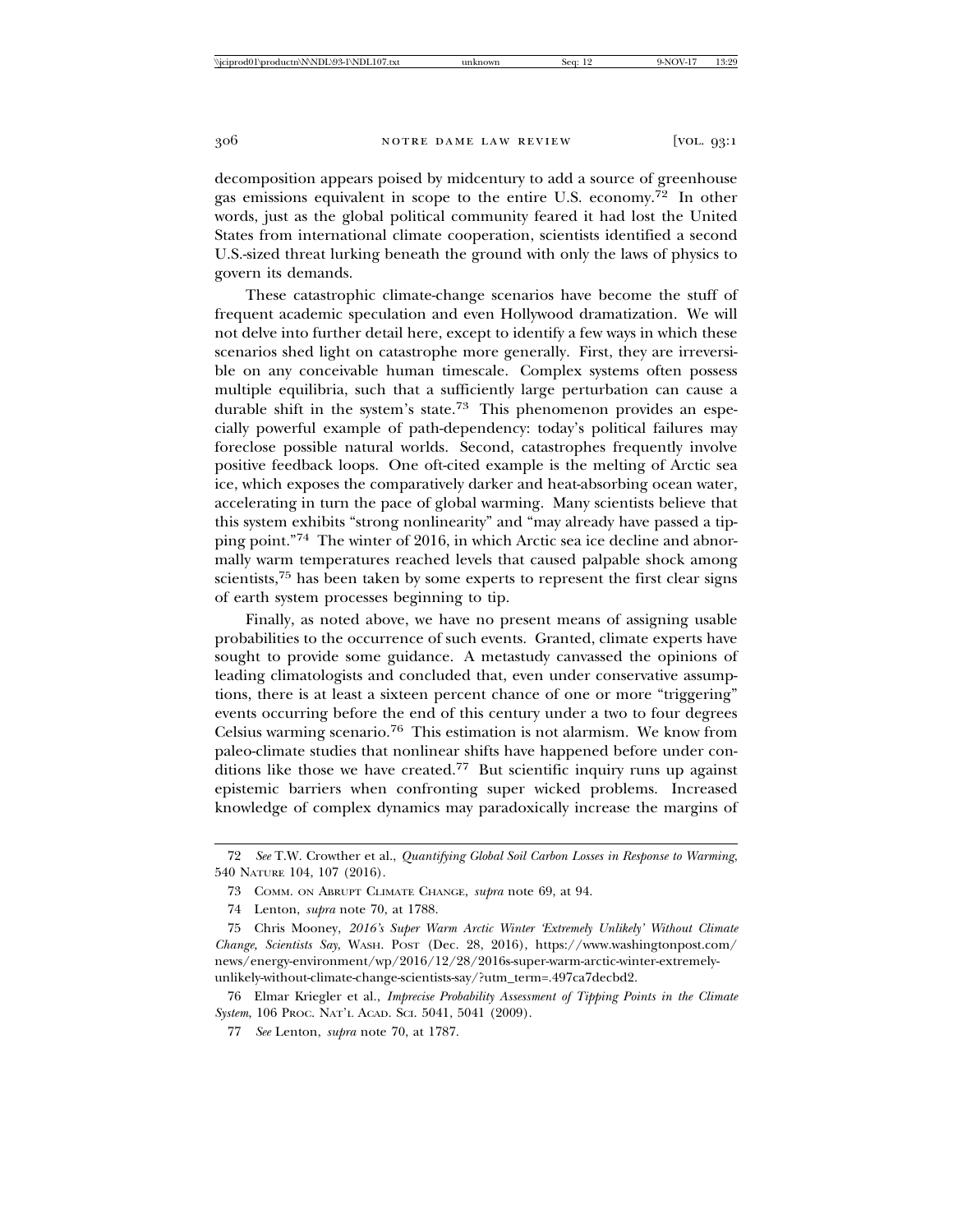uncertainty,78 an intellectual insight that provides profoundly frustrating guidance for policymakers.

In light of the foregoing, the precise likelihood of any particular climate catastrophe remains "difficult, if not impossible, to estimate."79 A fundamental lesson of chaos and complexity theory is that uncertainty does not imply low probability despite our cognitive tendency to associate the two. Instead, many dynamical systems are best modeled by "fat tail" probability distributions, where the most likely outcome is mild but in which catastrophic outcomes remain disturbingly possible.80 Our ongoing experiment with global climate change draws us farther and farther into a realm of foreseeable unforeseeability, of routine but unpredictable catastrophe. This scientific fact has ethical consequences: since "[c]atastrophe is what we didn't expect and couldn't predict," we learn to "see ourselves as unable to control the world."81 The turn to nihilism then seems almost compelled.

## *C. Time Is Late and the Water Rises*

Tipping points give urgency to the project of this Article, but the disruptive power of chaos, complexity, and climate change is also evident in less extreme circumstances. In much of the remainder of this Article, we will focus on floods, as flooding has provoked much of the actual climate change litigation to date. Rising seas and more powerful storms threaten communities around the world. As will be discussed in the remainder of this Introduction, potential harms range from the repeat of past disasters—such as Hurricane Katrina or the 2010 Pakistan Floods—to dramatic but unrealized perils—such as the failure of the Mississippi Old River Control Structure or the inundation of the Sacramento Bay Delta.

The devastation of Hurricane Katrina awoke the American public to the hazards of climate change disasters.<sup>82</sup> The sheer scale of the tragedyaround 1500 victims and over \$22 billion in property damage<sup>83</sup>—brought renewed attention to the issues of disaster response and climate change. And climate change did aggravate the damage caused by Katrina, although more

81 Meyer, *supra* note 19, at 22.

82 In 2007, almost three-quarters of Americans believed that "there will be more and stronger hurricanes in a warming world." Cornelia Dean, *Will Warming Lead to a Rise in Hurricanes?*, N.Y. TIMES (May 29, 2007), http://www.nytimes.com/2007/05/29/science/ earth/29hurr.html.

83 Daniel A. Farber, *Tort Law in the Era of Climate Change, Katrina, and 9/11: Exploring Liability for Extraordinary Risks*, 43 VAL. U. L. REV. 1075, 1075 (2009).

<sup>78</sup> Eric Rignot, *Changes in the Greenland Ice Sheet and Implications for Global Sea Level Rise*, *in* SUDDEN AND DISRUPTIVE CLIMATE CHANGE: EXPLORING THE REAL RISKS AND HOW WE CAN AVOID THEM 63, 73 (Michael C. MacCracken et al. eds., 2008) ("In the last ten years, the margins of uncertainty in predicting ice sheet evolution have grown larger rather than smaller.").

<sup>79</sup> KYSAR, *supra* note 66, at 94.

<sup>80</sup> Farber, *supra* note 65, at 155.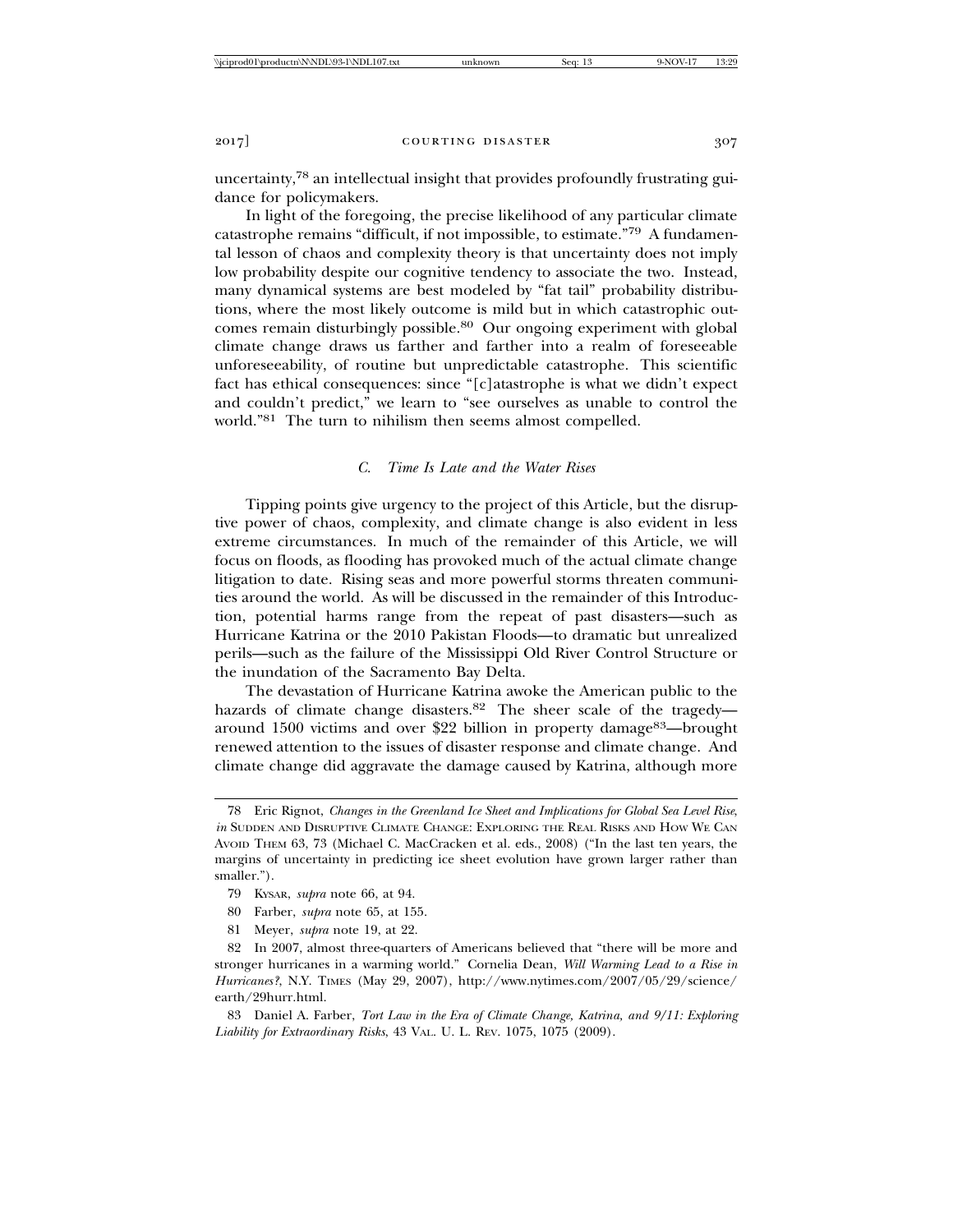likely by sea level rise than by increased storm power.84 But the true lesson of Katrina is that catastrophe results from a complex, dynamic interaction of natural and constructed causes.

It is now a truism that Katrina was, in a deep sense, a "man-made disaster."85 The Army Corps of Engineers was negligent in its construction and maintenance of the levee system.86 Moreover, human engineering of the Mississippi River delta system has contributed to coastal erosion and wetland destruction on an unprecedented scale. Before human intervention, the Mississippi wandered back and forth across the northern Gulf Coast, depositing sediment across a vast delta of marshes, floodplain forests, and barrier islands. Today's river, channeled and funneled by dikes, levees, and canals, deposits most of its two-hundred-million annual tons of sediment into the deep ocean.87 As a result, the Louisiana coast every year loses "an area of wetlands close to the size of Manhattan."<sup>88</sup>

The expansion of the delta over the past 7000 years depended on a low rate of sea level rise, which allowed sediment deposition to outpace coastal erosion.89 Anthropogenic climate change runs this process in reverse: rising sea levels shift delta deposition landward. Erosion, combined with accelerated subsidence due to fossil fuel extraction, rapidly eats away at the shoreline.90 In the middle of this vast geologic process sits a city, the Big Easy, protected by some thin concrete walls. We recite these facts not to absolve the Army Corps of Engineers of its negligent acts, but rather to demonstrate that "[i]n a world of complexity and interconnection, any single event will be traceable to innumerable but-for causes that led to the event's occurrence."<sup>91</sup> Climate change undermines not only our physical infrastructure but also our ability to configure causal relationships in our minds.

87 JOHN MCPHEE, THE CONTROL OF NATURE 5 (1990).

88 Carolyn Kousky & Richard Zeckhauser, *JARring Actions that Fuel the Floods*, *in* ON RISK AND DISASTER: LESSONS FROM HURRICANE KATRINA 60 (Ronald J. Daniels et al. eds., 2006).

89 Virginia Burkett, *The Northern Gulf of Mexico Coast: Human Development Patterns, Declining Ecosystems and Escalating Vulnerability to Storms and Sea Level Rise*, *in* SUDDEN AND DISRUPTIVE CLIMATE CHANGE, *supra* note 78, at 102.

90 *Id.* at 109; *see also* Chelsea Harvey, *Scientists Say the Rapid Sinking of Louisiana's Coast Already Counts as a 'Worst Case Scenario'*, WASH. POST (June 15, 2017), https://www.wash ingtonpost.com/news/energy-environment/wp/2017/06/15/scientists-say-the-rapid-sink ing-of-louisianas-coast-already-counts-as-a-worst-case-scenario/?utm\_term=.893588aafea0 (describing results of new methods of geological research that measured Louisiana coastal subsidence).

91 Douglas A. Kysar & Thomas O. McGarity, *Did NEPA Drown New Orleans? The Levees, the Blame Game, and the Hazards of Hindsight*, 56 DUKE L.J. 179, 209 (2006).

<sup>84</sup> *See* Ning Lin et al., *Physically Based Assessment of Hurricane Surge Threat Under Climate Change*, 2 NATURE CLIMATE CHANGE 462, 462 (2012).

<sup>85</sup> John McQuaid et al., *Evidence Points to Man-made Disaster*, TIMES-PICAYUNE, Dec. 8, 2005, at A1.

<sup>86</sup> For a detailed description of the failure of the 17th Street Canal levee, see Farber, *supra* note 83, at 1088 n.36.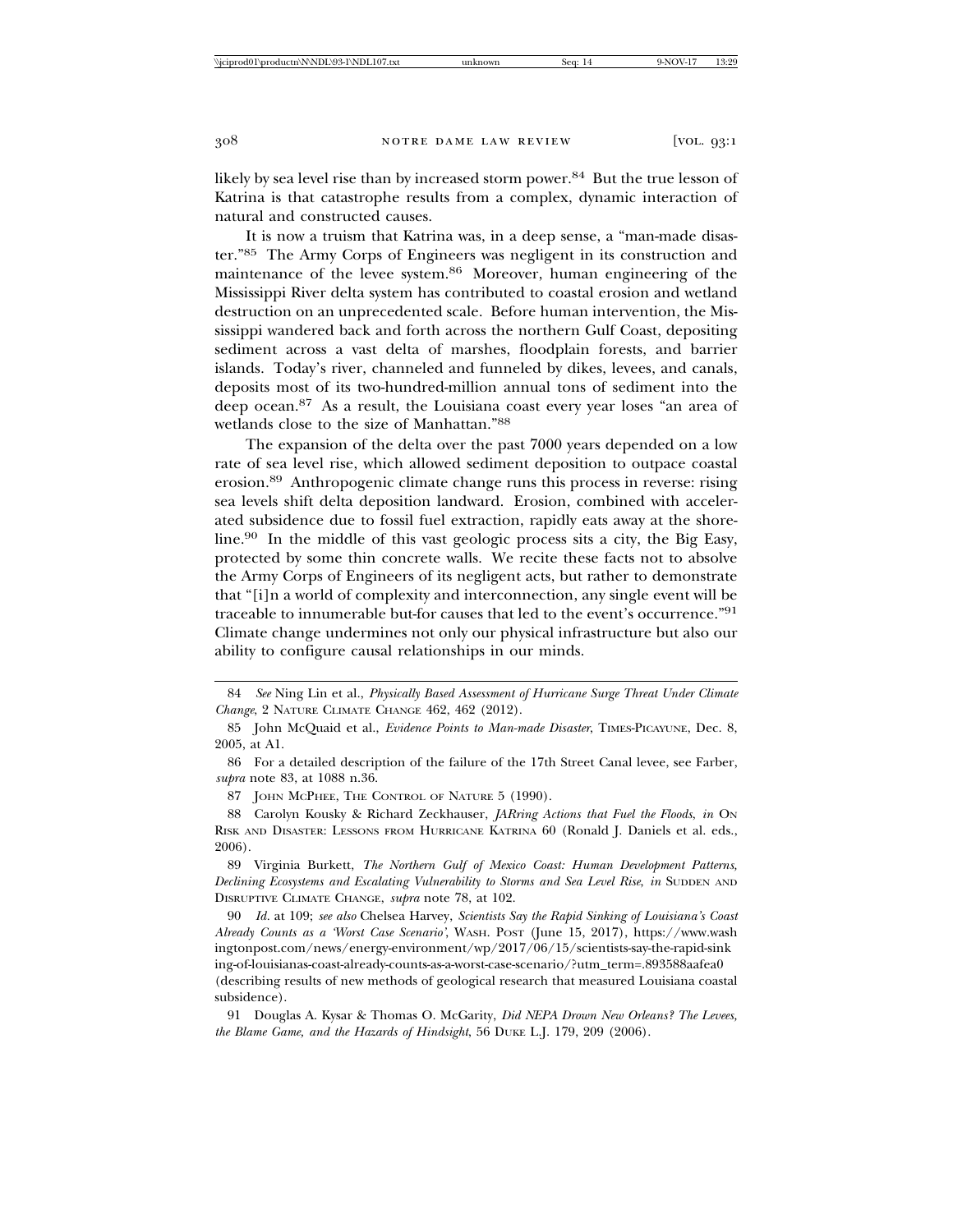The greatest threat to the cities of southern Louisiana is not a hurricane, but the same natural process that made Louisiana's lands in the first place. 145 miles northwest of New Orleans, near Simmesport, the Mississippi splits in two. About thirty percent of the river's flow thunders down through a series of dams and locks into the Atchafalaya River below.<sup>92</sup> From there, the Atchafalaya flows to Morgan City on the Gulf of Mexico by a course 150 miles shorter than the ponderous path of the Mississippi.93 The Army Corps of Engineers recognized in the early twentieth century that only drastic action could prevent the capture of the Mississippi by Atchafalaya, which would drown Morgan City and leave the industrial centers to the south dry. In an awesome act of either courage or hubris, the Corps constructed a huge complex, now known as the Old River Control Structure, to hold back America's largest river and prevent it from shifting course to join the Atchafalaya.<sup>94</sup>

The Corps, in other words, is striving to hold in stasis a complex and dynamic system. That effort will ultimately fail, but we cannot predict when with any certainty. There have already been close calls. A 1973 flood almost destroyed Old River Control by scouring out its foundations. The Corps was forced to open the Morganza Spillway, flooding large swaths of low country to ease the pressure downstream. A 2011 flood set a new record for the flood stage at Old River Control—over five feet higher than the 1973 crest—and again compelled the Corps to open the spillway.95 The latent instability of the system increases each year, as the Atchafalaya continues to erode its own bed even as the Mississippi slowly rises with new sediment deposition.<sup>96</sup>

The economic and human consequences of Old River Control's failure would be massive. Although we are unaware of any systematic effort to estimate the costs, the course shift would inundate thousands of homes and leave stranded one of the largest industrial agglomerations in North America. Preventing this catastrophe will require "increasingly heroic efforts" just to provide "a given level of protection."97 John McPhee quotes a geologist who states ominously, "[n]ineteen-seventy-three was a forty-year flood. The big one lies out there somewhere . . . ."98 We cannot be sure when that "big one" will arrive—but we know that it grows more likely as the

<sup>92</sup> Kenneth R. Foster & Robert Giegengack, *Planning for a City on the Brink*, *in* ON RISK AND DISASTER: LESSONS FROM HURRICANE KATRINA, *supra* note 88, at 45.

<sup>93</sup> *Id.*

<sup>94</sup> In Canada's Yukon, a successful process of "river piracy"—in which one river diverts and captures another river's flow—was observed in a geological instant when rapidly melting and thinning glaciers enabled river flows to switch from a northward to a southward direction over the course of just a few days. *See* Daniel H. Shugar et al., *River Piracy and Drainage Basin Reorganization Led by Climate-Driven Glacier Retreat*, 10 NATURE GEOSCIENCE 370 (2017).

<sup>95</sup> *See* Jeff Masters, *America's Achilles' Heel: The Mississippi River's Old River Control Structure*, WUNDERBLOG (May 13, 2011, 5:20 PM), https://www.wunderground.com/blog/ JeffMasters/americas-achilles-heel-the-mississippi-rivers-old-river-control-st.html.

<sup>96</sup> Foster & Giegengack, *supra* note 92.

<sup>97</sup> *Id.* at 49.

<sup>98</sup> MCPHEE, *supra* note 87, at 54.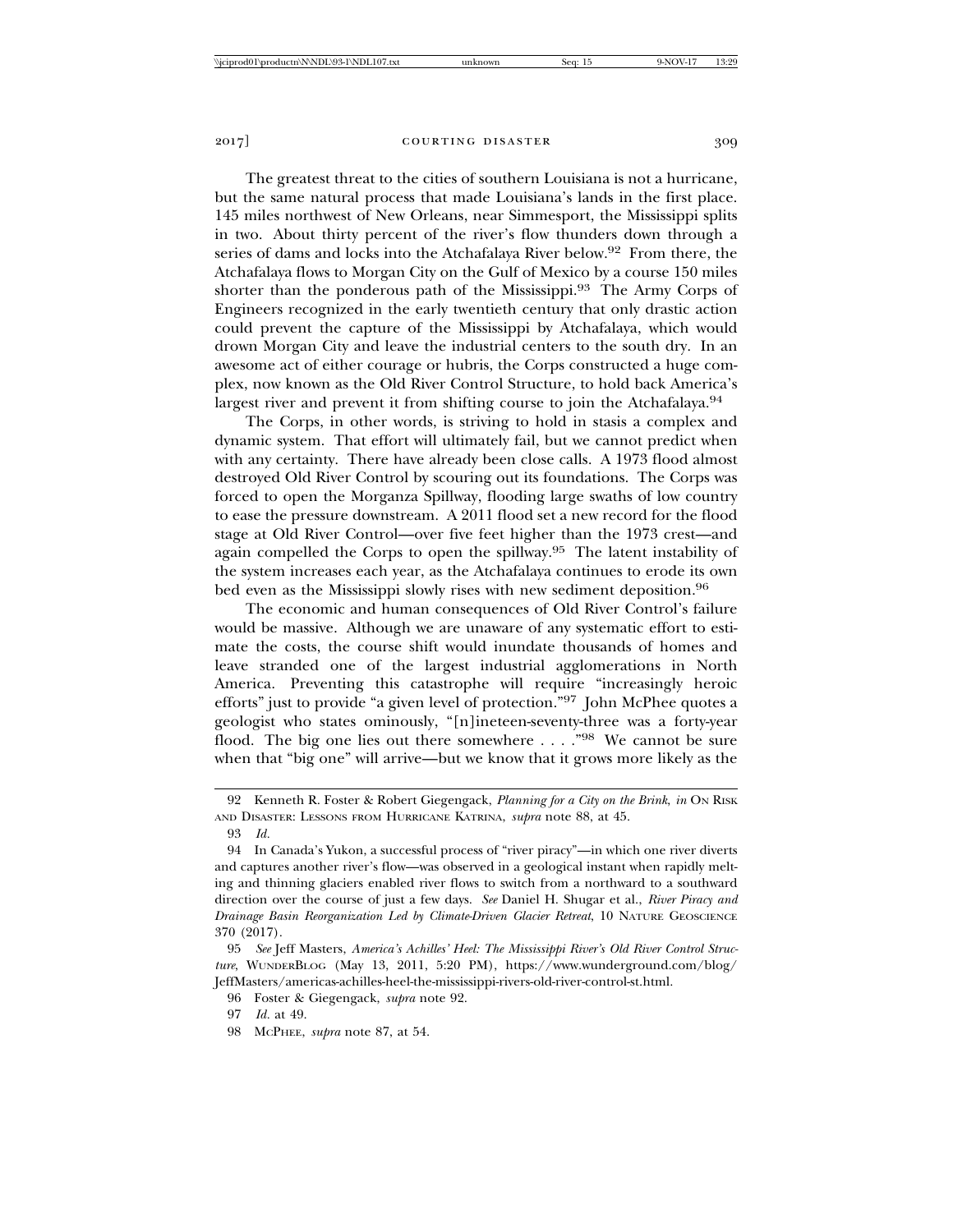world grows hotter.99 It will be only marginally more powerful than the floods of 1973 or 2011, but it will produce nonlinear, catastrophic consequences. Atchafalaya forces us to question yet again "whether the classical scientific assumption of normal distributions and predictable, linear biophysical behavior is appropriate in a world of complexity and climate change."<sup>100</sup>

The Mississippi River is by no means unique. Rising seas and strengthening storms threaten all of the world's great river deltas and the civilizations they support. Here in the United States, another potential catastrophe looms over the Sacramento-San Joaquin Delta. In California's Central Valley, each year's snowmelt would once bring annual flooding to the Sacramento Delta, creating a vast, seasonal inland sea. Early settlers, and later the Army Corps of Engineers, responded as one would expect: they built a complex system of levees to create a "carefully drained and cultivated garden, carrying on its face a populous network of protected farms and towns."101 The situation in California is, if anything, less stable than that in Louisiana. In addition to the inexorable sea level rise and the increasing frequency of extreme floods,<sup>102</sup> the Sacramento's levees lie on a seismic fault. A major earthquake could cause simultaneous failures of multiple levee systems.103 And the damage would extend well beyond the local communities: the cities of southern California rely on water exports from the Delta to meet their everyday needs.

The same issues of complexity and catastrophe haunt Pakistan and the Netherlands. In addition to their great historical and cultural significance, the Indus Valley and the Rhine-Meuse Delta have been at the center of major climate change litigation in recent years. We take up those lawsuits in Part III. For now, it suffices to set the stage for future discussion. In July and August of 2010, a series of torrential storms caused the worst flooding of the Indus Valley in at least a century. The scale of the damage was staggering: 1700 lives lost, 20 million people left homeless, and at least \$40 billion in economic costs, or nearly a quarter of Pakistan's gross domestic product at the time.104 As with Hurricane Katrina in the United States, this catastrophe provoked a national debate in Pakistan about the threat of climate change. The government responded in 2012 with a National Climate Change Policy,

<sup>99</sup> *See, e.g.*, P.C.D. Milly et al., *Increasing Risk of Great Floods in a Changing Climate*, 415 NATURE 514 (2002) ("[T]he frequency of great floods increased substantially during the twentieth century."). Predictions of the precise consequences for the Mississippi River basin are uncertain, however. *See* J. Rolf Olsen, *Climate Change and Floodplain Management in the United States*, 76 CLIMATIC CHANGE 407, 413 (2006).

<sup>100</sup> Kysar & McGarity, *supra* note 91, at 221.

<sup>101</sup> ROBERT KELLEY, BATTLING THE INLAND SEA: AMERICAN POLITICAL CULTURE, PUBLIC POLICY, AND THE SACRAMENTO VALLEY, 1850-1986, at xvi (1989).

<sup>102</sup> *See* Tapash Dash et al., *Potential Increase in Floods in California's Sierra Nevada Under Future Climate Projections*, 109 CLIMATIC CHANGE S71 (2011).

<sup>103</sup> *See* JAY LUND ET AL., COMPARING FUTURES FOR THE SACRAMENTO-SAN JOAQUIN DELTA, at iv–v (2008).

<sup>104</sup> William K.M. Lau & Kyu-Myong Kim, *The 2010 Pakistan Flood and Russian Heat Wave: Teleconnection of Hydrometeorological Extremes*, 13 J. HYDROMETEOROLOGY 392, 392 (2012).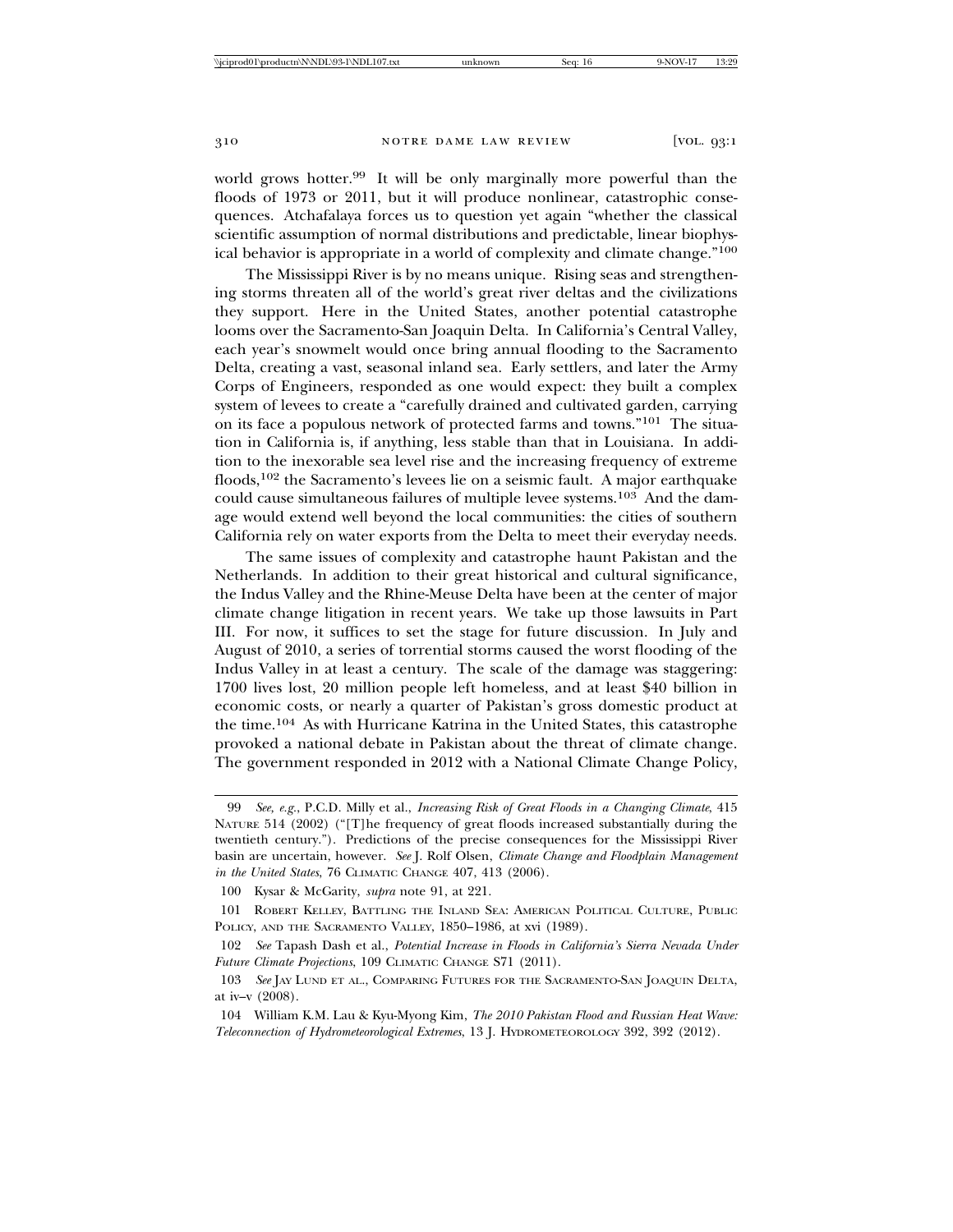which explicitly warns of "[c]limate [c]hange disasters striking Pakistan with unthinkable ferocity and unimaginable frequency."<sup>105</sup>

Our final example comes from the Netherlands, perhaps the world leader in flood control and prevention. The Dutch government draws frequent praise for its commitment to flood management,<sup>106</sup> born of necessity in a nation where a quarter of the land lies below sea level.107 And indeed, the Dutch do set a high standard, designing their flood-control systems "to limit the occurrence of floods to 1 in 10,000 years."108 This system, dubbed the "Deltaplan," was constructed in the decades following a catastrophic flood in 1953 from the North Sea in which two thousand people died and eight percent of the country was submerged.109 No major flooding event has occurred since that time, but the Dutch situation remains perilous. The Maeslantkering, a massive storm surge barrier built to protect the port of Rotterdam, was designed to withstand a sea-level rise of fifty centimeters. Current estimates of sea-level rise, though vexed by uncertainty, are not comforting: scientists predict a *minimum* range of 1.7 to 2.4 feet by the end of the century.110 Who among the nations can hold back the rising tide?

As the preceding discussion has shown, climate change threatens to routinize catastrophe. Global warming may push past one or more planetary tipping points, fundamentally altering civilizations as we know them. Even if we stave off such horrors, the same potential for nonlinear emergence threat-

105 MINISTRY OF CLIMATE CHANGE, NATIONAL CLIMATE CHANGE POLICY, at ii (2012), http://center-hre.org/wp-content/uploads/2014/05/Pakistan-Naitonal-Climate-Change-Policy.pdf. The science appears to support the government's conclusions that global warming played some role. The rains of July 2010 represented an anomalous shift of the South Asian monsoon northward. *See* R.A. Houze, Jr. et al., *Anomalous Atmospheric Events Leading to the Summer 2010 Floods in Pakistan*, 92 BULL. AM. METEOROLOGICAL SOC'Y 291, 291 (2011). Moreover, that shift was linked to an unusual alteration of the jet stream over northern Eurasia, which simultaneously precipitated a severe heat wave in Russia. *See* Lau & Kim, *supra* note 104. The jet stream disturbance, in turn, was facilitated by "very high sea surface temperatures" made more likely by "global warming from human influences." Kevin E. Trenberth & John T. Fasullo, *Climate Extremes and Climate Change: The Russian Heat Wave and Other Climate Extremes of 2010*, 117 J. GEOPHYSICAL RESEARCH D17103 (2012).

106 *See, e.g.*, Andrew Higgins, *Lessons for U.S. from a Flood-Prone Land*, N.Y. TIMES (Nov. 14, 2012), http://www.nytimes.com/2012/11/15/world/europe/netherlands-sets-modelof-flood-prevention.html.

108 Foster & Giegengack, *supra* note 92, at 48.

<sup>107</sup> *See* Quirin Schiermeier, *Few Fishy Facts Found in Climate Report*, 466 NATURE 170, 170 (2010).

<sup>109</sup> Melanie Schultz van Haegen & Koos Wieriks, *The Deltaplan Revisited: Changing Perspectives in the Netherlands' Flood Risk Reduction Philosophy*, 17 WATER POL'Y 41, 44 (2015).

<sup>110</sup> Chris Mooney, *Scientists Keep Upping Their Projections for How Much the Oceans Will Rise This Century*, WASH. POST (April 26, 2017), https://www.washingtonpost.com/news/ energy-environment/wp/2017/04/26/scientists-keep-increasing-their-projections-for-howmuch-the-oceans-will-rise-this-century/?utm\_term=.8d97d874c30f (reporting on projections by the Arctic Monitoring and Assessment Program of sea level rise this century depending on emissions pathways and noting that the participating scientists refused to offer maximum estimates because they "keep uncovering new insights that force them to increase their sea level estimates further").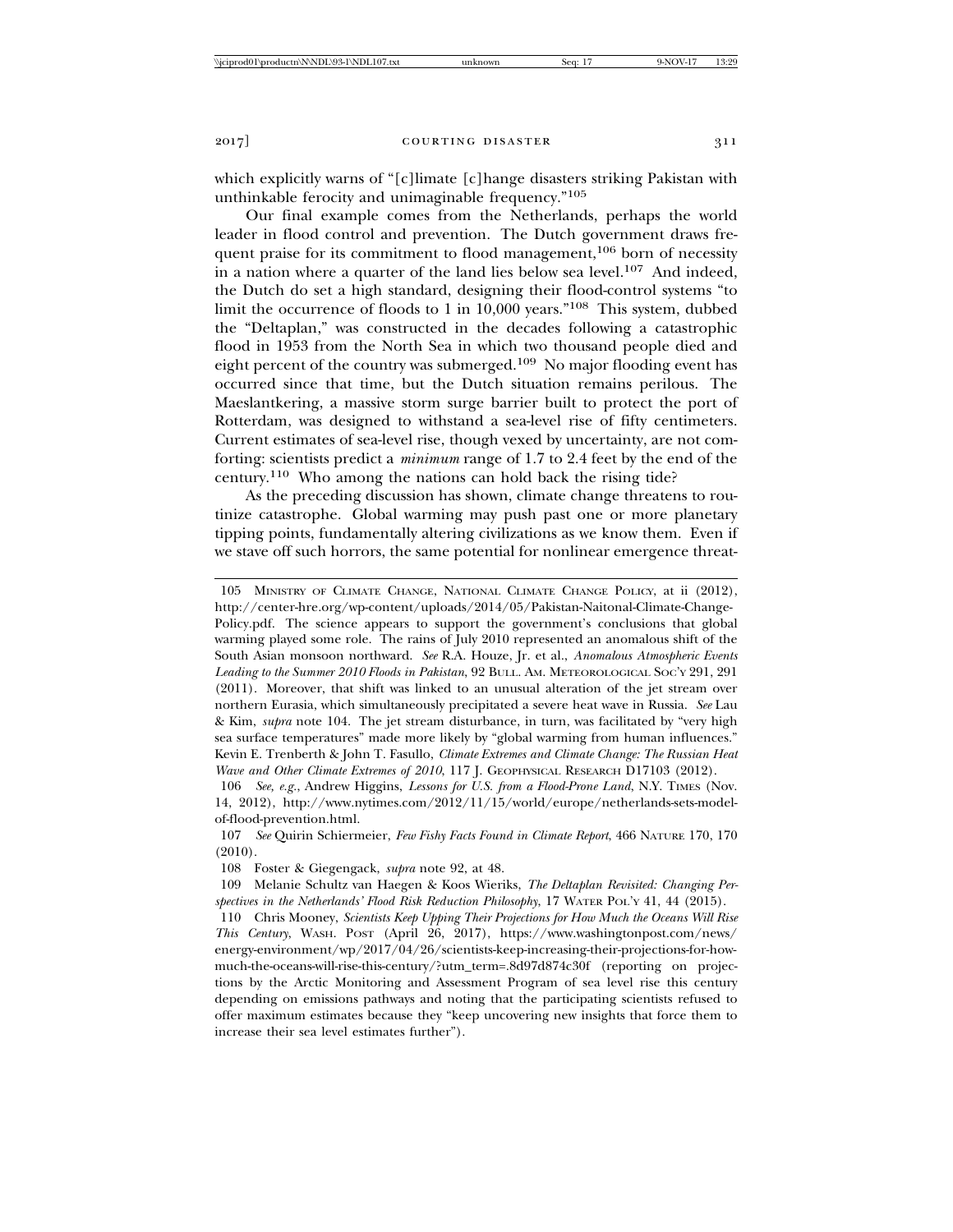ens river deltas across the world with catastrophic harms. These catastrophes, in turn, destabilize the normative order established by law. As noted above, Meyer identifies two paradigmatic responses of law to catastrophe: denial or nihilism. To deny catastrophe's power—and to avoid a descent into nihilism—law must reframe even these biblical floods as human injustices. In the following sections, we consider the ability of tort law to accomplish that reframing.

# II. DENIAL AND NIHILISM IN TORT LAW

In the Anglo-American legal tradition, tort helps to define law's normative reach. In allowing recovery for some injuries and denying it for others, tort divides right from wrong and misfortune from injustice. Tort does not speak with exclusive authority on these questions, of course. Nevertheless, we argue that tort plays a distinctive role in law's normative project. Tort establishes standards of behavior—duties—in a way that makes tort law generalist, majoritarian, and persistent. It is *generalist* in the sense that it is comprehensive: the court must always choose whether to accept or reject a plaintiff's plea for relief. As such, tort serves as a residual locus of normative potential. Even wrongs not yet socially perceived as such may be brought to a court's attention and the complaining party will be entitled to a response. The pronouncements of tort law are *majoritarian* because tort understands itself to enforce collective standards of conduct, even if courts are not directly responsive to electoral results. Finally, the norms of tort are *persistent* in the sense that they are more resistant to sudden upheaval than many norms established by other legal means. These three characteristics, at least in theory, enable tort to confront catastrophe. Tort could respond to any harm, no matter how extreme, with the voice of the community's collective and stable, yet also responsive, authority.

As Meyer suggests, then, tort could organize and sustain law's denial of catastrophe, bringing more and more disasters within the bounds of law without honestly confronting the scope and significance of the normative ruptures before it. Indeed, Meyer holds up tort as a paradigmatic example of how law denies the power of catastrophe, reframing even the "unpredictable or unexpected" as ordinary injustice that does not call into question the larger structure of the *nomos*. 111 And Meyer believes that tort is constantly widening its definition of wrongful conduct to subsume more and more of experience within its purview: "[L]iability turns on foreseeability, a term that tends to expand naturally with experience."112 Advocates for "tort reform" might agree with Meyer on this point.<sup>113</sup> But this Part will argue that tort more often resorts to Meyer's second response to catastrophe: nihilism.

<sup>111</sup> Meyer, *supra* note 19, at 21.

<sup>112</sup> *Id.*

<sup>113</sup> *See, e.g.*, PETER HUBER, LIABILITY: THE LEGAL REVOLUTION AND ITS CONSEQUENCES (1988); Marc Galanter, *An Oil Strike in Hell: Contemporary Legends About the Civil Justice System*, 40 ARIZ. L. REV. 717, 726 nn.36–41 (1998).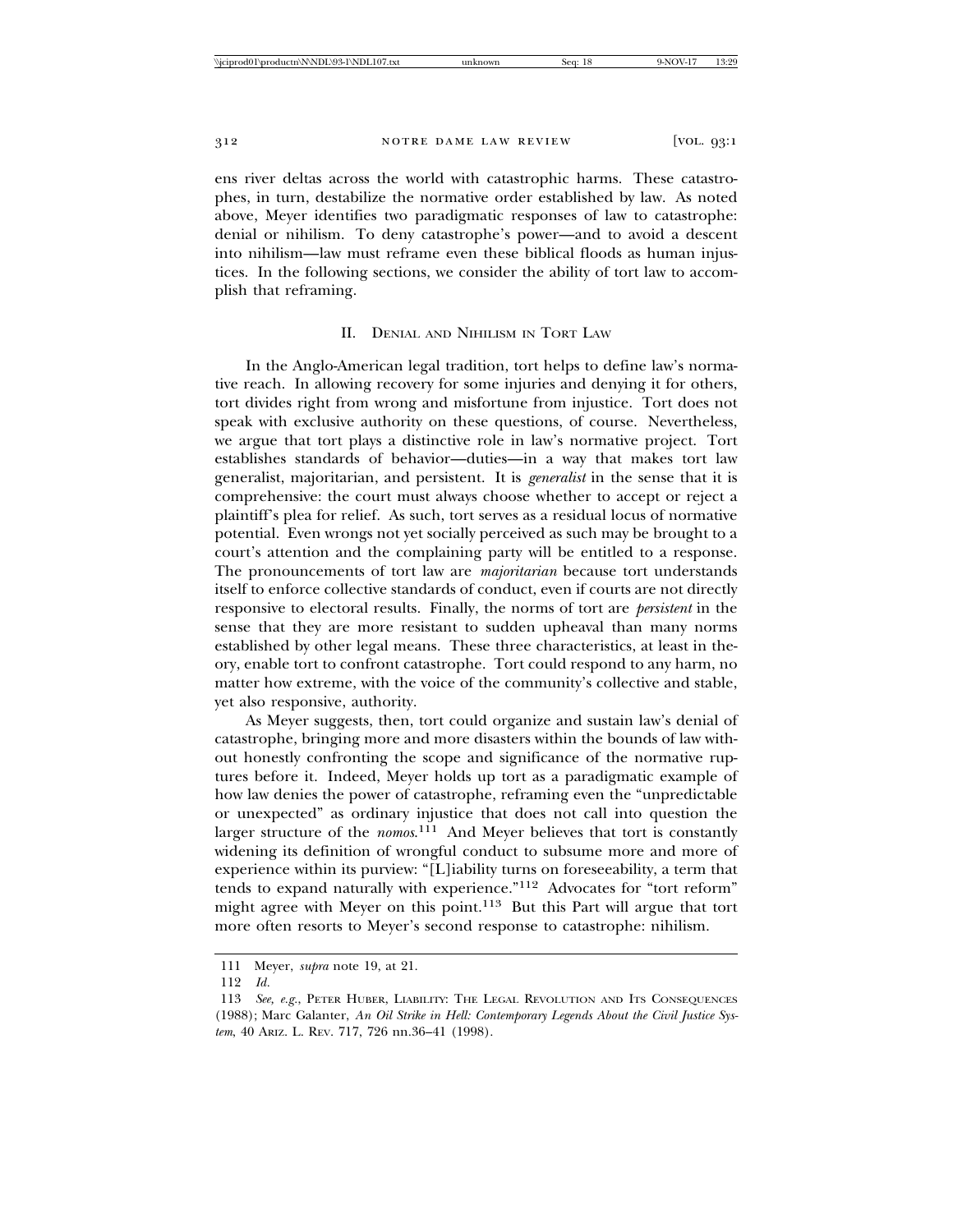When presented with claims of massive harm, common-law courts often find their way to a judgment for defendants. In recent years, a variety of selflimiting procedural and jurisdictional doctrines have arisen to effectuate this approach. Even when a court reaches the merits of a disaster lawsuit, it will often read doctrines narrowly—or ignore them entirely—in order to avoid an enormous recovery for the plaintiff. This reticence predates the recent wave of common-law climate change litigation, but climate change plaintiffs have met with similar frustration in the courts. Catastrophic harms, it seems, typically must lie where they fall.

This nihilistic response will become increasingly untenable as the effects of climate change proliferate and intensify. Before we explore how courts might mount a more vigorous response, however, we will lay out the current landscape. In this Part we describe tort's role in establishing communal norms and explain the ways in which tort has often abdicated that role with regard to extreme harms.

# *A. Judging as Usual*

The negligence standard is a communal norm. A person behaves negligently when he or she fails to exercise reasonable care under the circumstances. In the canonical formulation, from the *Restatement (Second) of Torts*, one must act as would "a reasonable man under like circumstances."114 The "reasonable man" test has been subject to much criticism, of course. Critical theorists have argued that, both on its face and in its application, the test fails to accommodate the perspectives of women, racial minorities, and other disempowered groups.115 The *Restatement (Third)* attempts to overcome the feminist critique, at least, by rephrasing the test in gender-neutral terms.<sup>116</sup> But such changes cannot dispel the fundamental tension between a uniform standard and a heterogeneous society. No actual person perfectly fits the constructed "reasonable person." The courts use this legal fiction to iron out individual idiosyncrasies and impose a shared expectation of appropriate behavior. As Justice Holmes observed, this project is the project of law itself: "[W]hen men live in society, a certain average of conduct, a sacrifice of individual peculiarities going beyond a certain point, is necessary to the general welfare."117

Importantly, the fact that tort imposes a general norm of behavior precedes any theory of the content of that norm. To oversimplify, tort theory divides broadly into instrumentalist approaches and corrective justice

<sup>114</sup> RESTATEMENT (SECOND) OF TORTS § 283 (AM. LAW INST. 1965).

<sup>115</sup> *See, e.g.*, Leslie Bender & Perette Lawrence, *Is Tort Law Male?: Foreseeability Analysis and Property Managers' Liability for Third Party Rapes of Residents*, 69 CHI.-KENT L. REV. 313, 313 (1993); Dolores A. Donovan & Stephanie M. Wildman, *Is the Reasonable Man Obsolete?: A Critical Perspective on Self-Defense and Provocation*, 14 LOY. L.A. L. REV. 435, 437 (1981).

<sup>116</sup> *See* RESTATEMENT (THIRD) OF TORTS: PHYS. & EMOT. HARM § 3 (AM. LAW INST. 2010) ("A person acts negligently if the person does not exercise reasonable care under all the circumstances.").

<sup>117</sup> OLIVER WENDELL HOLMES, THE COMMON LAW 108 (1881).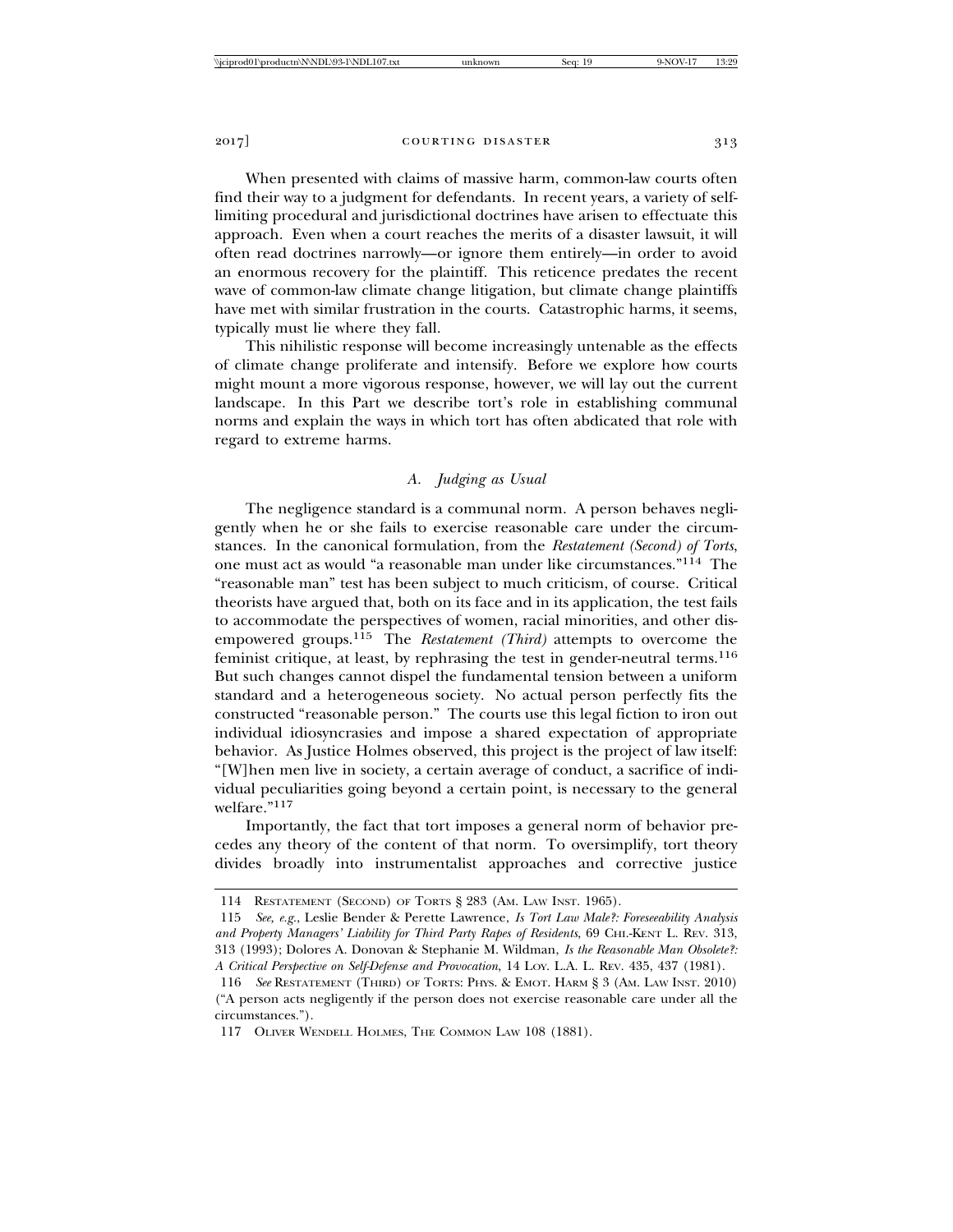approaches. Corrective justice theorists, for their part, explicitly recognize the normative aspect of tort law: "[T]he aim is to govern behavior and regulate affairs by specifying norms."<sup>118</sup> Tort liability flows from "the natural duty people have 'not to harm or injure others,' and the natural right people have not to be harmed or injured."<sup>119</sup>

This moralistic view is traditionally contrasted with instrumentalist rationales for tort liability. In Guido Calabresi's famous account, "the principal function of accident law is to reduce the sum of the costs of accidents and the costs of avoiding accidents."120 Although instrumentalists speak in more sanitized language, they espouse a norm no less comprehensive than that of the corrective justice theorists. The "Hand formula," at least in theory, describes a method of risk-utility analysis by which an informed judge could decide the scope of duty in every case that comes before him or her. $121$  In this sense, wealth maximization and optimal deterrence also aspire to general normative authority.

These examples suggest a broader claim: tort law enunciates general normative commands. These commands ultimately emerge from the nature of adjudication itself. As Cover observed, "[a]djudication in the common law mold entails two simultaneously performed functions: dispute resolution and norm articulation."122 Judges must decide every case, but they must also give reasons for their decisions. The duty of care springs from this particular union: the "requirement of articulation, together with even a weak consistency requirement, over time, will necessarily entail the articulation of general norms."<sup>123</sup>

This theoretical argument finds support in the explicit statements of common-law courts. Despite the usual prohibition on advisory opinions, judges often openly announce general principles.<sup>124</sup> To take just a few examples, consider the following statements, all from tort cases within the past decade: "the Court seeks . . . to maximize consistency and continuity in

<sup>118</sup> Jules L. Coleman, *Doing Away with Tort Law*, 41 LOY. L.A. L. REV. 1149, 1168 (2008).

<sup>119</sup> William H. Rodgers, Jr., *Negligence Reconsidered: The Role of Rationality in Tort Theory*, 54 S. CAL. L. REV. 1, 5 (1980) (footnote omitted) (quoting JOHN RAWLS, A THEORY OF JUSTICE 114 (1971)).

<sup>120</sup> GUIDO CALABRESI, THE COSTS OF ACCIDENTS 26 (1970). For an illuminating instrumentalist tort discussion in the context of disaster, see Michael G. Faure, *In the Aftermath of Disaster: Liability and Compensation Mechanisms as Tools to Reduce Disaster Risks*, 52 STAN. J. INT'L L. 95 (2016).

<sup>121</sup> *See* United States v. Carroll Towing Co., 159 F.2d 169, 173 (2d Cir. 1947) ("[I]f the probability be called P; the injury, L; and the burden, B; liability depends upon whether B is less than L multiplied by P: i.e., whether B [less than] PL.").

<sup>122</sup> Robert M. Cover, *The Uses of Jurisdictional Redundancy: Interest, Ideology, and Innovation*, 22 WM. & MARY L. REV. 639, 643 (1981).

<sup>123</sup> *Id.*; *see also* Frederick Schauer, *Giving Reasons*, 47 STAN. L. REV. 633, 635 (1995) ("The act of *giving* a reason, therefore, is an exercise in generalization. The lawyer or judge who gives a reason steps behind and beyond the case at hand to something more encompassing.").

<sup>124</sup> For more on this tension, see *id.* at 654–56.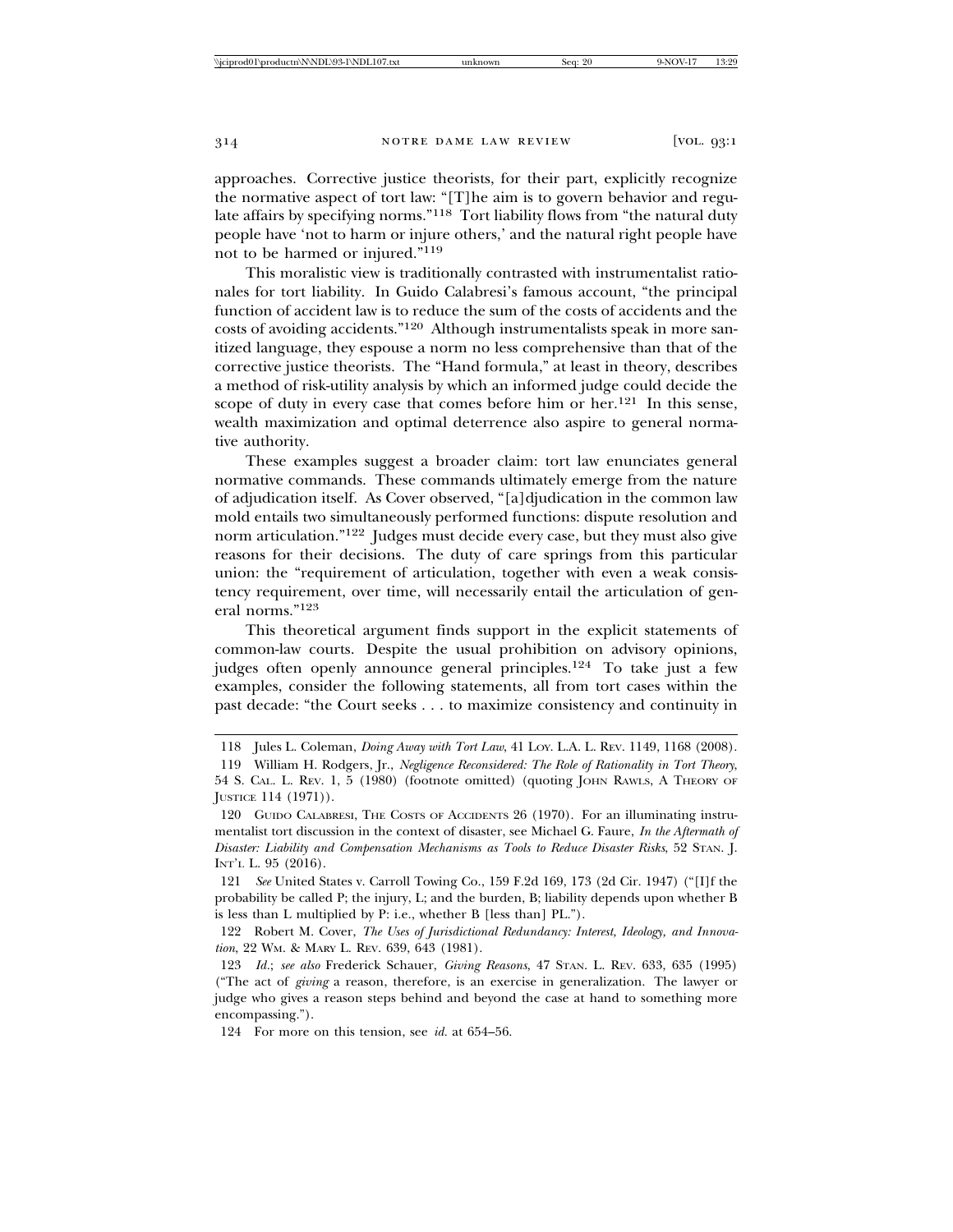the law while establishing clear guidance for future litigants"; $125$  "the fundamental goals of the common law [are] fairness to the parties, and stable and predictable rules of law to guide future cases";126 "in our negligence law, the duty determination is better suited for large categories of cases rather than specific circumstances."127 A majoritarian legislature exercises raw political will, arbitrary though putatively democratic. A court articulates general principles, reasoned and allegedly consistent. This special capability enables tort to respond in distinctive ways to the threat catastrophe poses to law.

Furthermore, the democratic privilege of the legislature is not so profound as it might initially seem. Though less directly representative, courts deploying tort law nevertheless express majoritarian commitments. The reasonable person standard disregards individual preferences and imposes a communal norm. Justice Holmes argued that judges must, to some extent, look to public morality to determine the content of that norm: "[T]he general foundation of legal liability in blameworthiness, as determined by the existing average standards of the community, should always be kept in mind, for the purpose of keeping such concrete rules . . . conformable to daily life."128 Through accretional lawmaking, checked by a legislature when necessary, tort law remains in conformity with prevailing standards of conduct in society.<sup>129</sup>

The majoritarian character of tort stands in marked contrast to the essentially libertarian values of property and, to a lesser extent, contract. Property rights and contractual rights—with the significant exception of mandatory rules—are distributed by private negotiation. As a result, David Super argues, property can serve as a "bulwark[ ] against the majoritarian state's encroachment on individual liberties."130 Super has a much gloomier view of "regulation, tort, and even contract," each of which is "explicitly or implicitly majoritarian, reflecting the dominant view of the public good."<sup>131</sup> We share Super's conclusion, though not necessarily his pessimism. On the contrary, the anarchy precipitated by catastrophe demands a communal response. In the absence of such collective pronouncements, a cacophony of individual voices would create what Meyer imagines as a nihilist dystopia, where "[e]very subjective complaint is as good as another" and "[j]ustice cannot be picked out from jealousy."132 Tort law can reorder catastrophe by articulating norms that are both generalist and majoritarian. Importantly,

132 Meyer, *supra* note 19, at 22.

<sup>125</sup> Schwartz v. Abex Corp., 106 F. Supp. 3d 626, 652 (E.D. Pa. 2015).

<sup>126</sup> Thompson v. Hi Tech Motor Sports, Inc., 945 A.2d 368, 378 (Vt. 2008).

<sup>127</sup> Shelton v. Ky. Easter Seals Soc'y, Inc., 413 S.W.3d 901, 908 (Ky. 2013).

<sup>128</sup> HOLMES, *supra* note 117, at 125.

<sup>129</sup> *See* GUIDO CALABRESI, A COMMON LAW FOR THE AGE OF STATUTES 13 (Harvard Univ. Press, 2009).

<sup>130</sup> David A. Super, *A New New Property*, 113 COLUM. L. REV. 1773, 1777 (2013).

<sup>131</sup> *Id.* Peter Huber makes the same point in more polemical fashion: "The old contract-centered law placed enormous confidence in individuals to manage the risks of their personal environments. The new, tort-dominated jurisprudence prefers universal rules with no opt-out provisions." HUBER, *supra* note 113, at 8.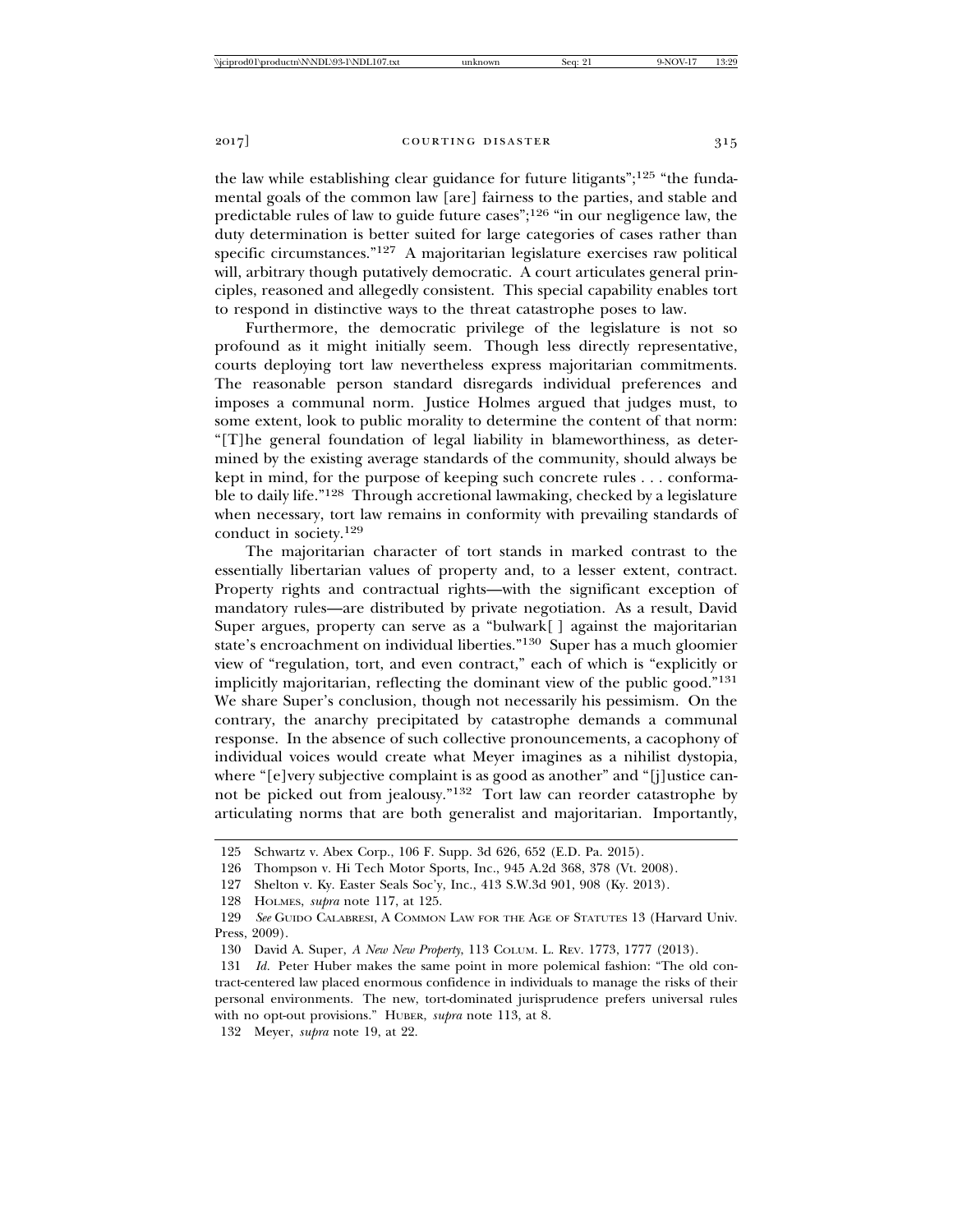tort law does so using the logics of responsibility and justice, rather than power and efficiency.

An important alternative account of tort law focuses not on communal norms but rather on individual rights. For civil recourse theorists, the duty of care on its own does not set tort law apart. John Goldberg and Benjamin Zipursky argue, instead, that tort law is distinctive because it is privately enforceable: "For a wrong to be a tort it must in principle generate for its victim *a private right of action*: a right to seek recourse through official channels against the wrongdoer."133 Although the public provides the forum, the victim drives the action: "The victim, not a government official, decides whether to press her claim or not, and the victim, in principle, also decides whether to accept a resolution of the claim short of judgment."<sup>134</sup> Civil recourse theorists envision tort as essentially libertarian, not majoritarian. This vision seems to stand in tension with our expressed view of tort as a system of communal norm articulation.

The tension turns out to be illusory. Over time, a series of individual actions constitute a conversation between courts, government actors, and private victims and tortfeasors. That conversation fills in the vague doctrines of tort law so that the norms articulated have a majoritarian character, even if each lawsuit is private. "Tort law still applies community or collective norms," even though those norms "are spelled out through an iterative process of individualized litigation, not through an intentional decision of some public entity."135 Justice Cardozo gave a similar account of emergent norms, although he focuses primarily on the judicial role: "[A]s a system of case law develops, the sordid controversies of litigants are the stuff out of which great and shining truths will ultimately be shaped. The accidental and the transitory will yield the essential and the permanent."<sup>136</sup>

Cardozo's narrative suggests a final characteristic of the norms of tort law: they are persistent. Common-law doctrine evolves only incrementally, through the diffusion and acceptance of novel judicial interpretations. Calabresi argues that any effective legal system must "balance[ ] the need for continuity and change."137 In the specific context of tort law, the standard of reasonable care must both entrench stable norms and adapt to new circumstances that challenge those norms.<sup>138</sup>

In the canonical story, which Calabresi himself admits to be "idealized," the United States developed a "unique solution to meeting the two require-

137 CALABRESI, *supra* note 129, at 3.

<sup>133</sup> John C.P. Goldberg & Benjamin C. Zipursky, *Torts as Wrongs*, 88 TEX. L. REV. 917, 918 (2010).

<sup>134</sup> John C.P. Goldberg & Benjamin C. Zipursky, *Civil Recourse Defended: A Reply to Posner, Calabresi, Rustad, Chamallas, and Robinette*, 88 IND. L.J. 569, 572 (2013).

<sup>135</sup> Christopher H. Schroeder, *Lost in the Translation: What Environmental Regulation Does that Tort Cannot Duplicate*, 41 WASHBURN L.J. 583, 585 (2002).

<sup>136</sup> BENJAMIN N. CARDOZO, THE NATURE OF THE JUDICIAL PROCESS 35 (1921).

<sup>138</sup> *See* Douglas A. Kysar, *What Climate Change Can Do About Tort Law*, 41 ENVTL. L. 1, 48 (2011) ("Duty within the common law of tort must be attentive to changing circumstances while remaining stable enough to honor private expectations.").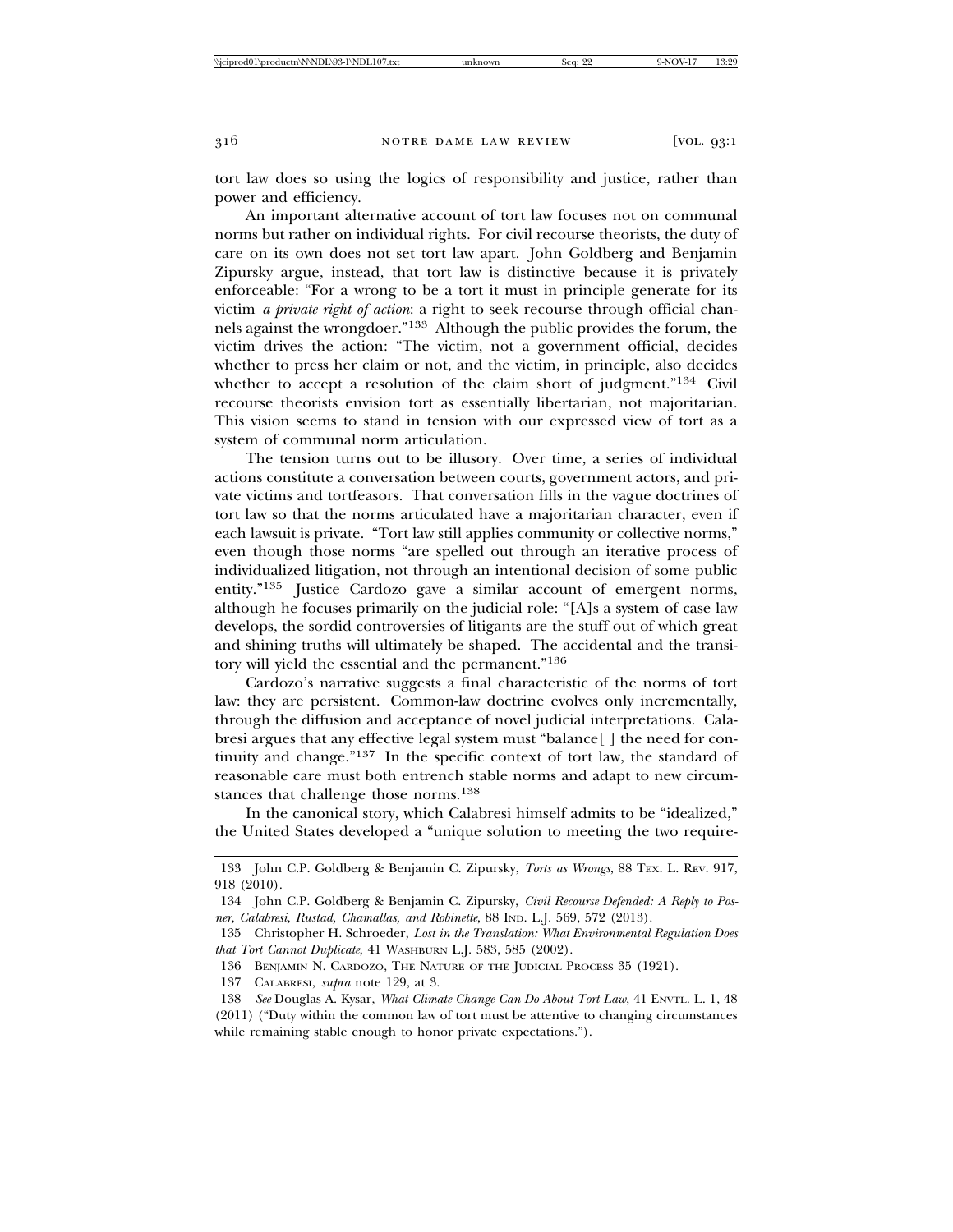ments."139 Common-law courts possess the authority to disregard precedent—to change the law—but judicial craft limits the scope and pace of such change.140 Moreover, no single judge can work a sweeping transformation. A doctrinal innovation in tort law must proliferate through dozens of jurisdictions for it to become fully entrenched. This process of diffusion advances slowly and haphazardly. In a recent empirical study of the process, Kyle Graham found that "common-law innovations almost never spread at a rate of more than three jurisdictions per year, with some flagging near the point of full diffusion."141 The law of torts does not turn on a dime.

Granted, legislatures often intervene in the common law. Rapid statutory reforms can undermine the resilience of the norms established by tort. But, for our project, we must contrast statutory overrides that augment law's response to catastrophe with those that diminish it. In the latter category, we might place the Protection of Lawful Commerce in Arms Act, which substantially insulated firearms manufacturers and dealers from tort liability for gun violence.142 Congress passed the Act in response to a series of public nuisance lawsuits brought by municipalities and states.<sup>143</sup> Although none of the lawsuits had fully succeeded in court, some defendants did reform their business practices as part of settlement agreements.144 At the behest of the gun lobby, Congress intervened to curtail most tort actions against weapons manufacturers and retailers. One of the few exceptions to immunity allowed under the Act, for negligent entrustment of firearms, is being tested in a lawsuit brought by relatives of victims of the mass shooting at Sandy Hook Elementary School.<sup>145</sup>

<sup>139</sup> CALABRESI, *supra* note 129, at 3–4 & n.10.

<sup>140</sup> *See id.* at 4 ("[T]he requirements of the legal process, of 'principled' decision making, tended to limit the scope of judicial authority.").

<sup>141</sup> Kyle Graham, *The Diffusion of Doctrinal Innovations in Tort Law*, 99 MARQ. L. REV. 75, 150 (2015).

<sup>142</sup> *See* Protection of Lawful Commerce in Arms Act, Pub. L. No. 109-92, 119 Stat. 2095 (2005) (codified at 15 U.S.C. §§ 7901–7903 (2012)) (immunizing gun manufacturers and sellers and their trade associations from liability for most civil actions that are based on harm caused by the "criminal or unlawful misuse" of firearms).

<sup>143</sup> *See* Alexandra B. Klass, *Tort Experiments in the Laboratories of Democracy*, 50 WM. & MARY L. REV. 1501, 1540 (2009).

<sup>144</sup> *Id.* at 1541 & n.183.

<sup>145</sup> The trial court dismissed the lawsuit on immunity grounds, and the plaintiffs' appeal is now pending at the Connecticut Supreme Court. *See* Soto v. Bushmaster Firearms Int'l, LLC, No. FBTCV156048103S, 2016 WL 8115354 (Conn. Super. Ct. Oct. 14, 2016), *appeal docketed* No. S.C. 19832 (Conn. Dec. 1, 2016). Family members of three men killed in another mass shooting, at the Pulse nightclub in Miami, are testing another sweeping congressional immunity provision by suing Facebook, Twitter, and Google for their roles in allowing hate groups to spread propaganda and foster extremism online. *See* Gal Tziperman Lotan*, Families of Three Pulse Victims Sue Facebook, Twitter, and Google*, ORLANDO SENTINEL (December 20, 2016), http://www.orlandosentinel.com/news/pulseorlando-nightclub-shooting/os-pulse-social-media-lawsuit-20161220-story.html. In their defense, the Internet companies will cite a key provision of the federal Communications Decency Act, Section 230, which provides that "[n]o provider or user of an interactive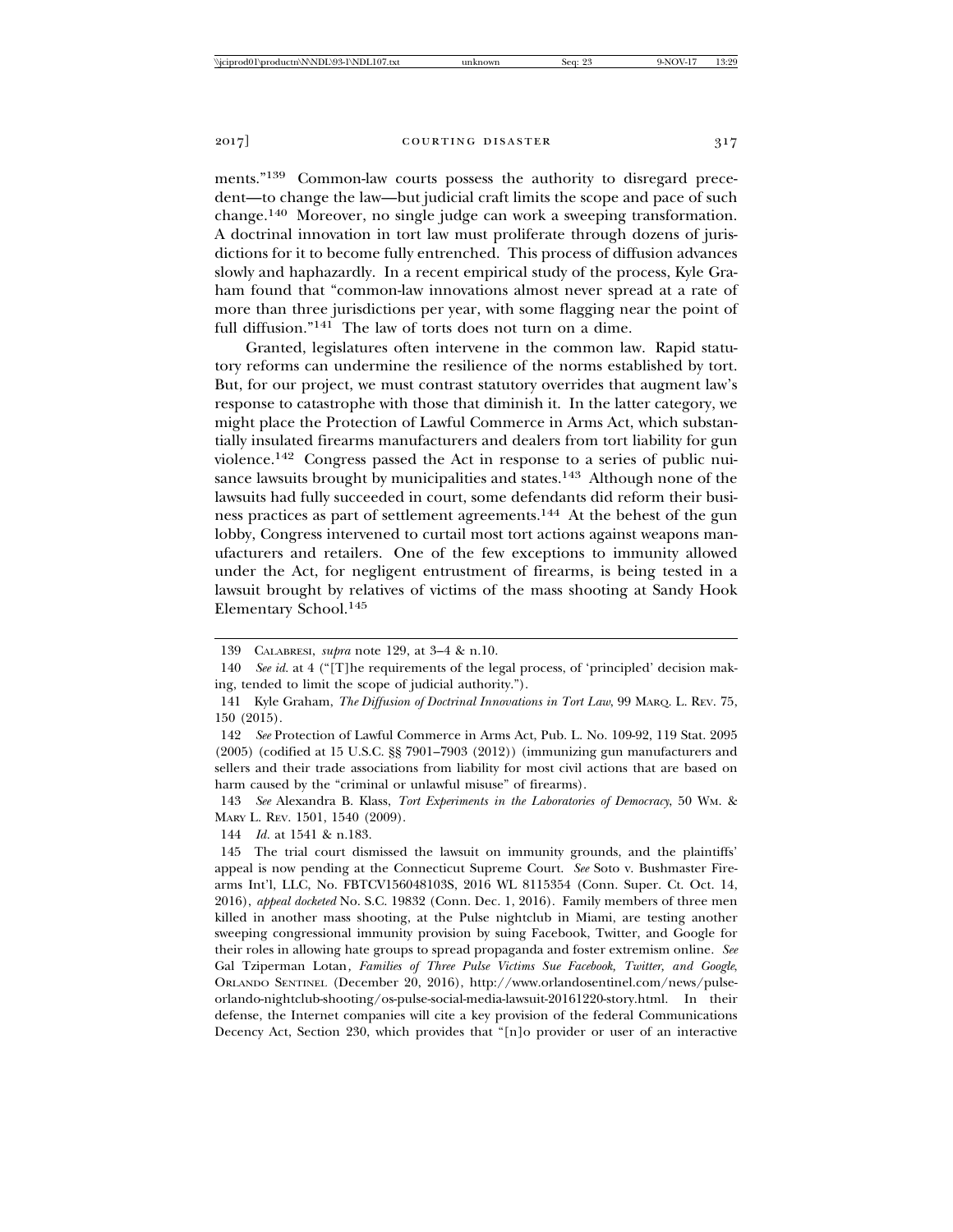In contrast to such immunity bills, many statutes seek to acknowledge wrongs and create rights of action where none had been recognized at common law. As a historical matter, the "'statutorification' of American law" over the past 150 years has been driven by "technological and sociopolitical changes that made slow, accretional, lawmaking unsatisfactory."146 The proliferation of workers compensation statutes during the late nineteenth century provides a paradigmatic example. The crisis of factory accidents presented both a practical and a normative challenge to tort law: "[S]hocking rates of injury and death among industrial workers were difficult to square with prevailing tort doctrines and the free labor ideology that supported them."147 When common-law judges failed to adapt quickly enough, legislatures supplanted them (along with a host of worker cooperatives, employer-provided plans, and other private forms of compensation that had been springing up in the absence of tort law).<sup>148</sup>

In the case of factory accidents, tort law failed because it could not impose an attractive normative order on an increasingly complex modern society. Failure of judicial ambition may invite legislative intervention in the common law just as readily as imagined crises of liability.149 Tort may establish more durable norms, then, when it confronts catastrophe head-on. At its best, tort can respond with principled urgency to unforeseen challenges. It does so "not only by pricing and prohibiting conduct, but by helping to foster, sustain, and articulate norms."150 When they are well stewarded, these norms—generalist, majoritarian, and persistent—can give structure, weight, and coherence to tort law's narrative of catastrophe. Such stewardship, though, requires willingness by judges to utilize tort law's normative capacity at a time when its practical force seems overwhelmed by catastrophic events.

# *B. Failures of Power*

July 13, 1977, was a typically hot and humid summer day for New Yorkers, with the temperature rising to 93 degrees Fahrenheit in Central Park by 5:00 p.m.<sup>151</sup> The sultry afternoon gave way to a stormy evening. At about 8:37 p.m., a lightning bolt struck an electrical transmission tower between the Millwood and Buchanan substations in New Castle, Westchester

computer service shall be treated as the publisher or speaker of any information provided by another information content provider." 47 U.S.C. § 230(c)(1) (2012). Plaintiffs allege that the defendants should be treated as publishers given the way in which their algorithms analyze, match, and channel user-generated content.

<sup>146</sup> CALABRESI, *supra* note 129, at 1, 73.

<sup>147</sup> Kysar, *supra* note 138, at 48 (citing JOHN FABIAN WITT, THE ACCIDENTAL REPUBLIC  $7-8$   $(2004)$ ).

<sup>148</sup> *See generally* WITT, *supra* note 147.

<sup>149</sup> *See* CALABRESI, *supra* note 129, at 74–76.

<sup>150</sup> John C.P. Goldberg & Benjamin C. Zipursky, *Accidents of the Great Society*, 64 MD. L. REV. 364, 386 (2005).

<sup>151</sup> *Record of Climatological Observations: New York Central Park Observatory, July 1977*, NOAA (Apr. 6, 2016), https://www.ncei.noaa.gov/orders/cdo/1054257.pdf.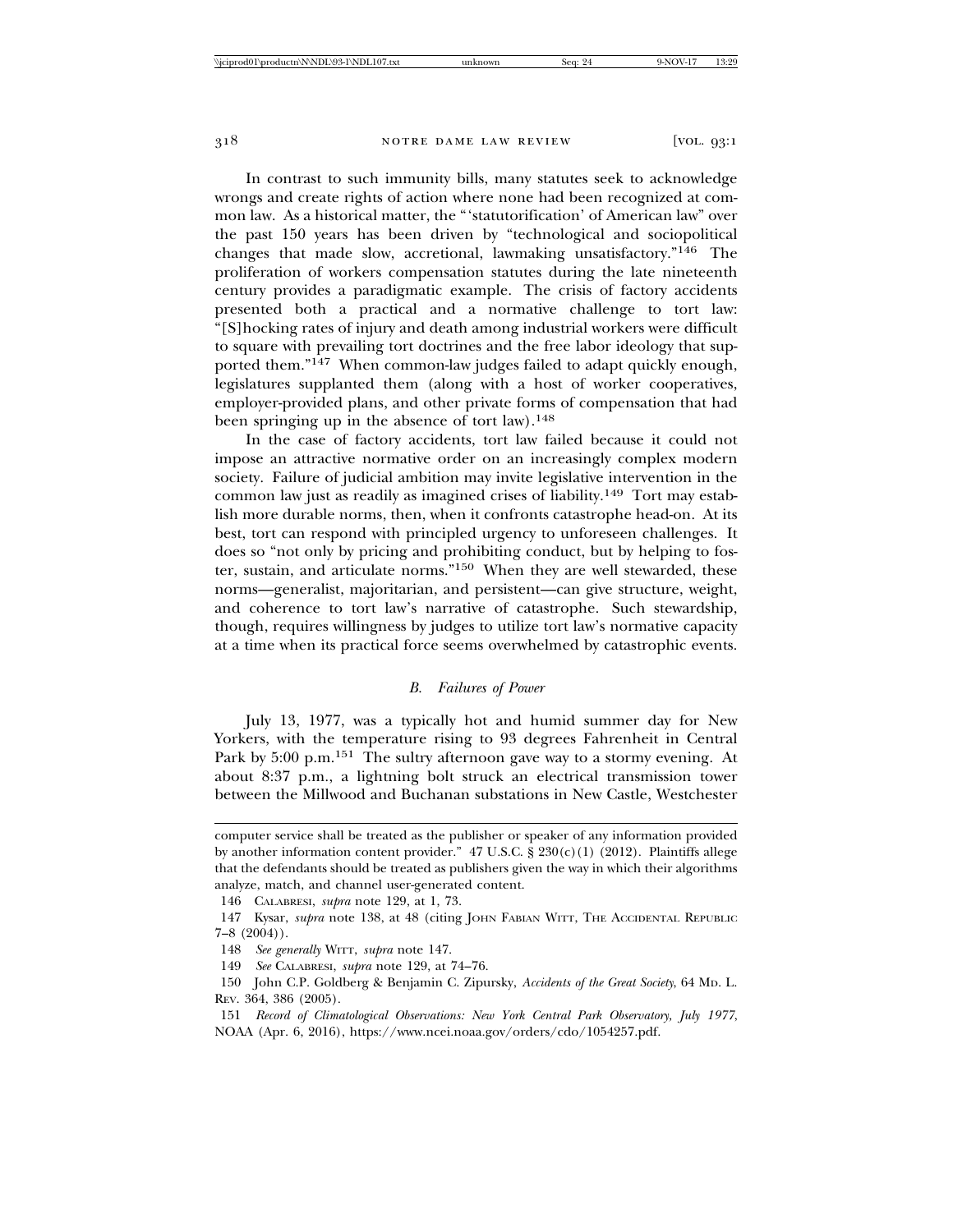County.152 The circuit automatically shut down to dissipate the surge of electrical charge. Unbeknownst to the engineers at Consolidated Edison ("Con Edison"), however, a damaged relay prevented the line from reopening, thus choking off one of the largest conduits to New York City.<sup>153</sup>

The faulty relay set off a series of unfortunate events. Technical mishaps prevented Con Edison from quickly ramping up generation within the five boroughs.154 Due to a sequence of miscommunications, the systems operator did not learn of the Millwood-Buchanan shutdown until at least 9:08 p.m.155 At 9:23 p.m., the operator attempted to "shed load" manually—shutting down parts of the grid to prevent total failure—but he botched the complicated procedure.156 At 9:29 p.m., New York's last connection to the outside world was tripped. Suddenly, demand exceeded supply by 1700 megawatts. At 9:36 p.m., the city went dark.<sup>157</sup>

Although the blackout lasted only two days, it inflicted massive damages.158 Since most New Yorkers commute to work via public transit, thousands of storefronts shuttered. Civil disorder erupted in multiple neighborhoods. The fire department and police responded to over 1000 alarms and made nearly 3000 arrests in 27 hours.159 Economic costs amounted to at least \$350 million, almost half of which was attributed to looting and arson.160 And, in his apartment building in Queens, seventy-seven-year-old Julius Strauss ran out of water, which was supplied by an electric pump.<sup>161</sup> On the afternoon of July 14, he attempted to descend the unlit stairwell to fetch water from the basement. In the darkness, he fell and sustained severe injuries.162 Strauss brought suit against his landlord and Con Edison for gross negligence.

Although a straightforward personal injury suit on its face, Strauss's lawsuit raised profound questions about the stability of legal order. Since earlier litigation had established Con Edison's negligence,163 the court in *Strauss* had only to decide the extent of the utility's resultant liability. In a remarkably candid opinion, the New York Court of Appeals dismissed the complaint "[o]n public policy grounds."164 The court ostensibly centered its legal analysis on the question of duty, but this analysis did not truly control: "[I]t is  $\dots$ 

- 155 *Id.* at 43.
- 156 *Id.* at 44.
- 157 *Id.* at 45–46.

- 159 *Id.* at 14.
- 160 *Id.* at 5.
- 161 Strauss v. Belle Realty Co., 482 N.E.2d 34, 35 (N.Y. 1985).
- 162 Strauss v. Belle Realty Co., 469 N.Y.S.2d 948, 949 (App. Div. 1983).
- 163 *See* Food Pageant, Inc. v. Consol. Edison Co., 429 N.E.2d 738 (N.Y. 1981); *see also*
- Koch v. Consol. Edison Co. of N.Y., 468 N.E.2d 1 (N.Y. 1984).
- 164 *Strauss*, 482 N.E.2d at 35.

<sup>152</sup> G.L. Wilson & P. Zarakas, *Anatomy of a Blackout*, 15 IEEE SPECTRUM 39, 39 (1978).

<sup>153</sup> *Id.* at 41.

<sup>154</sup> *Id.* at 42.

<sup>158</sup> For a helpful summary, see JANE L. CORWIN & WILLIAM T. MILES, SYS. CONTROL, INC., IMPACT ASSESSMENT OF THE 1977 NEW YORK CITY BLACKOUT (1978).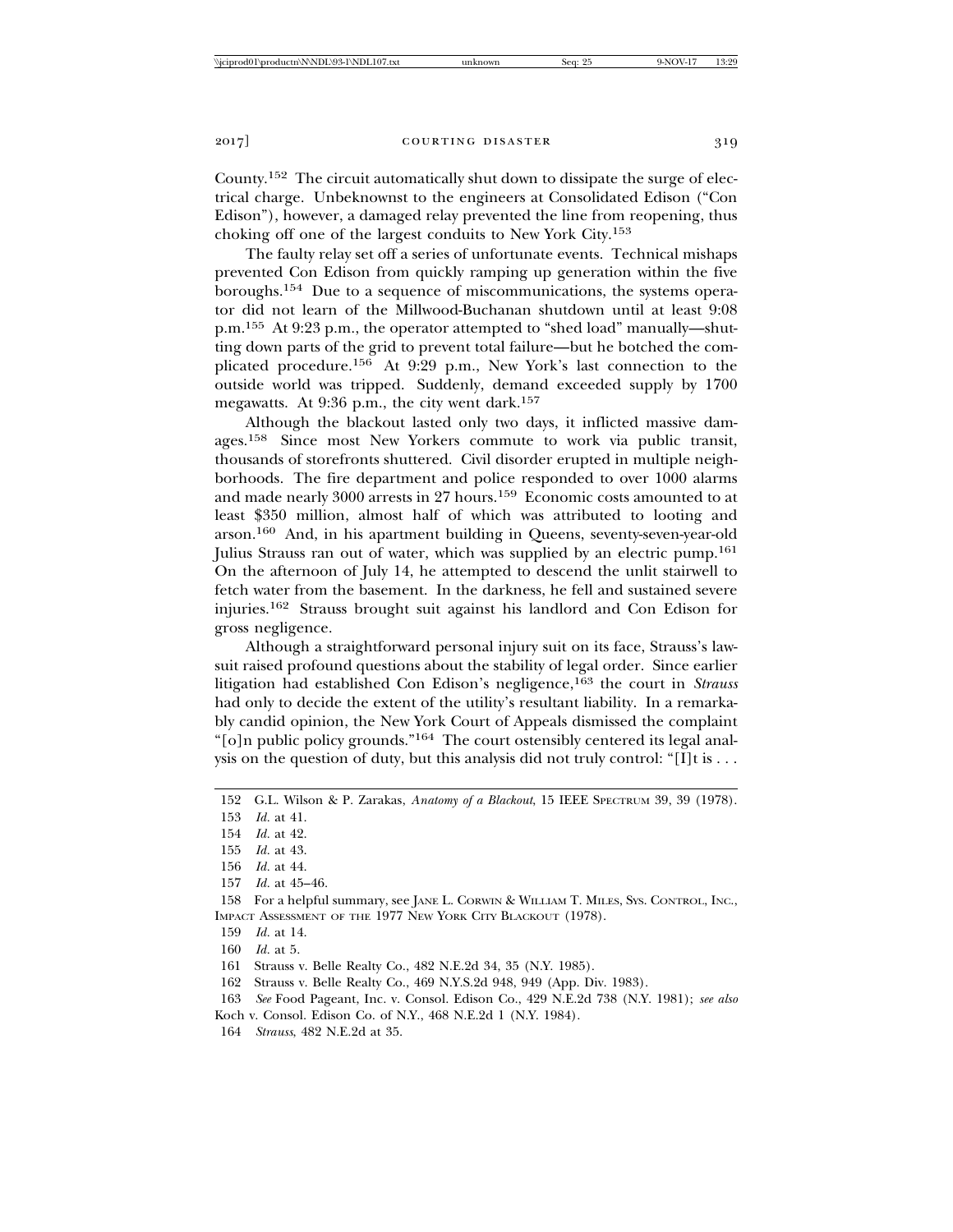the responsibility of courts, in fixing the orbit of duty, 'to limit the legal consequences of wrongs to a controllable degree.' . . . '[N]ot only logic and science, but policy play an important role.'"165 In its overt realism, the *Strauss* majority echoed Judge Andrews's dissent in *Palsgraf*: "[B]ecause of convenience, of public policy, of a rough sense of justice, the law arbitrarily declines to trace a series of events beyond a certain point."<sup>166</sup>

Granted, the court in *Strauss* paid lip service to a traditional notion of privity in contract. Since Strauss fell in a common area, the landlord was technically the aggrieved customer.167 Such formalistic distinctions had long since fallen by the wayside in 1985.168 Con Edison almost certainly owed Strauss a duty of reasonable care. In fact, as the New York Court of Appeals readily admitted, "an obligation rooted in contract may engender a duty owed to those not in privity."169 But catastrophic harms change the rules of the game. In the face of "liability which could obviously be enormous," the court made a decision not "strictly governed by tort or contract law principles."170

The decision in *Strauss* epitomizes what Meyer would call a nihilistic reading of catastrophe. Disaster strikes and overwhelms the legal order. Tort law might begin to recolonize lost territory, subsuming chaos under normative principles such as "gross negligence" or "recklessness." But tort law might also pull up short when a plaintiff's prayer for relief appears to demand too much justice: "[P]ublic policy may at times result in the exclusion of some who might otherwise have recovered for losses or injuries if traditional tort principles had been applied."<sup>171</sup>

What exactly did the judges of the Court of Appeals fear? A dissenter pointed out that Con Edison could easily distribute any costs among its consumers in the form of higher rates.<sup>172</sup> The majority alludes only vaguely to "the societal consequences of rampant liability."173 Perhaps the judges feared popular backlash: they doubted their majoritarian authority to redress such massive harms. Or perhaps they feared that subsuming disaster under

173 *Id.* at 38 (majority opinion).

<sup>165</sup> *Id.* at 36 (citations omitted) (first quoting Tobin v. Grossman, 249 N.E.2d 419, 424 (N.Y. 1969); and then quoting De Angelis v. Lutheran Med. Ctr., 449 N.E.2d 406, 407 (N.Y. 1983)).

<sup>166</sup> Palsgraf v. Long Island R.R. Co., 162 N.E. 99, 103 (N.Y. 1928) (Andrews, J., dissenting).

<sup>167</sup> *Strauss*, 482 N.E.2d at 36 ("The essential question here is whether Con Edison owed a duty to plaintiff . . . with whom there was no contractual relationship for lighting in the building's common areas.").

<sup>168</sup> *See* John C.P. Goldberg & Benjamin C. Zipursky, *The Restatement (Third) and the Place of Duty in Negligence Law*, 54 VAND. L. REV. 657, 719 (2001) ("[B]y 1985, privity was quite appropriately undermined as a basis for no-duty arguments in the primary sense, at least for physical injury caused by a defendant's negligence.").

<sup>169</sup> *Strauss*, 482 N.E.2d at 36.

<sup>170</sup> *Id.* (citations omitted).

<sup>171</sup> *Id.*

<sup>172</sup> *Id.* at 39 (Meyer, J., dissenting).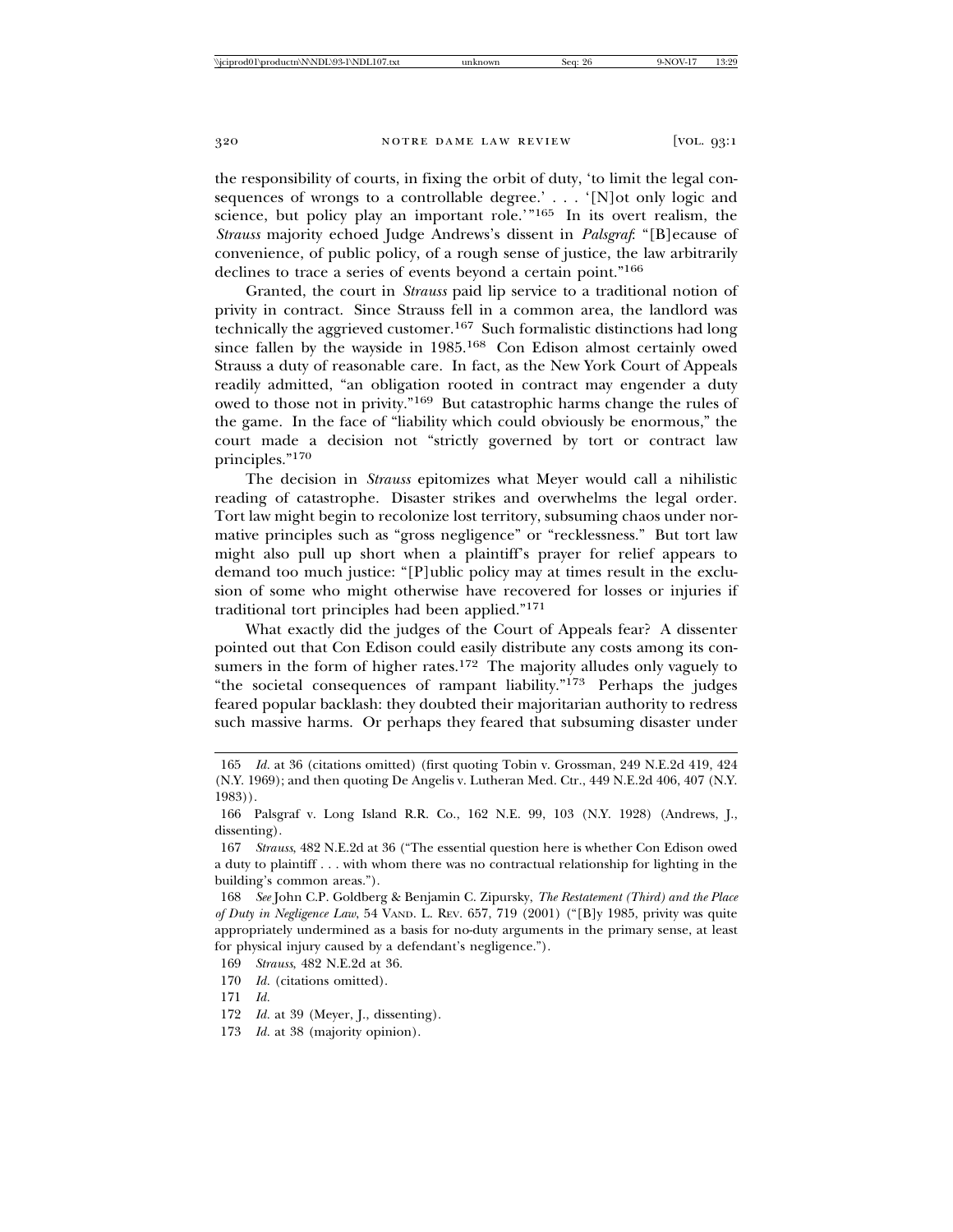preexisting legal rules would threaten the persistence of tort's command in the "ordinary" case.174 Whatever the explanation, the Court of Appeals lacked confidence in tort law's generalist ability to domesticate disorder.

The tort reform movement imagines common-law courts as overambitious and out of control. "Every day," one commentator claims, "brings new reports of the ingenuity of American lawyers and the willingness of American courts to entertain virtually any grievance."175 Critics point to anecdotes in which allegedly minimal harms lead to extravagant verdicts for plaintiffs. Classic "tort tales" include a woman who spilled coffee on herself and sued McDonald's, a man who had a heart attack while mowing his lawn and sued Sears, and a professional psychic who sued her doctor after a CAT scan destroyed her abilities.176 A liability crisis threatens to furlough the worker, immiserate the consumer, and depress the American "spirit of innovation and enterprise."<sup>177</sup>

The example of *Strauss* suggests a countervailing account: the torts process tends to undercompensate massive harms. Confronted by catastrophe, tort jurists beat a hasty retreat, apparently convinced that faithful adherence to principle will lead only to ruin. Such nihilism does not discriminate: even the mighty Con Edison found itself a victim of tort's normative retreat in the wake of the  $9/11$  disaster. Seeking to recover for damages to its electricity substation which was damaged after the 7 World Trade Center building (7WTC) collapsed, Con Edison alleged that the structure had been negligently designed because applicable safety codes dictated that such buildings should be able to withstand uncontrolled burning without collapse.<sup>178</sup> The appellate panel, however, fixated on the fact that the particular fires at issue on 9/11 had been caused by an unprecedented terrorist attack on the neighboring Twin Towers. Indeed, the court likened the events to "a fire triggered by a nuclear attack on lower Manhattan," clearly implying that ordinary rules of negligence liability would be suspended in such an event.179 Technically, the court deemed Con Edison's claim deficient for failing "to raise a genuine issue of fact as to whether defendants' negligence was the cause-in-fact of Con Ed's injury."180 But that reasoning is unpersuasive, as Judge Wesley's short dissent amply demonstrates. What truly drove the majority's decision was a sense that tort law was simply usurped by "the unprecedented etiology

<sup>174</sup> This argument typifies the nihilist response to catastrophe. *See supra* notes 52–53 and accompanying text.

<sup>175</sup> Theodore B. Olson, *The Social Consequences of Punitive Damages*, *in* PERNICIOUS IDEAS AND COSTLY CONSEQUENCES: THE INTELLECTUAL ROOTS OF THE TORT CRISIS 55, 55 (Nat'l Legal Ctr. for the Pub. Interest ed., 1990).

<sup>176</sup> None of these caricatures holds up under closer inspection. *See* WILLIAM HALTOM & MICHAEL MCCANN, DISTORTING THE LAW: POLITICS, MEDIA, AND THE LITIGATION CRISIS 64–68 (2014).

<sup>177</sup> HUBER, *supra* note 113, at 14.

<sup>178</sup> Aegis Ins. Servs., Inc. v. 7 World Trade Co., 737 F.3d 166, 169 (2d Cir. 2013).

<sup>179</sup> *Id.* at 179–80.

<sup>180</sup> *Id.* at 179.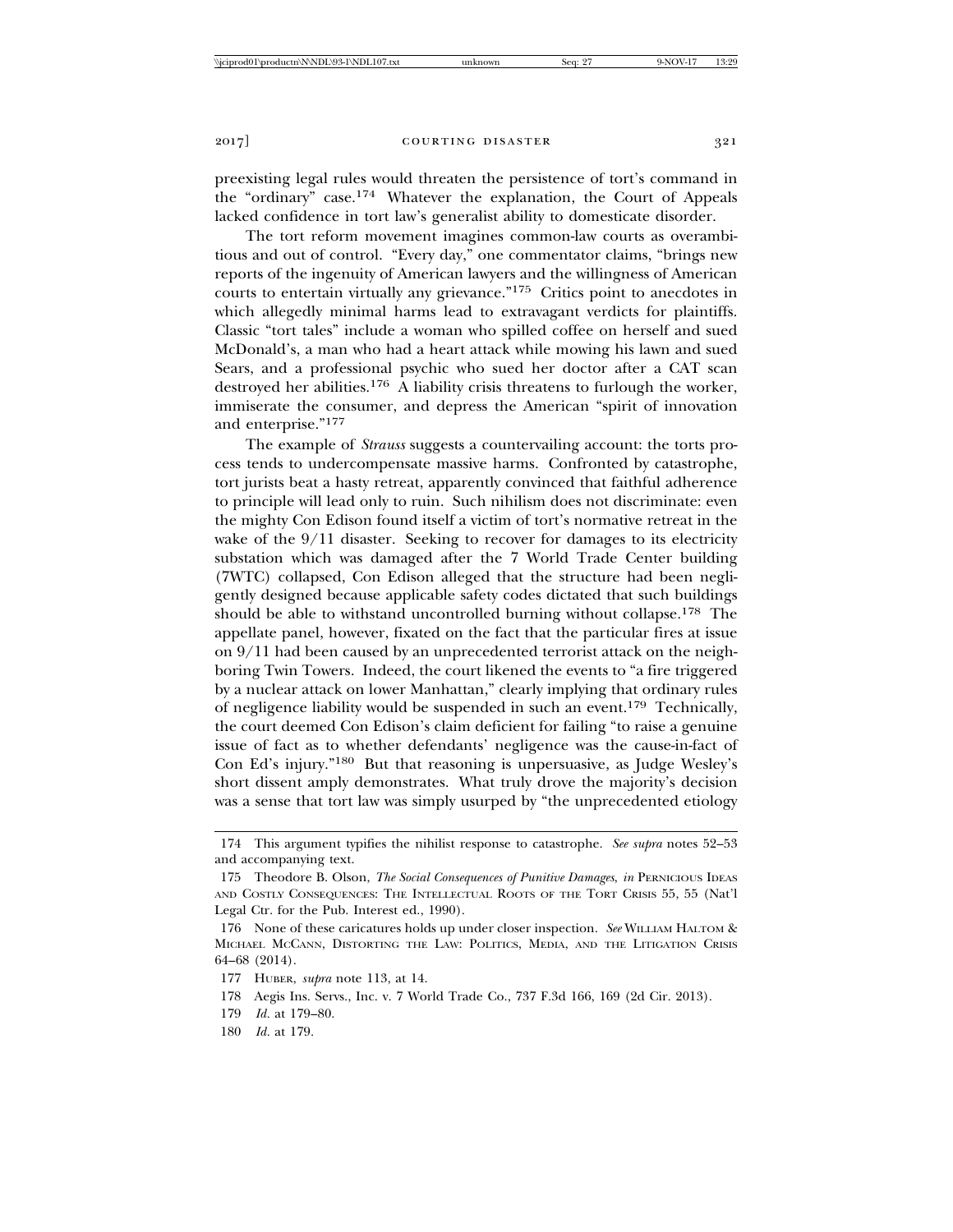and severity of the cataclysm that engulfed lower Manhattan on September 11, 2001."<sup>181</sup>

# *C. Climate of Fear*

Prior to a nascent wave of suits brought in the wake of the Trump presidential election victory,182 four major climate change tort lawsuits had been brought in American federal courts.183 Since we are especially concerned with disastrous floods, we also note two cases that arose out of the devastation wrought by Hurricane Katrina.184 Each case was ultimately dismissed on grounds of justiciability, so no court has ever reached the merits of a climate change tort claim in the United States. Others have ably analyzed the merits of these lawsuits. We will focus instead on the methods and motivations of the courts that dismissed them. We will focus, that is, on what Cover called

182 Recent lawsuits in California have asked courts again to confront the questions of climate responsibility raised by prior climate complaints. The counties of Marin and San Mateo and the city of Imperial Beach sued thirty-seven fossil fuel majors in state court on July 17, 2017. *See* Press Release, California Communities Confronting Rising Sea Levels Fight Back (July 17, 2017), https://www.sheredling.com/wp-content/uploads/2017/07/ Media-SLR-release-FINAL-PDF-071717.pdf. Subsequently, the cities of San Francisco and Oakland filed a similar complaint against a smaller number of defendants. *See* Chris Megerian, *Bay Area Cities Sue Major Oil Companies over Climate Change*, L.A. TIMES (Sept. 20, 2107), http://www.latimes.com/politics/essential/la-pol-ca-essential-politics-updates-climate-1505933864-htmlstory.html. For several reasons, these various plaintiffs may succeed where others have failed. The complaints present detailed evidence of an alleged conspiracy to cover up the risks of fossil fuel combustion, evidence that was not available to earlier litigants. In addition, the plaintiffs pled only state law claims in an attempt to avoid displacement by the Clean Air Act. *See* Douglas Kysar, *Fossil Fuel Industry's 'Tobacco Moment' Has Arrived*, LAW 360 (July 28, 2017), http://www.law360.com/environmental/articles/ 948361/fossil-fuel-industry-s-tobacco-moment-has-arrived. This strategy will be tested in the coming months. The defendants in the first set of California suits removed the cases to federal court and the plaintiffs' motions to remand are now pending in the Northern District of California. *See* Motion to Remand, Cty. of San Mateo v. Chevron Corp., No. 3:17-cv-4929 (N.D. Cal. Sept. 25, 2017), ECF No. 144; Motion to Remand, City of Imperial Beach v. Chevron Corp., No. 3:17-cv-4934 (N.D. Cal. Sept. 25, 2017), ECF No. 140; Motion to Remand, Cty. of Marin v. Chevron Corp., No. 3:17-cv-4935 (N.D. Cal. Sept. 25, 2017), ECF No. 144.

183 *See generally* Native Vill. of Kivalina v. ExxonMobil Corp., 663 F. Supp. 2d 863 (N.D. Cal. 2009), *aff'd*, 696 F.3d 849 (9th Cir. 2012); California v. Gen. Motors Corp., No. C06- 05755, 2007 WL 2726871 (N.D. Cal. Sept. 17, 2007); Comer v. Murphy Oil USA, No. 1:05- CV-436, 2007 WL 6942285 (S.D. Miss. Aug. 30, 2007), *rev'd*, 585 F.3d 855 (5th Cir. 2009), *vacated and reh'g en banc granted*, 598 F.3d 208 (5th Cir. 2010), *appeal dismissed*, 607 F.3d 1049 (5th Cir. 2010) (en banc) (declining to reinstate the panel opinion); Connecticut v. Am. Elec. Power Co., 406 F. Supp. 2d 265 (S.D.N.Y. 2005), *vacated*, 582 F.3d 309 (2d Cir. 2009), *rev'd sub nom.* Am. Elec. Power Co. v. Connecticut, 564 U.S. 410 (2011).

184 *See generally In re* Katrina Canal Breaches Consol. Litig., 647 F. Supp. 2d 644 (E.D. La. 2009), *aff'd in part, rev'd in part sub nom. In re* Katrina Canal Breaches Litig., 696 F.3d 436 (5th Cir. 2012); Barasich v. Columbia Gulf Transmission Co., 467 F. Supp. 2d 676 (E.D. La. 2006).

<sup>181</sup> *Id.* at 180.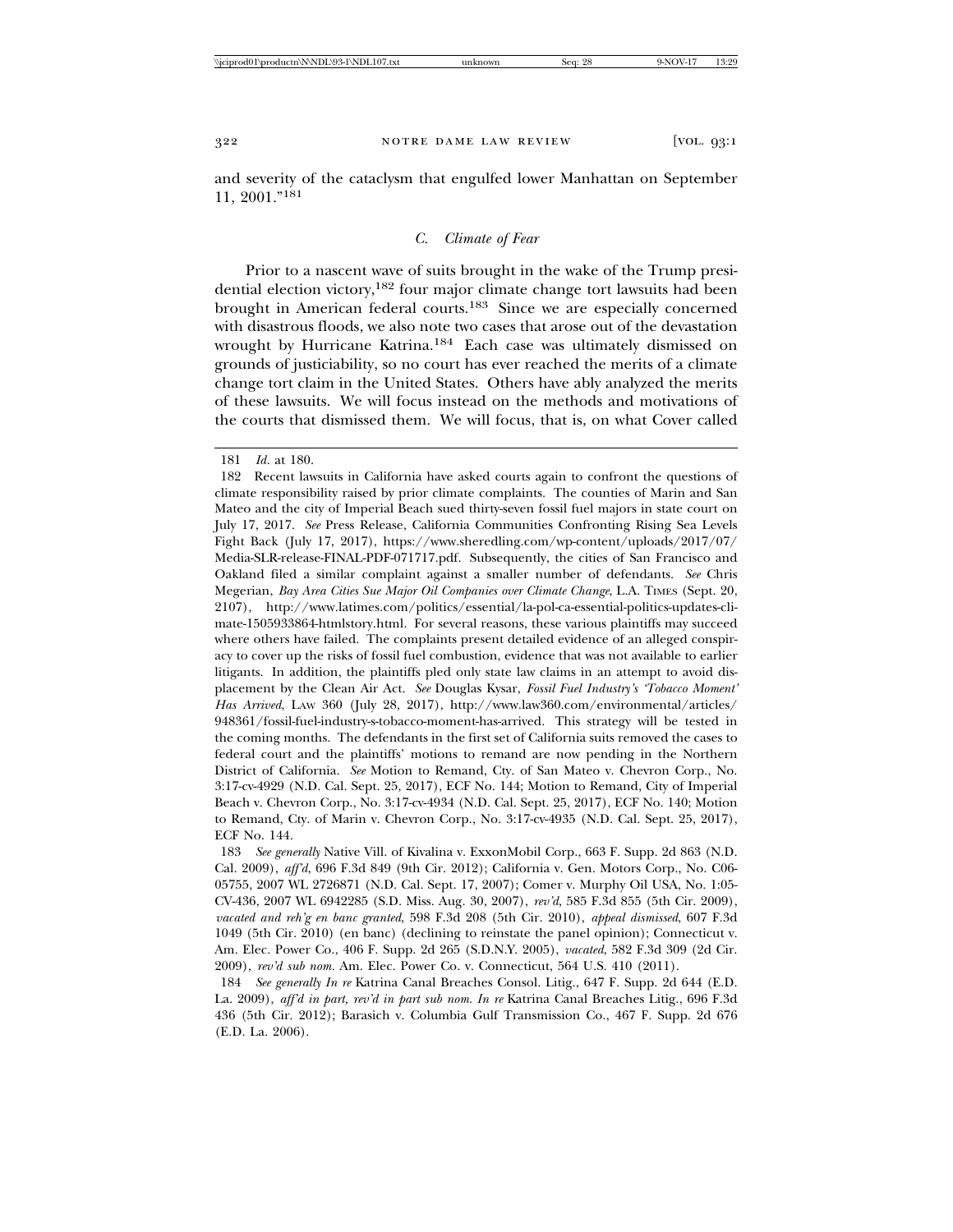"the hermeneutic of jurisdiction," the interpretive methods courts use to limit law's response to violence and catastrophe.185 Although the precise legal grounds for rejecting climate change claims have varied, the sheer size of climate change disasters always weighs heavily on judges' minds. Whether through deference, displacement, or deliberate sabotage, anxious courts have found ways to ignore the climate change plaintiff.

*Comer* provides an especially egregious example of judicial subterfuge and self-limitation. Ned Comer and his coplaintiffs were landowners on the Mississippi coastline. They sued two dozen fossil fuel corporations for compensatory and punitive damages, alleging that the defendants' emissions of greenhouse gases had "caused a rise in sea levels and added to the ferocity of Hurricane Katrina, which combined to destroy the plaintiffs' private property."186 Although the plaintiffs invoked diversity jurisdiction to reach federal court, all of their claims sounded in Mississippi common law: public and private nuisance, fraud, and civil conspiracy, among others.<sup>187</sup>

The district court dismissed all claims for lack of standing without a written opinion.188 A panel of the Fifth Circuit reversed, finding that the plaintiffs could show standing for private and public nuisance, though not for civil conspiracy.189 The panel also refused to reject the complaint as a nonjusticiable political question, quoting with approval Chief Justice Marshall's famous words in *Cohens v. Virginia*: "We have no more right to decline the exercise of jurisdiction which is given, than to usurp that which is not given. The one or the other would be treason to the constitution."190 The defendants petitioned for rehearing en banc. The irregularity of what followed merits a full recounting.

Seven of the judges of the Fifth Circuit quickly recused themselves, leaving only nine judges to rule on the petition for rehearing, the bare minimum required to make quorum.191 By a vote of six to three, the remaining judges voted to grant rehearing on February 26, 2010.192 In accordance with the Fifth Circuit's local rules, the decision of the panel was automatically vacated.193 Only two months later, Judge Jennifer Elrod, one of the nine remaining judges, recused herself from the case due to mysterious "new circumstances."194 Having lost its quorum, the eight-member court concluded that "it was powerless to take any action other than to dismiss the appeal,"

191 Patrick A. Woods, *Reversal by Recusal?* Comer v. Murphy Oil U.S.A., Inc. *and the Need for Mandatory Judicial Recusal Statements*, 13 U.N.H. L. REV. 177, 181 (2015).

192 Comer v. Murphy Oil USA, Inc., 607 F.3d 1049, 1055 (5th Cir. 2010) (en banc) (Davis, J., dissenting).

193 Woods, *supra* note 191, at 181–82.

194 Letter to the Parties, Comer v. Murphy Oil USA, Inc., 607 F.3d 1049 (5th Cir. 2010) (No. 07-60756), ECF No. 00511097646.

<sup>185</sup> Cover, *supra* note 18, at 56.

<sup>186</sup> *Comer*, 585 F.3d at 859.

<sup>187</sup> *See id.* at 859–60.

<sup>188</sup> *Comer*, 2007 WL 6942285, at \*1.

<sup>189</sup> *Comer*, 585 F.3d at 865–68.

<sup>190</sup> *Id.* at 872 (quoting Cohens v. Virginia, 19 U.S. (6 Wheat.) 264, 404 (1821)).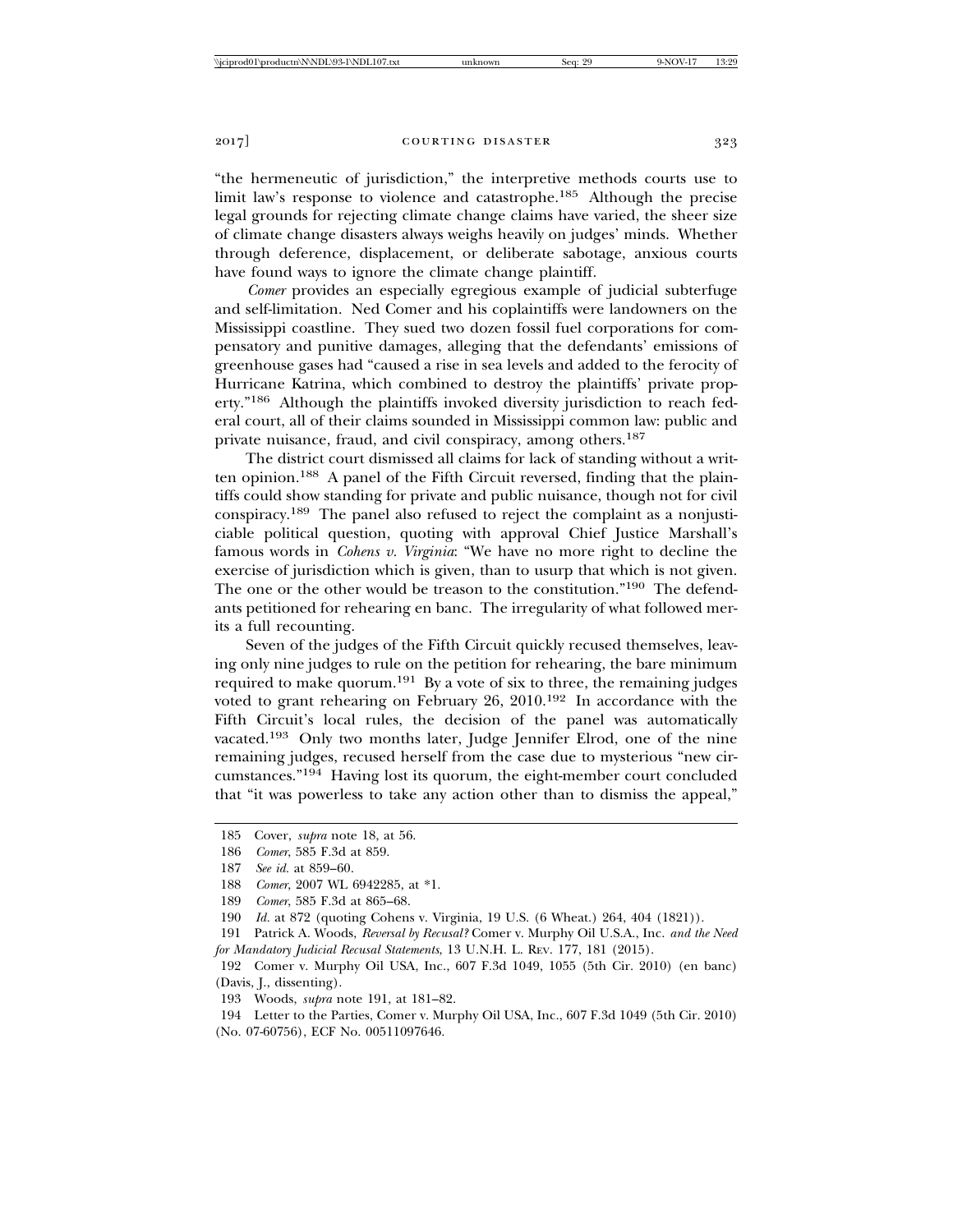leaving the adverse district court decision as the final ruling on the merits.<sup>195</sup> The three panel judges, who had voted against en banc review, dissented vigorously.196

Since judges are not obliged to explain their recusal decisions, we may never know why *Comer* met this ignominious end. The peculiar procedural path raised suspicions of a deliberate dodge<sup>197</sup> or even political corruption.198 But we need not endorse such speculation. For our purposes, *Comer* exemplifies in stark fashion the nihilistic reading of catastrophe. The Fifth Circuit stepped well outside the bounds not just of tort law but of transsubstantive civil procedure in order to avoid the merits of the complaint. Though the chasm between legal principle and authoritative action yawns particularly wide in *Comer*, we will see that such evasiveness has characterized most judicial responses to climate change torts.

Perhaps the most influential climate change tort case to date is *American Electric Power*. In that case, eight states and the City of New York sued five large private utilities, along with the Tennessee Valley Authority, alleging state and federal common law nuisances.199 *American Electric Power* has garnered much attention for the ultimate holding of the Supreme Court, which ruled unanimously that the Clean Air Act displaces any federal common law tort claims and, indeed, that the Act would displace federal tort claims even if the Environmental Protection Agency declined to wield its regulatory authority to address greenhouse gas emissions (let alone the specific harms alleged by plaintiffs).<sup>200</sup>

198 In particular, various commentators pointed to the judges' financial interests in the oil industry. *See, e.g.*, Nan Aron, *The Corporate Courts: Fifth Circuit Judges Are Marinating in Oil*, HUFFINGTON POST (July 7, 2010, 5:37 PM), http://www.huffingtonpost.com/nan-aron/ the-corporate-courts-fift\_b\_638591.html; Cara Horowitz, Comer *Craziness: Appellate Nuisance Victory Overturned, Despite Lack of Quorum (!)*, LEGAL PLANET (May 28, 2010), http:// legal-planet.org/2010/05/28/comer-craziness-appellate-nuisance-victory-overturned-de spite-lack-of-quorum; *Judicial Gusher: The Fifth Circuit's Ties to Oil*, ALLIANCE FOR JUST. (Apr. 2014), http://www.afj.org/wp-content/uploads/2014/04/fifth\_circuit\_judges\_report.pdf.

199 Connecticut v. Am. Elec. Power Co*.*, Connecticut v. Am. Elec. Power Co., 406 F. Supp. 2d 265, 267 (S.D.N.Y. 2005), *vacated*, 582 F.3d 309 (2d Cir. 2009), *rev'd sub nom.* Am. Elec. Power Co. v. Connecticut, 564 U.S. 410 (2011).

200 *See* Am. Elec. Power Co. v. Connecticut, 564 U.S. 410, 425 (2011) ("The Act itself thus provides a means to seek limits on emissions of carbon dioxide from domestic powerplants—the same relief the plaintiffs seek by invoking federal common law. We see no room for a parallel track."). The Court's reference to "parallel track[s]" represents a con-

<sup>195</sup> Woods, *supra* note 191, at 183–84.

<sup>196</sup> *See Comer*, 607 F.3d at 1056 (Dennis, J., dissenting) (describing the majority opinion as "shockingly unwarranted" and "manifestly contrary to law and Supreme Court precedents").

<sup>197</sup> *See, e.g.*, Jonathan R. Nash, *5th Circuit's Shameful Disappearing Act*, NAT'L L.J. (July 12, 2010), http://www.nationallawjournal.com/id=1202463364698; Steven M. Taber, *Fifth Circuit Punts on* Comer v. Murphy Oil *Appeal—Dismisses Appeal on Procedural Grounds, Not Merits*, ENVTL. L. & CLIMATE CHANGE L. BLOG (June 4, 2010), https://taberlaw.wordpress.com/ 2010/06/04/fifth-circuit-punts-on-comer-v-murphy-oil-appeal-dismisses-appeal-on-proce dural-grounds-not-merits/.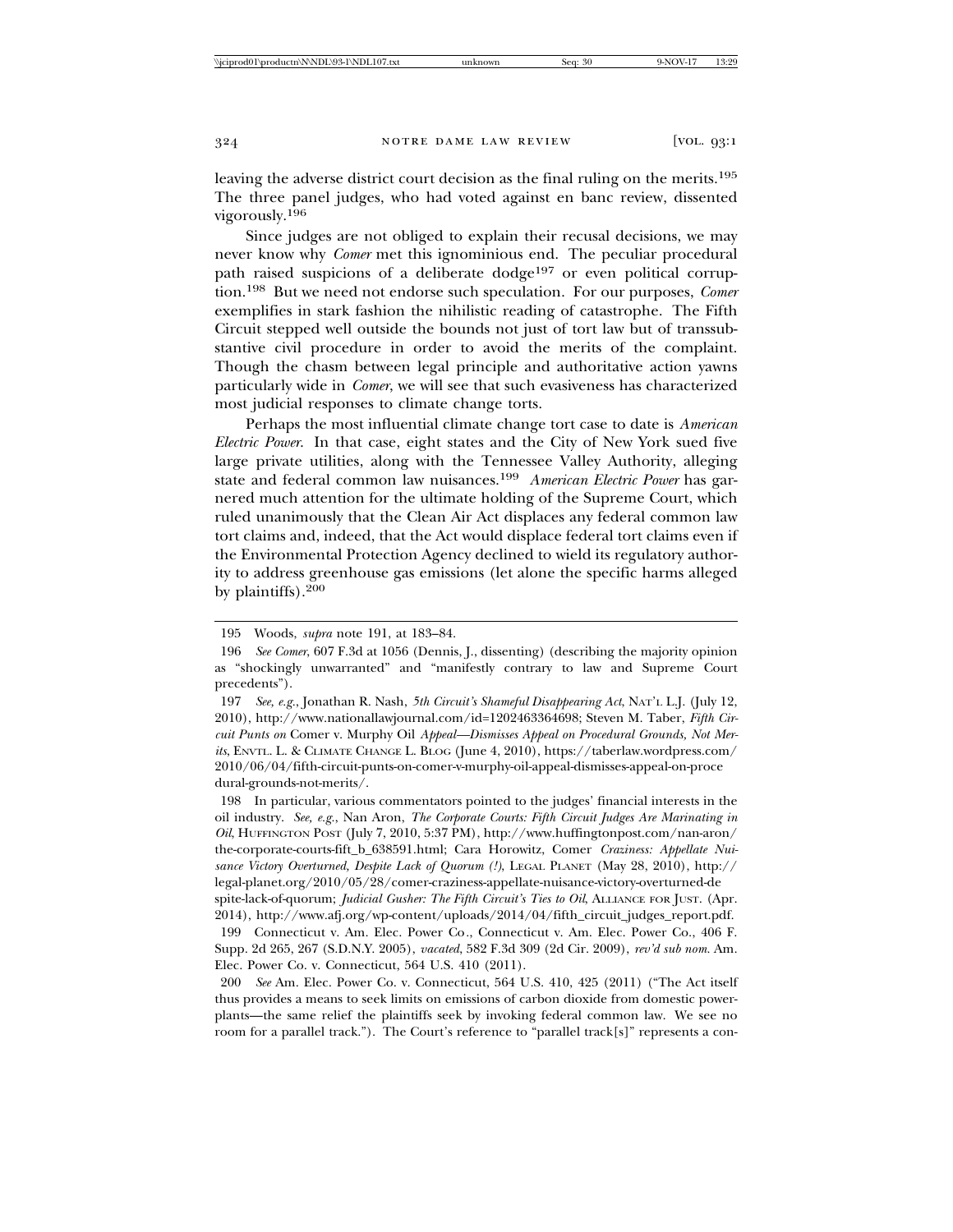Sweeping as that holding may be, the opinion of the district court better illustrates the jurisdictional anxieties provoked by climate change litigation. The district court did not even consider the displacement issue; instead, it threw out the case as presenting a nonjusticiable political question. Formally, the district judge grounded the analysis in a six-part test articulated by *Vieth v. Jubelirer*, concluding that merits adjudication would be an "impossibility" without making "an initial policy determination of a kind clearly for nonjudicial discretion."201 But a stray remark in this section of the opinion betrays the concern that drove the district court's reasoning: "The scope and magnitude of the relief Plaintiffs seek reveals the transcendently legislative nature of this litigation."202 From a purely legal standpoint, of course, speculation about the form and extent of remedy at this stage is largely irrelevant. But the threat of injunctive relief often casts a pall over environmental tort claims.203 Just as in *Strauss*, the district court in *American Electric Power* seems to have been awed and cowed by the lawsuit's *bigness*.

A panel of the Second Circuit reversed, again citing *Cohens* for the judge's duty to decide: "The fact that a case may present complex issues is not a reason for federal courts to shy away from adjudication; when a court is possessed of jurisdiction, it generally must exercise it."204 In light of this debate below, the Supreme Court's ultimate holding seems partly a reflection of that Court's aversion to tort law, and partly a belief about comparative institutional competence and deference to agency expertise.<sup>205</sup> Nevertheless, the Supreme Court's ruling had the same practical effect as any other dismissal on justiciability grounds. The plaintiffs were left stranded, without even a substantive response to their normative claims.

In 2007, while *American Electric Power* was still pending in the Second Circuit, the State of California brought a separate action against various automakers for monetary damages stemming from the defendants' contribu-

flation of tort law with regulation, failing to acknowledge tort's norm-articulation and compensatory functions, let alone the manner in which tort law can serve as an important source of regulatory redundancy and inter-branch signaling in light of predictable government failure. *See infra* text accompanying notes 219–20.

<sup>201</sup> *Am. Elec. Power*, 406 F. Supp. 2d at 272 (quoting Vieth v. Jubelirer, 541 U.S. 267, 278 (2004) (plurality opinion)).

<sup>202</sup> *Id.*

<sup>203</sup> *See* Kysar, *supra* note 138, at 26–27.

<sup>204</sup> Connecticut v. Am. Elec. Power Co., 582 F.3d 309, 329 (2d Cir. 2009) (citing Cohens v. Virginia, 19 U.S. (6 Wheat.) 264, 404 (1821)), *rev'd sub nom. Am. Elec. Power*, 564 U.S. 410. For all his ambivalence about judicial action, Cover probably would have endorsed this embrace of judicial responsibility. "The courts," he wrote, "cannot avoid responsibility for applying or refusing to apply power to fulfill a redemptionist vision." Cover, *supra* note 18, at 60.

<sup>205</sup> *See* Klass, *supra* note 143, at 1565 (arguing that the Supreme Court views tort as a mere "arm of the public regulatory state"). The liberal Justices may also have been motivated by a desire to consolidate the holding of *Massachusetts v. EPA*, 549 U.S. 497 (2007), which established that the Environmental Protection Agency (EPA) could regulate greenhouse gases under the Clean Air Act.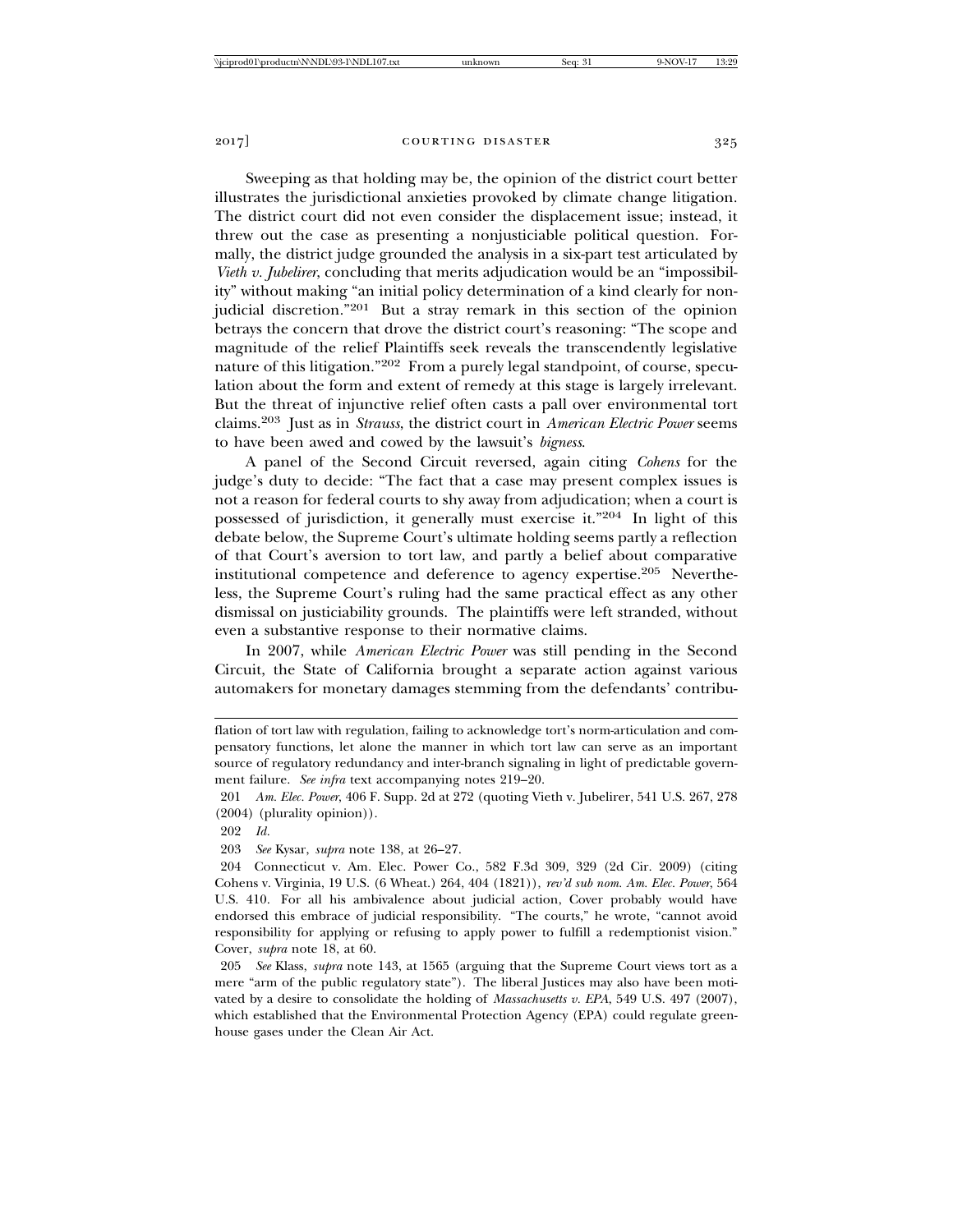tions to global warming.206 Citing the district court's ruling in *American Electric Power*, the district judge in California's suit likewise dismissed the claims as posing nonjusticiable political questions.207 And again, the sheer size and complexity of the harms haunted the court. As compared to other transboundary nuisance lawsuits, the court argued, "[p]laintiff's global warning nuisance tort claim seeks to impose damages on a much larger and unprecedented scale."208 After all, "there are multiple worldwide sources of atmospheric warming across myriad industries and multiple countries."<sup>209</sup> California ultimately decided not to pursue an appeal, citing political progress on federal fuel efficiency standards.<sup>210</sup> The district court opinion thus stands as another chapter in tort's retreat before climate change.

A separate category of climate litigants does not plead climate-change causes of action but nevertheless seeks redress of climate-related harms. This description sweeps broadly, and we will make no effort at a comprehensive survey here.<sup>211</sup> Instead, we focus on two particular cases that arose from flood damages after Hurricanes Katrina and Rita. In *Barasich*, a putative class of residents of southern Louisiana sought damages for personal injury and property loss exacerbated by oil drilling and pipeline construction.212 The complaint alleged that the defendant corporations had destroyed millions of acres of marshland through their dredging and drilling operations, thus decimating a crucial protective barrier against storm surge.<sup>213</sup> The plaintiffs in *Barasich* had no need to link the hurricanes' ferocity to climate change itself; rather, they relied on the direct conduct of the defendants and on Louisiana's capacious negligence standard: "Every act whatever of man that causes damage to another obliges him by whose fault it happened to repair it."<sup>214</sup>

Despite these favorable signs, the district judge granted the defendants' motion to dismiss. Notably, the court rejected the notion that the case presented a nonjusticiable political question, explicitly refuting the defendants' analogy to *American Electric Power*. 215 Nevertheless, the court held that the plaintiffs failed to state a claim of either trespass or negligence under

<sup>206</sup> *See* California v. Gen. Motors Corp., No. C06-05755, 2007 WL 2726871, at \*2 (N.D. Cal. Sept. 17, 2007).

<sup>207</sup> *Id.* at \*8 ("Just as in *AEP*, the adjudication of Plaintiff's claim would require . . . the type of initial policy determination to be made by the political branches, and not this Court." (citation omitted)).

<sup>208</sup> *Id.* at \*15.

<sup>209</sup> *Id.*

<sup>210</sup> *See* Unopposed Motion to Dismiss Appeal at 2–3, California v. Gen. Motors. Corp., 2009 WL 1915707, at \*2–3 (9th Cir. June 19, 2009) (No. 07-16908).

<sup>211</sup> For a systematic analysis of the various forms of climate change litigation, see David Markell & J.B. Ruhl, *An Empirical Assessment of Climate Change in the Courts: A New Jurisprudence or Business as Usual?*, 64 FLA. L. REV. 15 (2012).

<sup>212</sup> *See* Barasich v. Columbia Gulf Transmission Co., 467 F. Supp. 2d 676, 678 (E.D. La. 2006).

<sup>213</sup> *See id.* at 679.

<sup>214</sup> LA. CIV. CODE ANN. art. 2315 (2010).

<sup>215</sup> *Barasich*, 467 F. Supp. 2d at 685–86.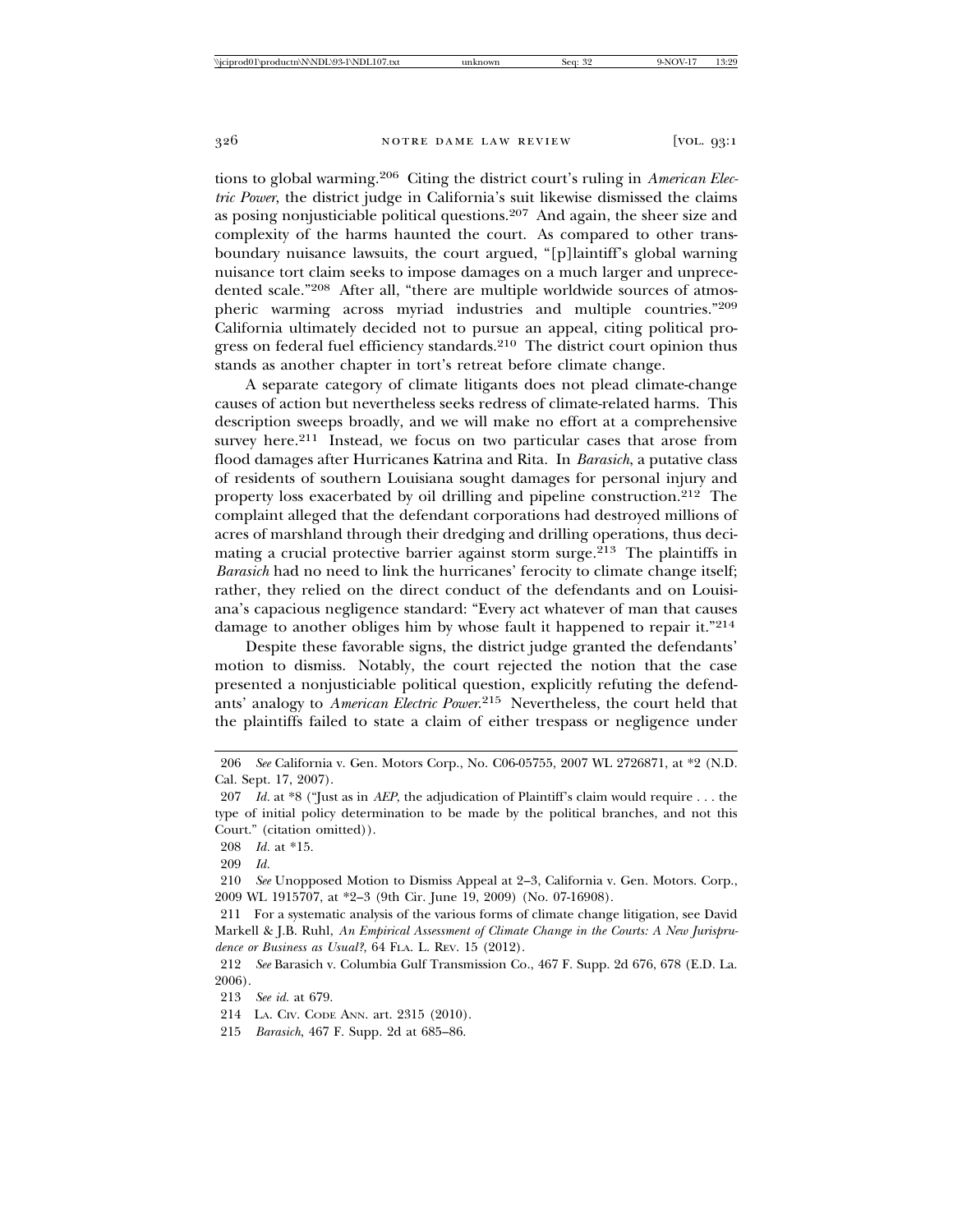Louisiana law.216 The court proffered multiple reasons for its decision, but its concerns centered on issues of proximity and causation. First, it narrowly construed the principle that trespass liability lies among "neighbor[s]."<sup>217</sup> Then, in fixing the orbit of duty for purposes of negligence, the court emphasized that the defendants "were physically and proximately remote from plaintiffs or their property."218 Finally, the court expressed doubt about actual causation where a large class of defendants had jointly caused the plaintiffs' harms.<sup>219</sup>

Although these findings went to the merits of the lawsuit in a technical sense, the court in *Barasich* was motivated by concerns of scope and size similar to those we saw in *Strauss* and *American Electric Power*. In a revealing conclusion, the court accepted the plaintiffs' basic premise but recoiled from the suit's spatial and temporal complexity: "By all accounts, coastal erosion is a serious problem in south Louisiana. . . . [P]erhaps a more focused, less ambitious lawsuit between parties who are proximate in time and space, with a less attenuated connection between the defendant's conduct and the plaintiff's loss, would be the way to test their theory."220 The lawsuit failed not because it contravened traditional tort principles but because it took those principles to their logical (and ethical) conclusion. The plaintiffs reached a point where "the weight of the case moved it from the domain of tort to politics, from adjudication to regulation," where the scale of harm overwhelmed the perceived capabilities of the common law.<sup>221</sup>

Another sprawling class of post-Katrina litigation centered on the now notorious Mississippi River-Gulf Outlet canal, commonly known as MR-GO. A wide array of plaintiffs sued the Army Corps of Engineers for negligently constructing and maintaining the navigation canal, which "greatly aggravated the storm's effects on the city and its environs."222 As one might expect, the case turned not on a full assessment of the Corps's acts and failures but on the narrower question of sovereign immunity. The Flood Control Act of 1928 had immunized the federal government from liability for most flood damages in order to promote levee construction.223 Despite initial success in federal district court, the lawsuits foundered in the Fifth Circuit. That court held that, although the Flood Control Act did not bar recovery, the Corps was separately immunized by the discretionary-function exception to the Federal Tort Claims Act.<sup>224</sup>

221 Kysar, *supra* note 138, at 53.

222 *In re* Katrina Canal Breaches Litig., 696 F.3d 436, 441 (5th Cir. 2012).

223 *See* 33 U.S.C. § 702c (2012); *see also* A. Dan Tarlock, *United States Flood Control Policy: The Incomplete Transition from the Illusion of Total Protection to Risk Management*, 23 DUKE ENVTL. L. & POL'Y F. 151, 160 & n.50 (2012) (explaining how sovereign immunity fostered "structural defense through dams and levees").

224 *Katrina Canal Breaches Litig.*, 696 F.3d at 448–52; *see also* 28 U.S.C. § 2680(a) (2012).

<sup>216</sup> *Id.* at 695.

<sup>217</sup> *Id.* at 690.

<sup>218</sup> *Id.* at 693.

<sup>219</sup> *See id.* at 694.

<sup>220</sup> *Id.* at 695.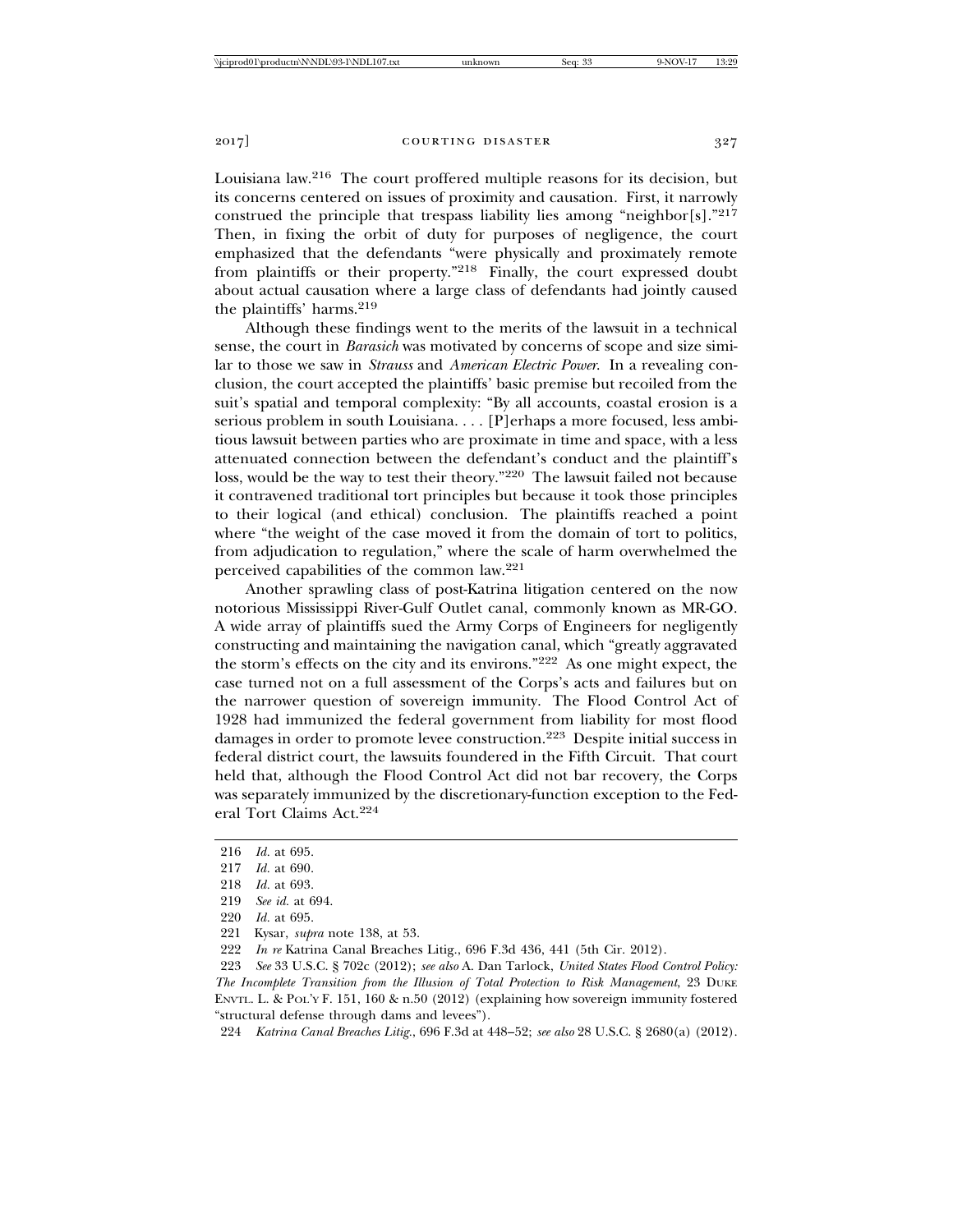The final disposition of the MR-GO litigation is inarticulate, resting on an arbitrary classification of actions as discretionary or nondiscretionary. Its full meaning becomes clearer when juxtaposed with the Corps's crucial role in the hydrogeology of modern Louisiana. As Dan Tarlock and others have recounted, the current system of massive, federally funded fortifications began as a congressional response to the devastating floods of April 1927.<sup>225</sup> Indeed, as noted above, the Mississippi would no longer even flow through New Orleans but for the Corps's Herculean efforts to control the course of a river that once migrated across hundreds of miles like a gushing, unattended hose.226 Meanwhile, having bolted the Mississippi in place, the Corps built New Orleans's defenses to protect against a "standard project hurricane" that severely understated the actual risk facing the city.<sup>227</sup> Yet, from the perspective of tort law and the sovereign's overriding power to deny its own agency and responsibility, this history created no binding duty. In a remarkable conclusion to its opinion, the district court in the MR-GO litigation described a "heart-wrenching" story of "egregious myopia" and "bureaucratic inefficiency" that ended in the plaintiffs' harms.228 Nevertheless, the judge lamented, "[i]t is not within this Court's power to address the wrongs committed."229

The limitations of tort litigation have thwarted even the most sympathetic of climate change plaintiffs. The most poignant defeat came in the case of *Native Village of Kivalina*. In that case, an Alaskan Inupiat village of about 400 residents sued twenty-four large energy corporations, seeking relocation costs for their village which is threatened by rising seas, reduced sea ice, and permafrost thawing.230 Of all the first wave American climate tort suits, *Kivalina* was the best pled. In addition to sympathetic plaintiffs, the case rested on a traditional cause of action—the exclusive use and enjoyment of property—and sought only modest damages, at least as compared to the defendants' profits.231 Nevertheless, the district court dismissed the federal common law nuisance claims on justiciability grounds. Specifically, the court found that the plaintiffs lacked Article III standing, focusing on the extended causal link between the defendants' conduct and the plaintiffs' injuries.<sup>232</sup> To apply such public law notions of standing to a private law tort case is strange. The elements of standing doctrine—injury-in-fact, causation, redres-

<sup>225</sup> *See* Tarlock, *supra* note 223, at 159–60.

<sup>226</sup> *See supra* text accompanying notes 92–100.

<sup>227</sup> For a detailed discussion of the flaws in the standard project hurricane, see KYSAR, *supra* note 66, at 75–88.

<sup>228</sup> *In re* Katrina Canal Breaches Consol. Litig., 533 F. Supp. 2d 615, 643 (E.D. La. 2008).

<sup>229</sup> *Id.*

<sup>230</sup> Complaint ¶¶ 1–4, Native Vill. of Kivalina v. ExxonMobil Corp., 663 F. Supp. 2d 863 (N.D. Cal. 2009) (No. cv-08-1138) [hereinafter *Kivalina* Complaint].

<sup>231</sup> The villagers sought the cost of relocation, which the Army Corps of Engineers estimated at \$95–400 million. *Id.* ¶ 1. For further discussion of the strengths of the *Kivalina* complaint, see Kysar, *supra* note 138, at 27–29.

<sup>232</sup> *See Kivalina*, 663 F. Supp. 2d at 880–81.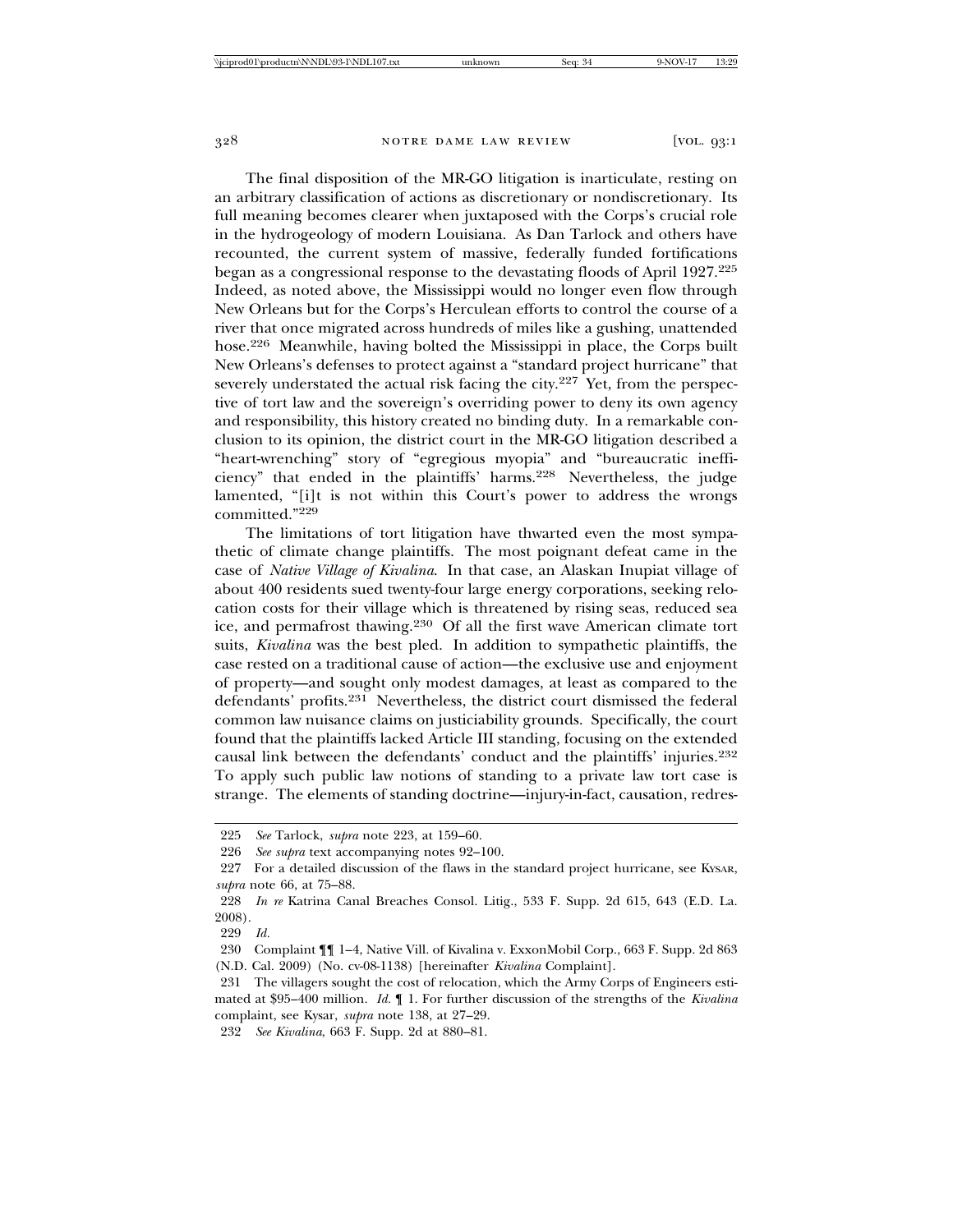sability—were in fact inspired by the very elements of tort law that ensure a plaintiff's grievance bears an adequately particularized relationship to a defendant's wrongdoing. Thus, rather than conduct a Potemkin version of the case through cramped standing analysis, the *Kivalina* court should have directly addressed the merits of the plaintiffs' claim.

Perhaps the *Kivalina* complaint is more notable for a claim that the district court specifically declined to address: state law civil conspiracy. The plaintiffs in *Kivalina* argued that the defendants had engaged in a "campaign to deceive the public about the science of global warming," aggravating the nuisance suffered by the village.233 The fossil fuel industry, the complaint alleged, had deliberately propped up front groups to spread misinformation and distort public opinion on the issue of climate change, thereby preventing legislative and regulatory responses.234 In effect, the plaintiffs asked the court to find that the political branches had been duped, that the defendants' actions had compromised democracy itself. Unsurprisingly, the court did not reach this question. With almost audible relief, the district court declined to extend supplemental jurisdiction to the state law claims.<sup>235</sup> On appeal, subsequent to the Supreme Court's decision in *American Electric Power*, the Ninth Circuit dismissed the remaining claims as displaced by federal statute.<sup>236</sup>

Thus the Inupiat villagers, like many climate change plaintiffs before them, were left to cope as best they could, outside the reach of tort law's norm-generating and compensatory functions. Denying its own expansive power, the common law once again cowered before catastrophe. To be clear, we labor under no illusions about climate change plaintiffs' chances of success should they ever reach the merits of a tort claim.237 But, merely by refusing to decide and offer principled reasons on the merits of these cases, courts surrender crucial normative territory in law's confrontation with catastrophe.

# III. SEEKING HIGHER GROUND

Thus far we have mostly discussed what lies beyond law: the plaintiff ignored, the rule suspended, the *nomos* overthrown. In Part I, we defined catastrophe as the disruption of an established normative order. Climate change threatens to routinize catastrophe and bring about either a "permanent revolution" or a "permanent state of exception," an unending series of breaks with past legal forms.238 Extreme as this portrayal may sound, we saw in Part II that judges have gone to extraordinary lengths to avoid jurisdiction over climate change suits. Although tort law could accommodate catastrophe, many courts have preferred to respond with nihilism.

<sup>233</sup> *Kivalina* Complaint, *supra* note 230, ¶¶ 272–73.

<sup>234</sup> *Id.* ¶¶ 189–248.

<sup>235</sup> *Kivalina*, 663 F. Supp. 2d at 882–83.

<sup>236</sup> Native Vill. of Kivalina v. ExxonMobil Corp., 696 F.3d 849, 858 (9th Cir. 2012).

<sup>237</sup> *See* Kysar, *supra* note 138, at 9–10.

<sup>238</sup> Battistoni, *supra* note 17, at 179–80.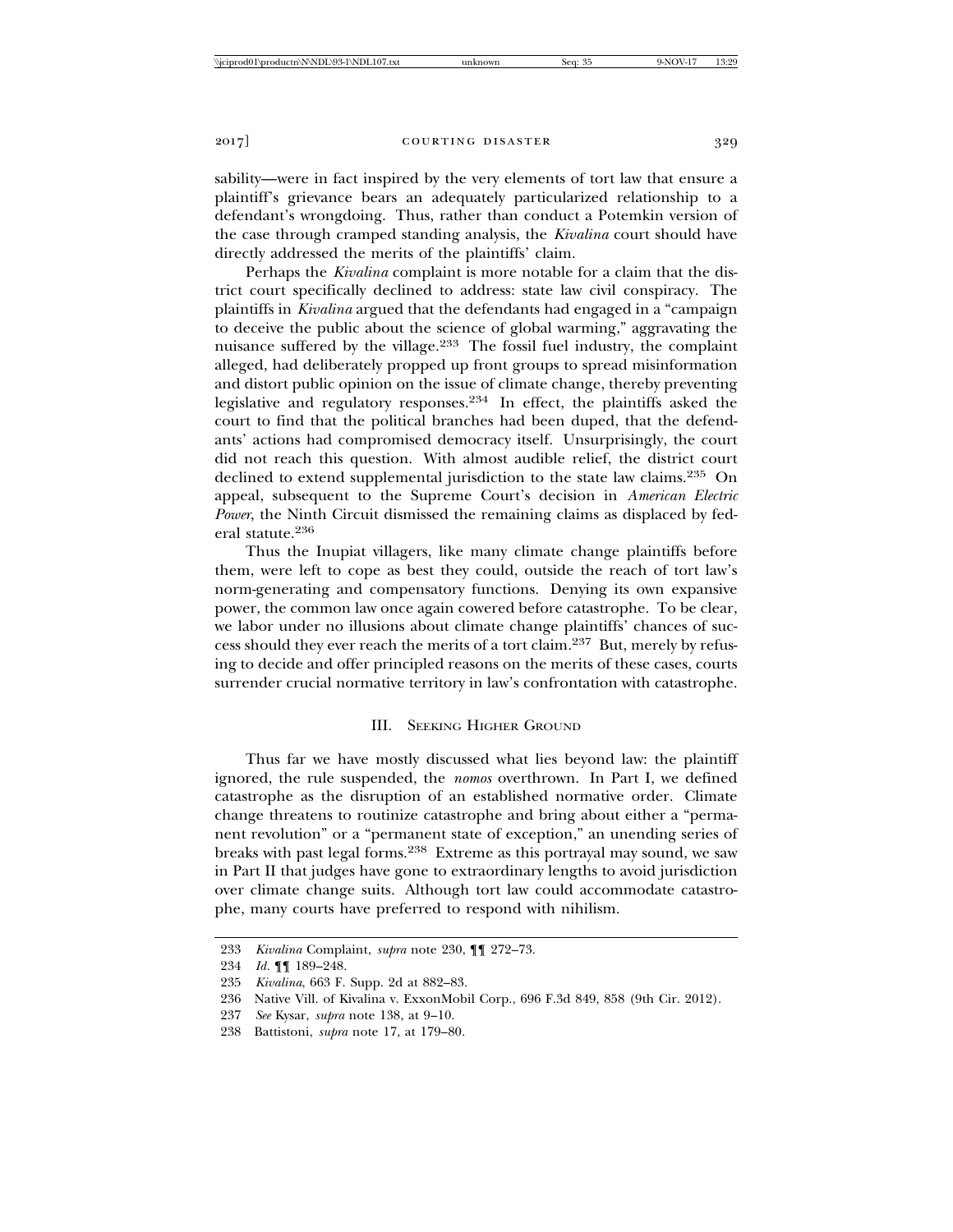A handful of recent cases have interrupted this trend. Judges in the Netherlands<sup>239</sup> and Pakistan<sup>240</sup> delivered the first significant victories to climate change plaintiffs. The Netherlands decision invoked tort-like principles of duty and negligence on the part of the national government, while the Pakistan case turned on questions of constitutional and administrative law. In the United States, meanwhile, an activist group called Our Children's Trust has begun filing lawsuits in multiple jurisdictions in an effort to expand the public trust doctrine to encompass atmospheric greenhouse gas emissions. To date, the group has achieved two notable victories. In Washington State, a trial judge ordered the state Department of Ecology to promulgate a new greenhouse gas emissions rule by the end of 2016.241 In Oregon, a federal district judge has denied the government's motion to dismiss in a lawsuit alleging that federal inaction on climate change violates the plaintiffs' Fifth Amendment rights.<sup>242</sup> A trial—the "trial of the century"<sup>243</sup>—could take place in 2018.

The ultimate consequence of these litigation victories remains highly uncertain. Three of the cases have not yet reached final disposition, and their full effect will depend on political as well as judicial action. Nevertheless, they demonstrate the more dynamic, adaptive, and restless forms of jurisdictional assertion required in an age of unlimited harm. In these cases, judges knew well that they declined to avail themselves of myriad maneuvers that would have, at least superficially, justified avoiding the claims. Instead, they chose to confront the merits head on in an effort to reclaim threatened normative ground—in an "outlandish attempt[ ] to do more with a court [than] perhaps we would think might plausibly be done."<sup>244</sup> *Strauss*, *Comer*, and *Kivalina* are tales from lands lost to sea, where law has been abandoned. *Urgenda*, *Leghari*, and *Juliana*, in contrast, are tales from higher ground. They recount jurisdictional struggles that define the boundary between legal order and catastrophic overturning.

<sup>239</sup> *See* Rb. Den Haag 24 juni 2015, ECLI:NL:RBDHA:2015:7196 (Urgenda Foundation/Netherlands) (Neth.) [hereinafter *Urgenda* Decision], http://deeplink.rechtspraak. nl/uitspraak?id=ECLI:NL:RBDHA:2015:7196.

<sup>240</sup> Leghari v. Fed'n of Pakistan, (2015) W.P. No. 25501 (HC Lahore) (Pak.) [hereinafter *Leghari* Decision], https://elaw.org/system/files/pk.leghari.090415\_0.pdf.

<sup>241</sup> *See* Order on Petitioners' Motion for Relief Under CR 60(b) at 3, Foster v. Wash. State Dep't of Ecology, 362 P.3d 959 (Wash. 2015) (en banc) [hereinafter *Foster* Order], http://static1.squarespace.com/static/571d109b04426270152febe0/t/57607f4901dbaec63 4f08166/1465941834691/16.05.16.Order\_.pdf.

<sup>242</sup> Juliana v. United States, 217 F. Supp. 3d 1224, 1261–63 (D. Or. 2016).

<sup>243</sup> Chelsea Harvey, *Trump Could Face the 'Biggest Trial of the Century'—Over Climate Change*, WASH. POST (Dec. 1, 2016), https://www.washingtonpost.com/news/energy-envi ronment/wp/2016/12/01/trump-could-face-the-biggest-trial-of-the-century-over-climatechange/?utm\_term=.11dd428779d0.

<sup>244</sup> Robert M. Cover, *The Folktales of Justice: Tales of Jurisdiction*, 14 CAP. U. L. REV. 179, 191 (1985).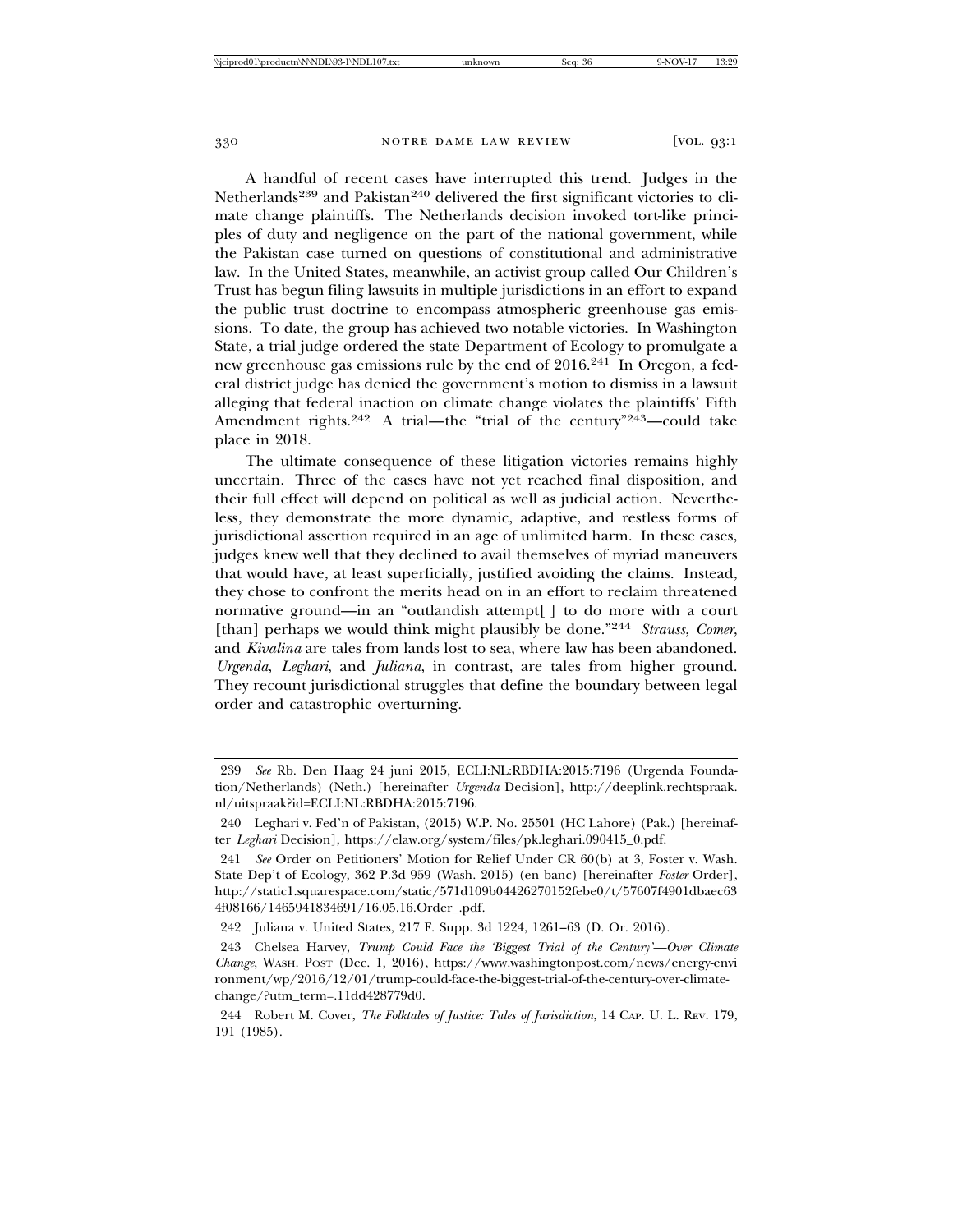## *A. Doctrinal Evolution in* Urgenda

If a trend eventually does emerge of judicial leadership in the articulation of climate change norms, the trend's source will be traced to a threejudge panel of the Hague District Court which, in 2015, offered a wellspring of inspiration. The Urgenda Foundation, a not-for-profit organization that undertakes research and advocacy related to climate change, sued the Dutch government on behalf of itself and 886 individuals.245 The summons, filed on November 20, 2013, challenged the "unjustifiable negligence of the Dutch State in not adopting the necessary and proportionate level of ambition in its climate policy."246 Urgenda demanded a declaration that "the Dutch State is acting unlawfully towards plaintiffs" and an order that the Netherlands reduce its greenhouse gas emissions by at least twenty-five percent by 2020 as compared to 1990 levels.<sup>247</sup>

In its lengthy opinion, the court summarized volumes of climate change science and recounted the uneven history of international climate negotiations. Relying on findings of the Intergovernmental Panel on Climate Change (IPCC), the court announced that carbon dioxide concentrations must stabilize below 450 parts per million "to prevent dangerous climate change."248 The court concluded that "the State . . . has acted negligently and therefore unlawfully towards Urgenda by starting from a reduction target for 2020 of less than 25% compared to the year 1990."249 It ordered the government "to limit the joint volume of Dutch annual greenhouse gas emissions, or have them limited."<sup>250</sup>

The opinion largely eschewed high rhetoric. Marshaling a plethora of scientific and legal authorities, the court sought to project continuity, not creativity. Nevertheless, catastrophe lurked in the background. The complaint warned that action was "necessary and urgent to prevent dangerous climate change that will have catastrophic consequences for the lives of millions of people."251 The court's decision adopted a similar tone when describing scientific findings: "Well before the 1990s, there was a growing realisation among scientists that human caused (anthropogenic) greenhouse gas emissions possibly led to a global temperature rise, and that this could have catastrophic consequences for man and the environment."252 In the face of these "catastrophic consequences," the Dutch judges rejected the

<sup>245</sup> Arthur Nelsen, *Dutch Government Ordered to Cut Carbon Emissions in Landmark Ruling*, GUARDIAN (June 24, 2015), https://www.theguardian.com/environment/2015/jun/24/ dutch-government-ordered-cut-carbon-emissions-landmark-ruling.

<sup>246</sup> Summons ¶ 32, HR 20 november 2013 (Urgenda Foundation/Netherlands) [hereinafter *Urgenda* Summons], http://www.urgenda.nl/documents/FINAL-DRAFT-Transla tion-Summons-in-case-Urgenda-v-Dutch-State-v.25.06.10.pdf.

<sup>247</sup> *Id.* at 121.

<sup>248</sup> *Urgenda* Decision, *supra* note 239, ¶ 4.31.

<sup>249</sup> *Id.* ¶ 4.93.

<sup>250</sup> *Id.* ¶ 5.1.

<sup>251</sup> *Urgenda* Summons, *supra* note 246, ¶ 420.

<sup>252</sup> *Urgenda* Decision, *supra* note 239, ¶ 4.11.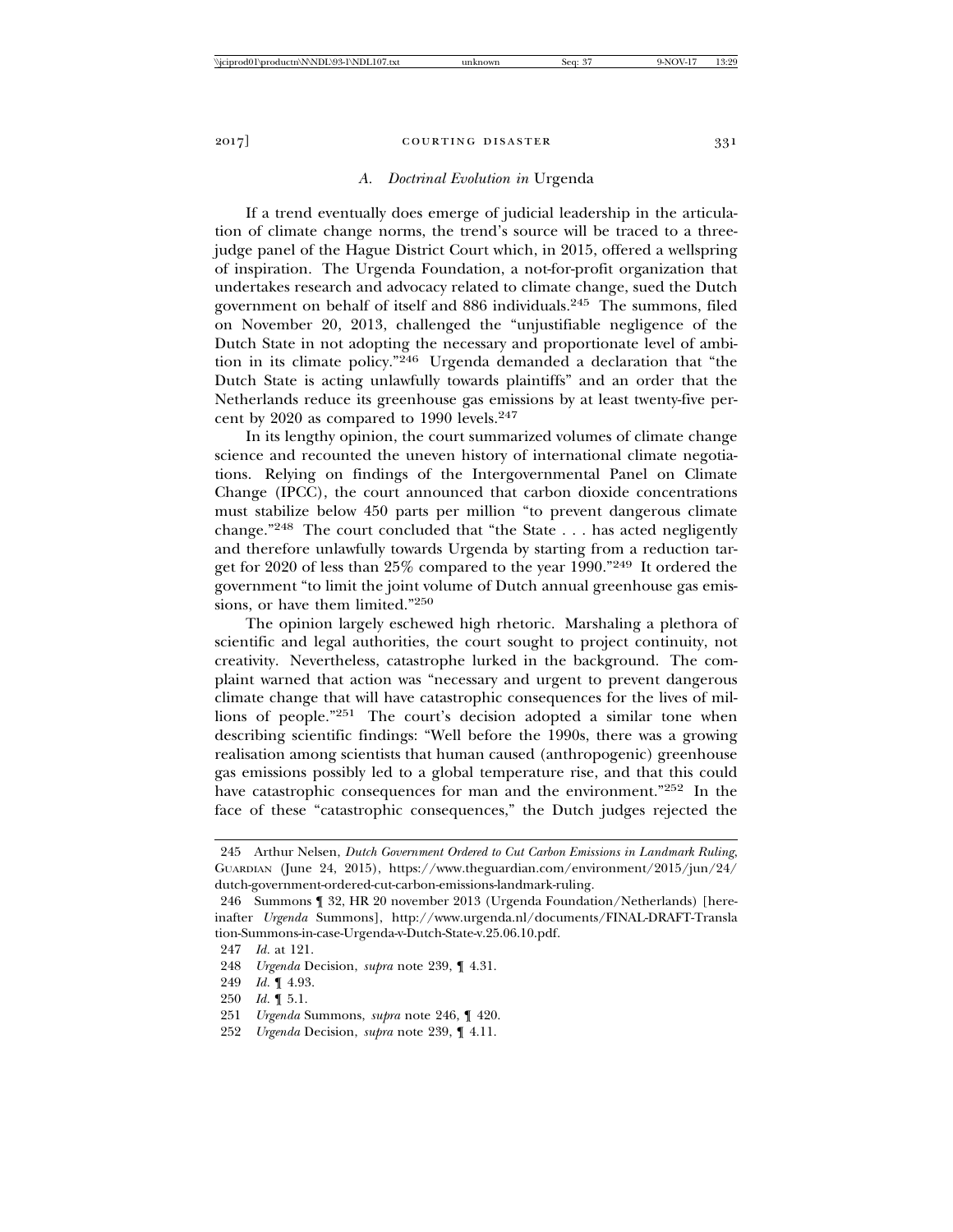nihilism that has typified the response of American courts. Instead, they appeared closer to Meyer's judges who deny catastrophe, "reframing it as injustice, expanding the bounds and jurisdiction of law."<sup>253</sup>

The decision has elicited praise and enthusiasm from environmental lawyers and activists alike.<sup>254</sup> For the most part, we share that enthusiasm. The Dutch court undertook the sort of bold action appropriate to an era of climate change. Moreover, significant portions of the opinion provide an analysis of negligence liability legible to any student of the American torts process. Urgenda's summons made claims of both transboundary nuisance and unlawful endangerment.255 Under Dutch common law, "endangerment" is a close analogue of negligence in the American context. The leading case, titled *Kelderluik* or *Cellar Hatch*, describes a risk-utility framework remarkably similar to the Hand formula.256 Public nuisance, meanwhile, has much the same flavor as in the United States: the *Kalimijnen* or *Potash Mines* case involved upstream industrial pollution on the Rhine River.257 The *Urgenda* court combined its analysis of the two claims.<sup>258</sup> The resulting opinion proceeds in textbook fashion through the classic elements of a tort claim: duty, breach, causation, and harm.

In earlier work, one of us has discussed the inadequacies of traditional tort doctrine to accommodate the climate change plaintiff: "At each stage of the traditional tort analysis—duty, breach, causation, and harm—the climate change plaintiff finds herself bumping up against doctrines that are premised on a classical liberal worldview in which threats such as global climate change simply do not register."259 In the paradigmatic tort claim, a single defendant has injured a single plaintiff. Because the injury was immediately foreseeable, the defendant breached a clear duty. Finally, the defendant's actions were both a necessary and a sufficient cause of the observable physical harm to the plaintiff. Climate change—a vast global problem described by probabilistic scientific models—strains against these requirements at every turn.

<sup>253</sup> Meyer, *supra* note 19, at 21.

<sup>254</sup> *See, e.g.*, Quirin Schiermeier, *Landmark Court Ruling Tells Dutch Government To Do More on Climate Change*, NATURE (June 24, 2015), http://www.nature.com/news/landmarkcourt-ruling-tells-dutch-government-to-do-more-on-climate-change-1.17841; Ari Shapiro, *The Dutch Ruling on Climate Change that Could Have a Global Impact*, NPR (June 25, 2015), http://www.npr.org/2015/06/25/417349227/the-dutch-ruling-on-climate-change-thatcould-have-a-global-impact.

<sup>255</sup> *See Urgenda* Summons, *supra* note 246, ¶¶ 261, 265.

<sup>256</sup> *See generally* Gerrit Van Maanen et al., *The Dutch '*Cellar Hatch*' Judgment as a Landmark Case for Tort Law in Europe: A Brief Comparison with English, French and German Law with a Law and Economics Flavour*, 5 EUR. REV. PRIV. L. 871 (2008).

<sup>257</sup> *See* Suryapratim Roy & Edwin Woerdman, *Situating* Urgenda v the Netherlands *Within Comparative Climate Change Litigation*, 34 J. ENERGY & NAT. RESOURCES L. 165, 171 (2016).

<sup>258</sup> *Urgenda* Decision, *supra* note 239, ¶ 4.51.

<sup>259</sup> Kysar, *supra* note 138, at 9–10.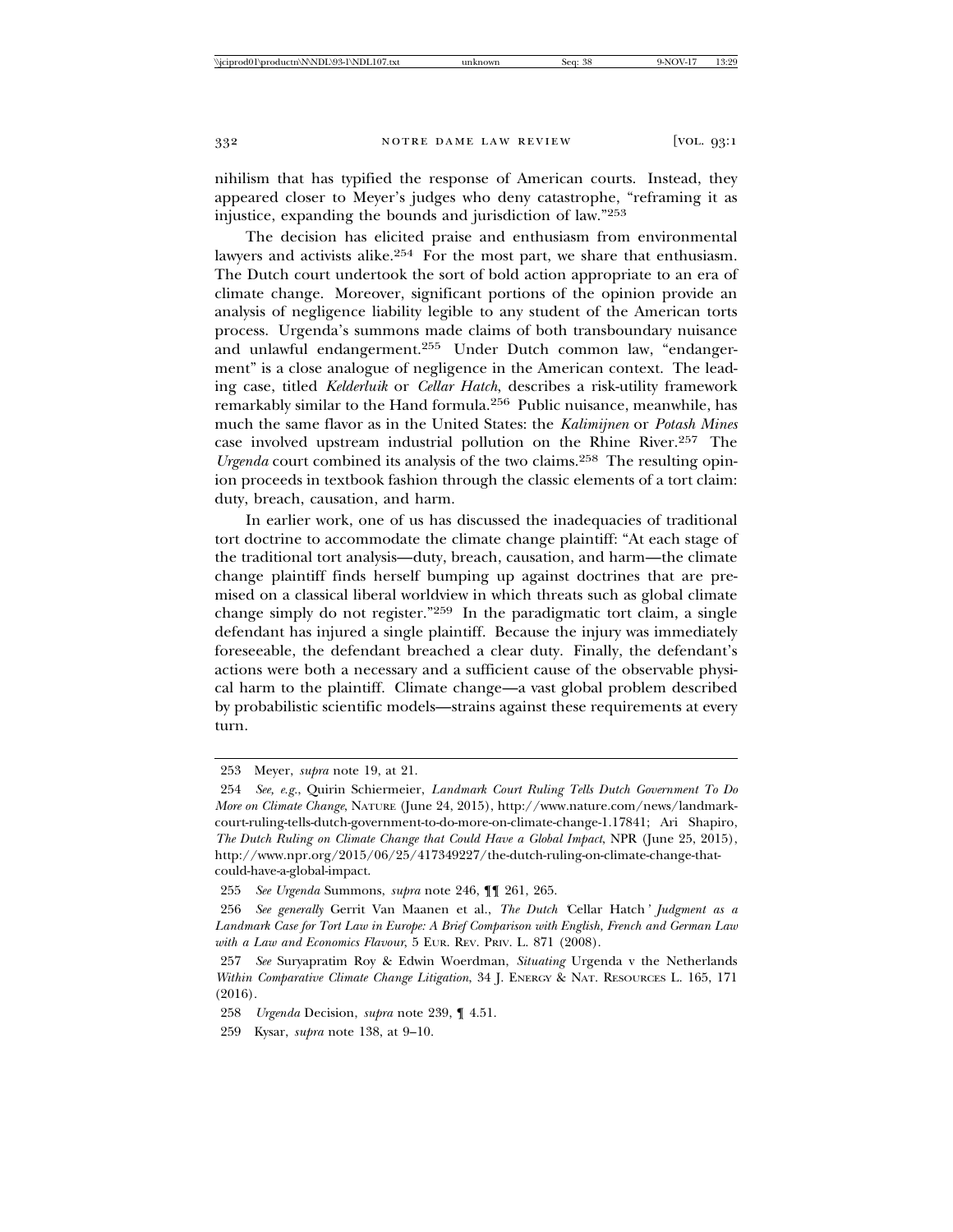The earlier work also posits that the massive harms inflicted by climate change could still result in "significant secondary effects for the common law."260 If courts begin to adjudicate the merits of climate change lawsuits, they might find that "the effort to fit the mother of all collective action problems into the traditional paradigm of tort reveals much about how that paradigm more generally needs to shift."261 One story of tort law in the twentieth century is a gradual evolution toward systemic thinking: broad, communitarian duties of care; statistical understandings of risk rather than direct notions of causation; apportionment of damages across multiple defendants and plaintiffs; recognition of anticipated but unrealized harms. A successful climate change lawsuit in the United States would require all of these trends to culminate within a single case—a tall order indeed. But the actual adjudication of climate change lawsuits could move courts toward these doctrines in "more garden variety environmental and toxic tort suits."262 The *Urgenda* decision offers an opportunity to contemplate these doctrinal predictions in the dramatic context of articulating a nation's constitutional tort-like duties of care to its own present and future populations.

#### 1. Duty and Breach

The central challenge for a court that seeks to define a duty of care for the climate lies in the remote and attenuated effects of greenhouse gas emissions: "[C]limate change is so radically diffuse in origin that it is difficult to identify any actors who stand out as peculiarly responsible for it."263 Since the activities of no one person, entity, or even nation can influence global change, the argument goes, no one can be held responsible for the combined effect: "[I]t is not negligent to fail to contribute to a public good if not enough others are doing similarly, so that the public good would not be created even if one did contribute."<sup>264</sup>

This argument, which we dub the "consequentialist alibi," starts to disintegrate under catastrophe's centrifugal pull. The moral intuition of the "consequentialist alibi" relies on a conventional, linear understanding of risk: if I generated only one-trillionth of the world's carbon emissions, I bear only one-trillionth of the responsibility for climate change. But the threat of "tipping points" and sudden, nonlinear consequences creates at least an imaginable possibility that "[a single individual's] contribution was *the one* that pushed the planet over the edge."265 Since the probability of such an event is unknowable, and its consequences irreversible,  $266$  no approach other than

<sup>260</sup> *Id.* at 47.

<sup>261</sup> *Id.* at 44.

<sup>262</sup> *Id.* at 71.

<sup>263</sup> *Id.* at 18.

<sup>264</sup> Eric A. Posner & Cass R. Sunstein, *Global Warming and Social Justice*, REGULATION, Spring 2008, at 19, https://object.cato.org/sites/cato.org/files/serials/files/regulation/ 2008/2/v31n1-3.pdf.

<sup>265</sup> Kysar, *supra* note 138, at 51. **R**

<sup>266</sup> *See supra* notes 73–78 and accompanying text. **R**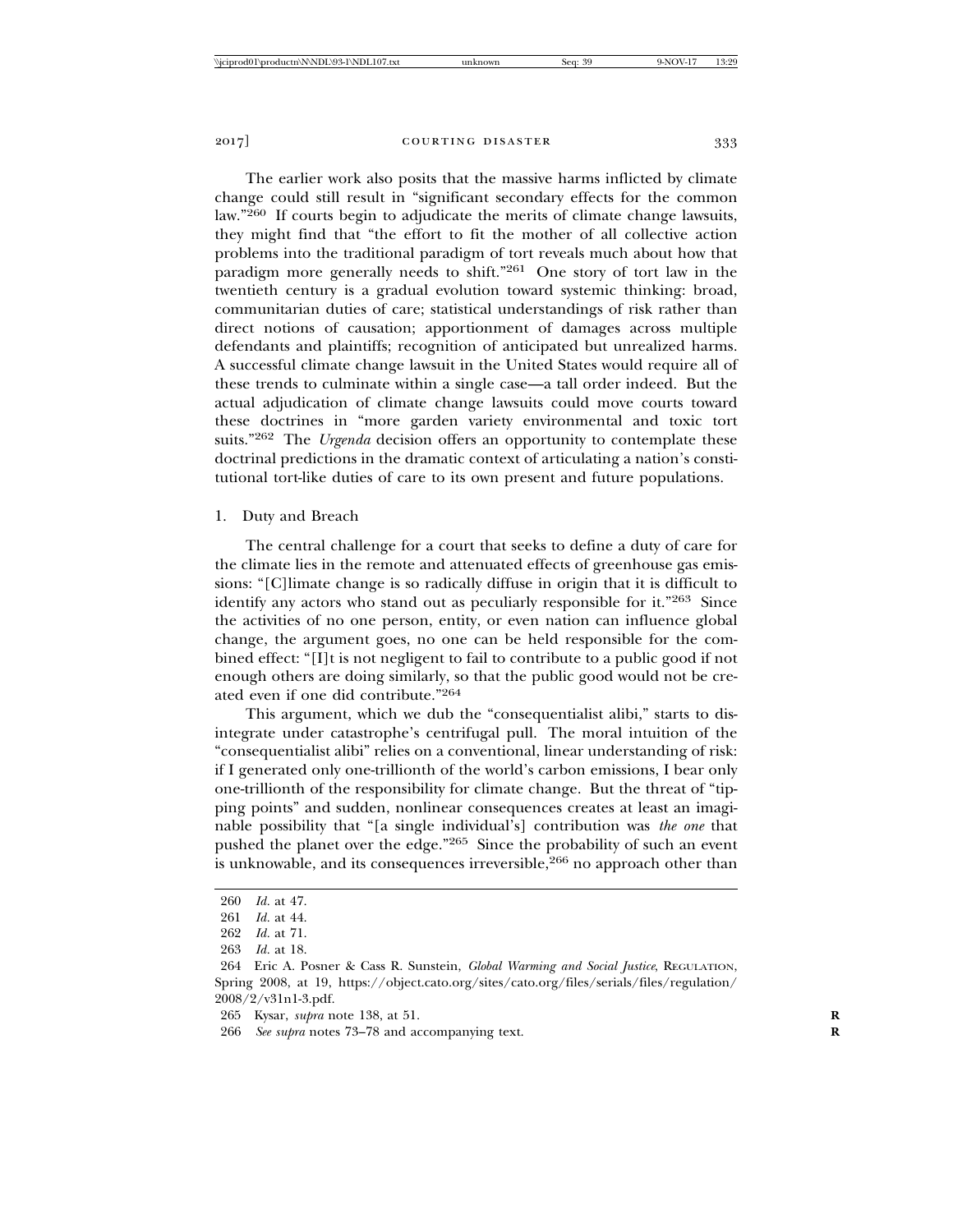precaution seems to respect the rights and interest of future generations. Complex systems, in other words, defy the "presentist and individualistic orientation of classical liberalism."267 They demand moral attention to issues that the proponents of risk-utility analysis would discount: precaution, distribution, and intergenerational justice.<sup>268</sup>

The *Urgenda* decision gave all three their due. The opinion states unequivocally that "the most serious consequences of climate change have to be prevented."269 In determining the scope of the duty of care, the judges affirmed that "the policy should not only start from what is most beneficial to the current generation at this moment, but also what this means for future generations."270 In addition, the court called for "the prevention or limitation of the negative consequences of climate change, regardless of a certain level of scientific uncertainty."271 These premises inflected the court's riskutility analysis. The Dutch court did enumerate the *Carroll Towing* factors: "the chance that hazardous climate change will occur" (P), "the nature and extent of the damage ensuing from climate change" (L), and "the onerousness of taking precautionary measures" (B).272 But, in analyzing potential losses, the court did not engage with the various studies that have attempted to assign a specific value to the economic costs of climate change.273 The opinion instead described the "serious consequences" of climate change in qualitative terms and concluded that "mitigation of greenhouse gas emissions in the short and long term is the only effective way to avert the danger of climate change."<sup>274</sup>

<sup>267</sup> Kysar, *supra* note 138, at 52. **R**

<sup>268</sup> *Cf.* Jonathan B. Wiener, *Whose Precaution After All? A Comment on the Comparison and Evolution of Risk Regulatory Systems*, 13 DUKE J. COMP. & INT'L L. 207, 213 (2003) (describing—but criticizing—the "conventional wisdom" that European regulators tend generally to favor precautionary approaches). Even Richard Posner and Cass Sunstein, in their respective treatments of catastrophe, seek to carve out exceptions from standard cost-benefit analysis for uncertain risks of catastrophic harms. *See* POSNER, *supra* note 10, at 148 **R** (defending a "modest version of the precautionary principle"); CASS R. SUNSTEIN, LAWS OF FEAR: BEYOND THE PRECAUTIONARY PRINCIPLE 114–15 (2005) (defining the "Anti-Catastrophe Principle"). Their response, though, is to mechanically incorporate risk aversion premiums and other numerical adjustments that allow cost-benefit analysis to otherwise operate as usual. *See, e.g.*, Cass R. Sunstein, *Valuing Life: A Plea for Disaggregation*, 54 DUKE L.J. 385, 433 (2004) (proposing the use of an "extermination premium" to weigh more heavily outcomes in which an entire population dies, as opposed to simply summing the value of all the individual lives comprising a population)*.*

<sup>269</sup> *Urgenda* Decision, *supra* note 239, ¶ 4.71.

<sup>270</sup> *Id.* ¶ 4.57.

<sup>271</sup> *Id.* ¶ 4.58.

<sup>272</sup> *Id.* ¶ 4.63(i), (iii), (v).

<sup>273</sup> For an overview and critique of these studies, see Jonathan S. Masur & Eric A. Posner, *Climate Regulation and the Limits of Cost-Benefit Analysis*, 99 CALIF. L. REV. 1557, 1577–96 (2011). In particular, Masur and Posner argue that several of the most prominent economic analyses "may be underestimating the probability of catastrophic events by significant margins." *Id.* at 1580–81 & n.102.

<sup>274</sup> *Urgenda* Decision, *supra* note 239, ¶ 4.71.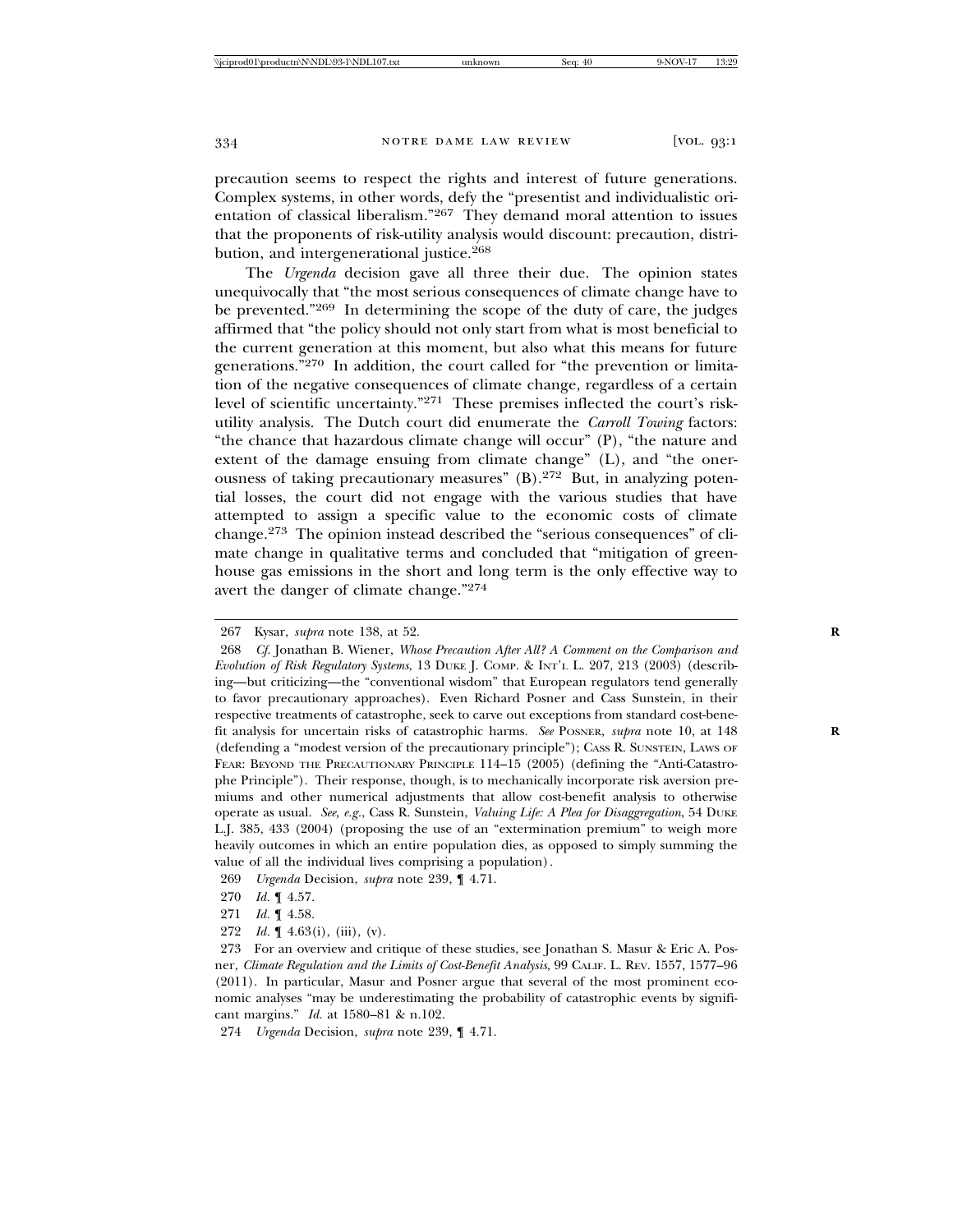The Dutch court seemed to rely on international law as part of its negligence analysis: "[O]bjectives and principles, such as those laid down in the UN Climate Change Convention and the [Treaty on the Functioning of the European Union], should also be considered in determining the scope for policymaking and duty of care."275 The opinion stressed that "the State has known since 1992, and certainly since 2007, about global warming and the associated risks," citing the dates of the U.N. Framework Convention and the Bali Conference.276 These references, which recur in other passages of the opinion, suggest that the judges tacitly inflected their negligence analysis

with international-law norms and understandings.<sup>277</sup>

Within the confines of tort law, however, the international agreements provide evidence that the harms of climate change are foreseeable. Foreseeability plays a central role in defining the duty of care, although that role remains contested. In the canonical tale, the dueling opinions in *Palsgraf v. Long Island Railroad Co.*278 represent two contrasting viewpoints on an inescapably vague aspect of tort. Judge Cardozo favors a formalist relational duty, defined by the "eye of ordinary vigilance,"279 while Judge Andrews defends a broad, communal duty, limited by practical considerations of proximate cause.<sup>280</sup> Both approaches tend to converge on a common core question, however: "[B]y the exercise of prudent foresight; could the result be foreseen?"281

As a result, the era of chaos, catastrophe, and climate change puts both approaches under strain: "[T]wenty-first century problems are likely to be ones characterized by predictable unforseeability."282 If greater understanding does not yield increased predictive power, how can a standard of care tied to foreseeability protect the public from harm? In the products liability context, a handful of courts have held manufacturers liable whether or not they could have known of a defect at the time of manufacture.283 This "constructive knowledge" approach does away with a strict foreseeability requirement and imposes "more dynamic duties of humility, caution, and investigation."284 The *Urgenda* court, for all its discussion of international climate change commitments, hinted that it favored this broad duty. In distinguishing the earlier *Cellar Hatch* ruling, which adopted a more conventional duty analysis, the court stated: "This case is different in that the central

280 *Id.* at 101–105 (Andrews, J., dissenting).

- 282 Kysar, *supra* note 138, at 56–57. **R**
- 283 David G. Owen, *Bending Nature, Bending Law*, 62 FLA. L. REV. 569, 601 n.174 (2010).
- 284 Kysar, *supra* note 138, at 58. **R**

<sup>275</sup> *Id.* ¶ 4.55.

<sup>276</sup> *Id.* ¶ 4.65.

<sup>277</sup> *See infra* notes 310–11 and accompanying text; *see also* Tracy Bach, *Human Rights in a Climate Changed World: The Impact of Cop21, Nationally Determined Contributions, and National Courts*, 40 VT. L. REV. 561, 583 (2016) ("When ruling for Urgenda, the trial court relied on the intersection of international human rights and domestic tort law.").

<sup>278 162</sup> N.E. 99 (N.Y. 1928).

<sup>279</sup> *Id.* at 99.

<sup>281</sup> *Id.* at 104.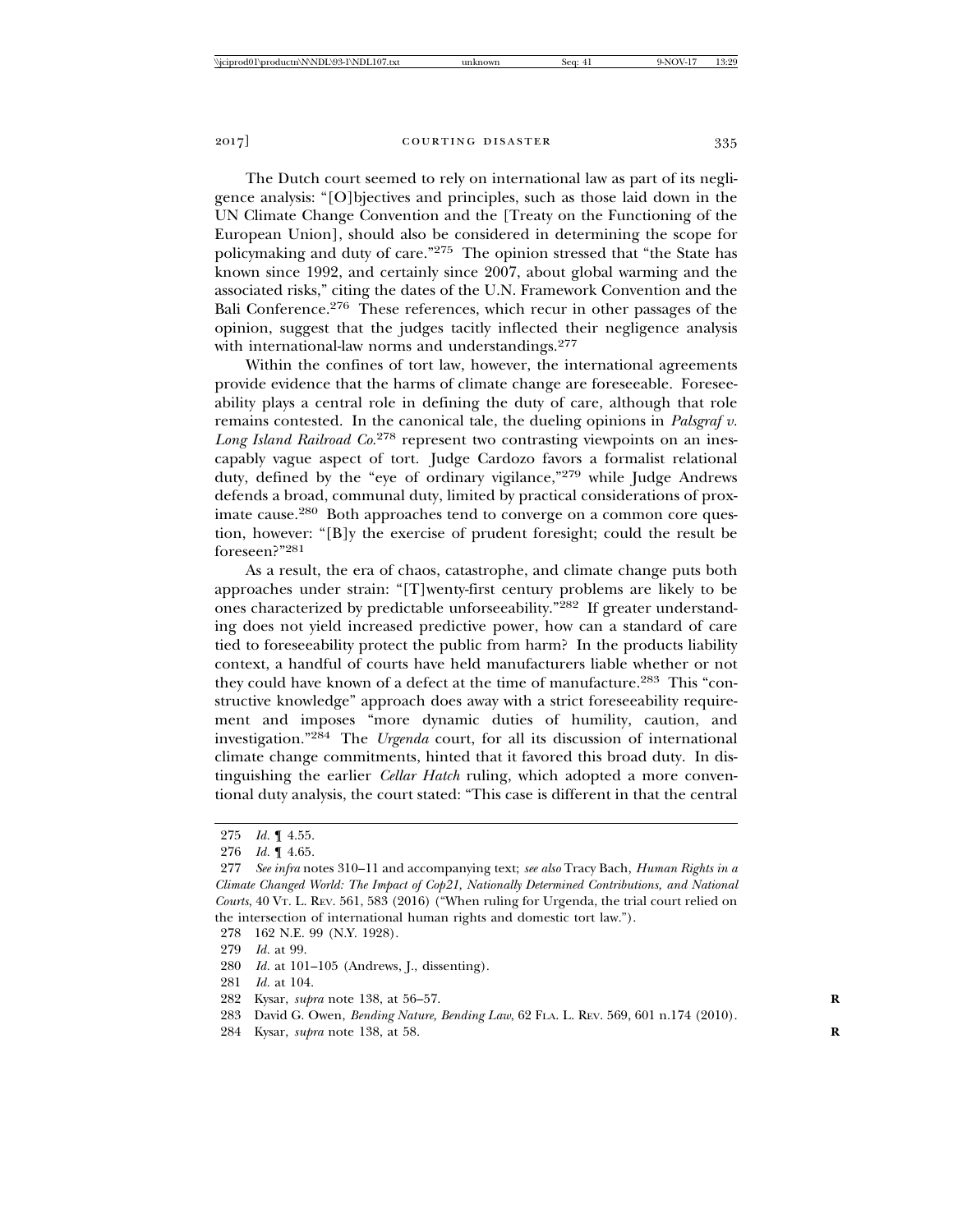focus is on dealing with a hazardous global development, of which it is uncertain when, where and to what extent exactly this hazard will materialise."<sup>285</sup> In the face of such uncertainty, the Dutch court chose not to constrain duty, but radically to expand it.

But it does not suffice to demonstrate that a duty exists. A climate change plaintiff must also show that the defendant, by its action or inaction, has breached that duty. Here again, the court must choose between a corrective, relational analysis and more open-ended balancing test: "Nuisance law generally . . . has long oscillated between a 'trespass' mode of analysis and a 'cost-benefit' mode of analysis."286 Climate change plaintiffs stand a better chance if they can convince the court to "focus on the severity of the alleged harm, rather than on a welfarist assessment of whether the defendant's activity is socially desirable on net."287 This distinction, which classically delineates the boundary between trespass and nuisance,<sup>288</sup> parallels in some respects the boundary between strict liability and negligence. The negligence standard assigns liability only if the individual defendant's actions were unreasonable. Strict liability preempts this judgment with a general finding as to the "abnormally dangerous" nature of the activity.<sup>289</sup>

For a student of law and economics, strict liability is justified where an activity's externalized costs exceed its externalized benefits.290 But American courts have traditionally assumed that industrial activities realize net external benefits and have accordingly rejected broad imposition of strict liability.<sup>291</sup> Likewise, in trespass and nuisance litigation, courts have found ways to avoid granting injunctive relief against industries of great economic importance. Even where a court adopts a strict version of nuisance liability, it can import social welfare analysis at the remedy stage and decline to issue an injunction.292

The *Urgenda* decision departed from these patterns. First, the Dutch court stated that "there is no serious obstacle from a cost consideration point

288 *See* Thomas W. Merrill, *Trespass, Nuisance, and the Costs of Determining Property Rights*, 14 J. LEGAL STUD. 13, 13 (1985).

289 *See* RESTATEMENT (SECOND) OF TORTS § 519 (AM. LAW INST. 1977).

290 *See* Keith N. Hylton, *The Economic Theory of Nuisance Law and Implications for Environmental Regulation*, 58 CASE W. RES. L. REV. 673, 683 (2008).

291 *Cf.* HOLMES, *supra* note 117, at 95 ("A man need not, it is true, do this or that act,— **R** the term *act* implies a choice,—but he must act somehow. Furthermore, *the public generally profits by individual activity*. As action cannot be avoided, and tends to the public good, there is obviously no policy in throwing the hazard of what is at once desirable and inevitable upon the actor." (emphasis added)).

292 *See, e.g.*, Davis v. Georgia-Pacific Corp., 445 P.2d 481, 483 (Or. 1968) (holding that "the social value of defendant's conduct, its efforts to prevent the harm and other circumstances that tend to justify an intrusion cannot be considered" when assessing trespass liability, but that such considerations do apply when assessing whether injunctive relief should be afforded).

<sup>285</sup> *Urgenda* Decision, *supra* note 239, ¶ 4.54.

<sup>286</sup> Thomas W. Merrill, *Global Warming as a Public Nuisance*, 30 COLUM. J. ENVTL. L. 293, 329 (2005).

<sup>287</sup> Kysar, *supra* note 138, at 25. **R**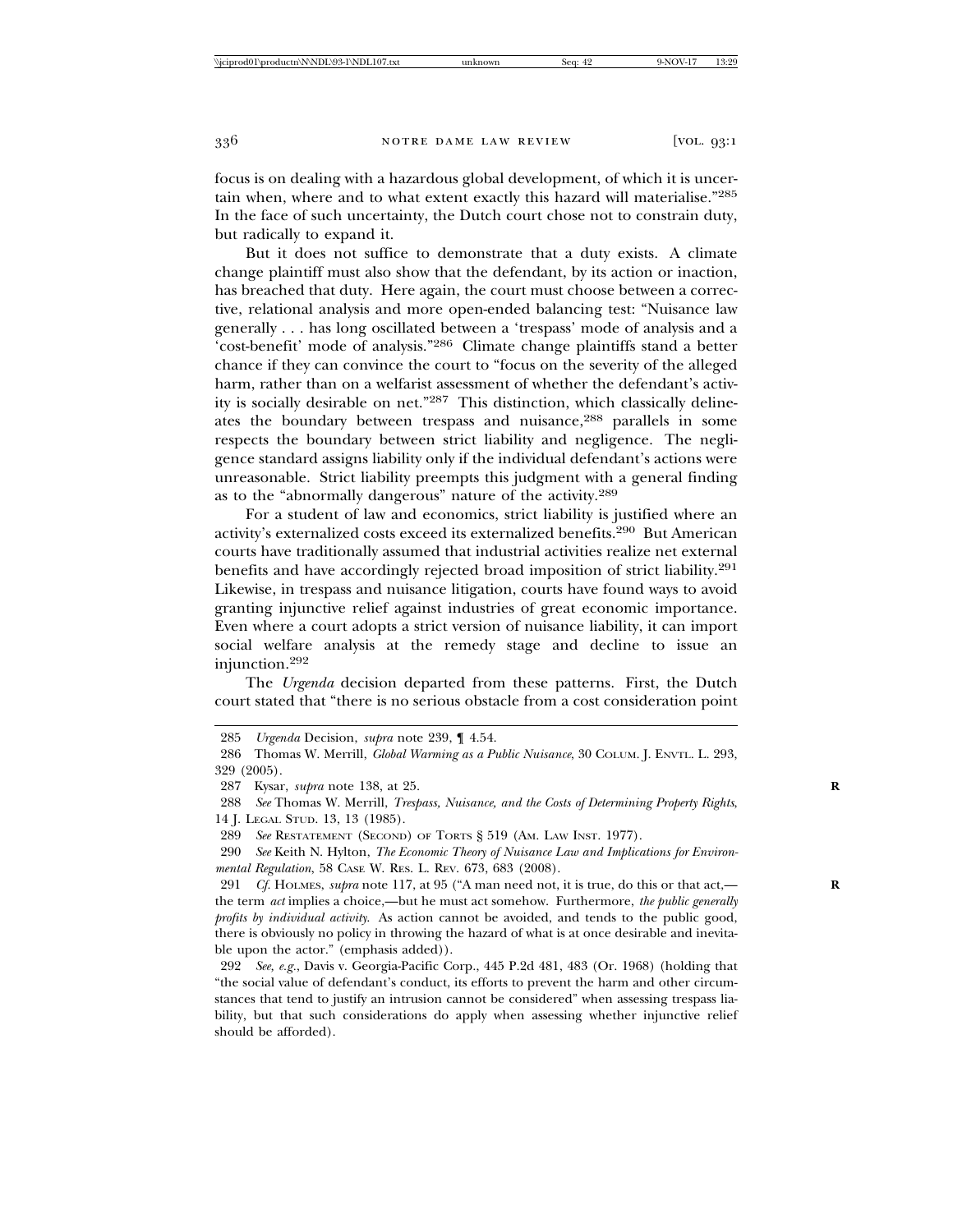of view to adhere to a stricter reduction target," thus dispensing with the presumption of net economic benefits.293 Any policy that would fail to limit carbon dioxide concentrations to below 450 parts per million breached the duty of care.294 Accordingly, "the Netherlands must take reduction measures in support of this scenario."295 The court's analysis focused entirely on the hazards of climate change, not the culpability of the Dutch government's conduct. The threat of extreme events drove the Dutch court to question standard assumptions about reasonable conduct in industrialized societies. "Judicial interest in strict liability," one of us has argued, "may revive as the accumulated negative externalities of greenhouse gas emissions come to loom far larger than the felt positive externalities of economic activity."<sup>296</sup> Perhaps the *Urgenda* decision reflects early judicial awakening to this new order.

# 2. Causation and Harm

The focus on the global dimensions of climate change—its breathtaking scale and severity—may undermine the plaintiff's case at the causation stage. Complexity and numerosity, already troublesome for establishing duty, return with even greater force when the plaintiff attempts to single out individual defendants' contributions to global warming. The orthodox principle of "but-for causation" requires that the defendant's activity was a necessary condition of the plaintiff's harm.297 But although the science of climate change is well understood, the sheer complexity of the climate system frustrates most attempts to link particular harms to greenhouse gas emissions.<sup>298</sup> Moreover, the great number of emitters again allows defendants to offer a rather powerful version of the "consequentialist alibi" introduced above. The Dutch government, for instance, argued that because Dutch emissions amounted to only 0.5% of the global total, the court could not redress any harm Urgenda might be suffering: "[A]llowing Urgenda's claim . . . would not be effective on a global scale, as such a target would result in a very minor, if not negligible, reduction of global greenhouse gas emissions."<sup>299</sup>

<sup>293</sup> *Urgenda* Decision, *supra* note 239, ¶ 4.70.

<sup>294</sup> *Id.* ¶ 4.83

<sup>295</sup> *Id.*

<sup>296</sup> Kysar, *supra* note 138, at 59. **R**

<sup>297</sup> *See* RESTATEMENT (SECOND) OF TORTS § 432(1) (AM. LAW INST. 1965).

<sup>298</sup> *See* Seneviratne et al., *supra* note 6, at 127 ("[I]t is challenging to associate a single **R** extreme event with a specific cause such as increasing greenhouse gases because a wide range of extreme events could occur even in an unchanging climate, and because extreme events are usually caused by a combination of factors."). That said, some events can fairly be described as "signature impacts of climate change" amenable to causal attribution. Kysar, *supra* note 138, at 32. For instance, human influences made the 2003 European heat wave more than twice as likely, Seneviratne et al., *supra* note 6, at 127, and scientists have forecasted continued permafrost melting with "high confidence," *id.* at 189–90.

<sup>299</sup> *Urgenda* Decision, *supra* note 239, ¶ 4.78.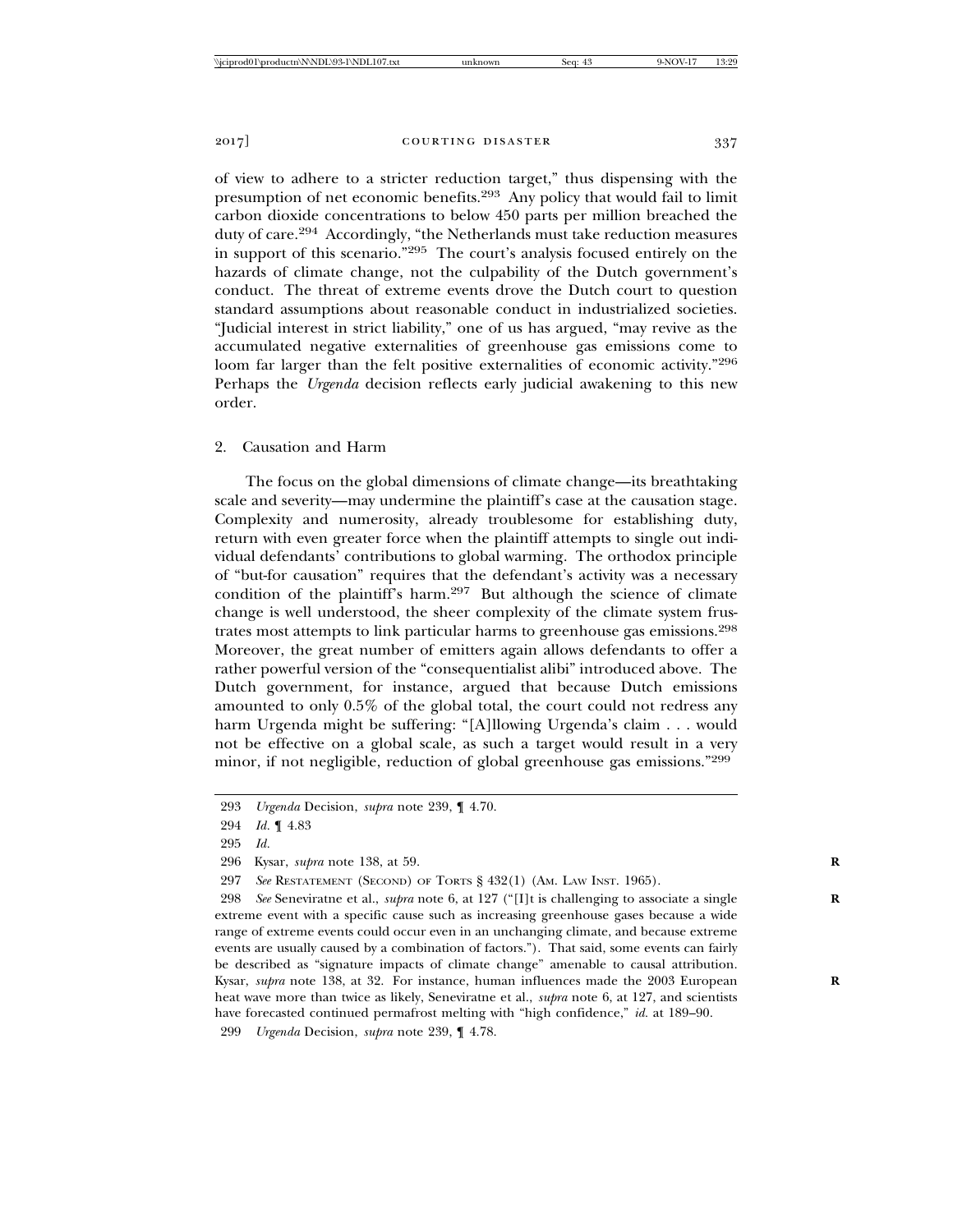The consequentialist alibi may be correct in a technical sense. But it takes as its premise a world of cynical, narrowly rational actors: "Unable at the global level to coordinate behavior through law or shared social norms, [actors] instead expect the worst from others and thereby bring out the worst in themselves."300 The *Urgenda* decision turned this logic on its head. Rejecting the pessimism of a game theoretic "commons tragedy" vision of the world, the judges viewed the global challenge as an opportunity for mutual consideration and coordination: "It is an established fact that climate change is a global problem and therefore requires global accountability."301 The opinion continued:

The fact that the amount of the Dutch emissions is small compared to other countries does not affect the obligation to take precautionary measures in view of the State's obligation to exercise care. After all, it has been established that any anthropogenic greenhouse gas emission, no matter how minor, contributes to an increase of  $CO<sub>2</sub>$  levels in the atmosphere and therefore to hazardous climate change. Emission reduction therefore concerns both a joint and individual responsibility of the signatories to the UN Climate Change Convention.302

The *Urgenda* decision held the Dutch government accountable, through negligence doctrine, for its announced positions on climate change. As the lead attorney explained, "it was a conscious decision to bring tort law to bear against a national government rather than against the fossil fuel sector. In contrast to companies, national governments have made quite explicit statements . . . regarding the danger of climate change and what should be done about it."303 In giving effect to those statements and in rejecting the consequentialist alibi, the Dutch court articulated a more hopeful moral vision, one in which "an upward spiral from acts of leadership and self-sacrifice . . . brings out the best in all."<sup>304</sup>

This moral vision suggests a more sophisticated understanding of causal linkage. Classical tort law clings to direct, mechanical notions that do not accurately describe the reality of complex, interwoven causal relationships. Scientists have long since abandoned the Newtonian ideal in favor of probabilistic models of causation.<sup>305</sup> The legal echo takes the form of innovations in causation doctrine: joint and several liability for asbestos exposure,  $306$  mar-

<sup>300</sup> Kysar, *supra* note 138, at 51. **R**

<sup>301</sup> *Urgenda* Decision, *supra* note 239, ¶ 4.79.

<sup>302</sup> *Id.*

<sup>303</sup> Roger Cox, *A Climate Change Litigation Precedent:* Urgenda Foundation v. The State of the Netherlands, CIGI Papers No. 79 (Nov. 2015), at 2.

<sup>304</sup> Kysar, *supra* note 138, at 51. **R**

<sup>305</sup> A thorough description of this philosophical transition lies outside the scope of this project. For a summary, see Troyen A. Brennan, *Causal Chains and Statistical Links: The Role of Scientific Uncertainty in Hazardous-Substance Litigation*, 73 CORNELL L. REV. 469, 478–83 (1988).

<sup>306</sup> *See, e.g.*, Norfolk & W. Ry. Co. v. Ayers, 538 U.S. 135, 162–65 (2003) (rejecting defendant's argument that damages must be apportioned with other past employers); Borel v. Fibreboard Paper Prods. Corp., 493 F.2d 1076, 1094 (5th Cir. 1973) (holding that,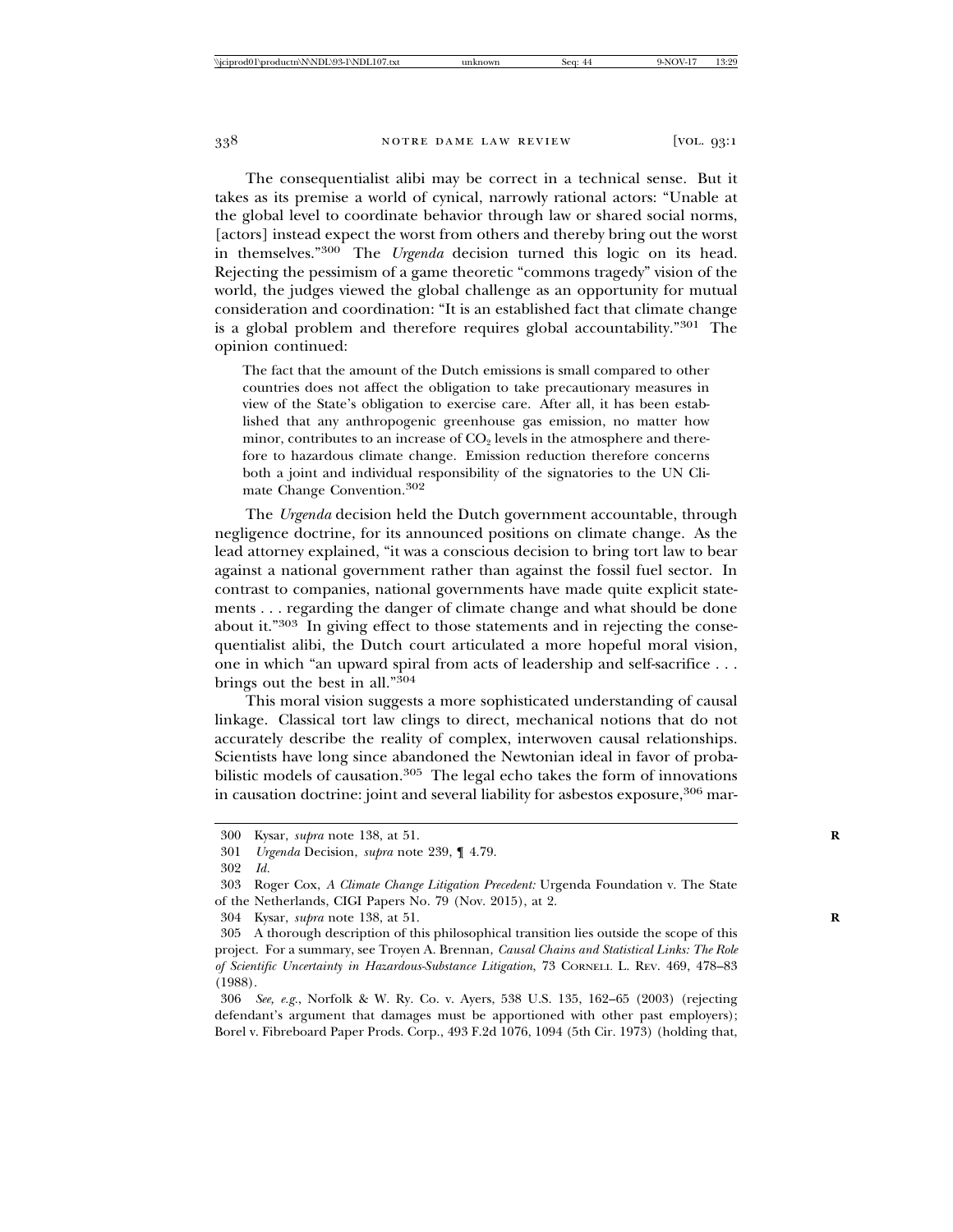2017] **COURTING DISASTER** 339

ket-share liability,<sup>307</sup> and loss-of-chance recovery for patients whose diseases were likely terminal notwithstanding a doctor's mistakes.<sup>308</sup> Although these doctrines remain at the margins of tort practice, a warming world may prompt courts to look at them in a more favorable light. The scientific consensus on climate change is overwhelming, and it favors the plaintiffs, at least with respect to matters of general causation.<sup>309</sup> Engagement with that consensus might again bend judicial attitudes toward more scientifically nuanced and doctrinally innovative approaches to the assignment of responsibility within a world of complexity and uncertainty.<sup>310</sup>

The *Urgenda* court did engage with the science, discussing at length the factual findings of the IPCC.311 But the court was relieved of the need to articulate detailed normative implications of the science, given that plaintiffs sought only to hold the Dutch government to its own previously stated commitments.312 The particular grounds of decision matter because legal authority, unlike scientific theory, defines normative commitments.<sup>313</sup> A finding of legal causation reflects not an empirical fact but rather a commu-

308 *See, e.g.*, Matsuyama v. Birnbaum, 890 N.E.2d 819, 828–29 & n.23 (Mass. 2008) (observing that "[t]he highest courts of at least twenty States and the District of Columbia have adopted the loss of chance doctrine" and joining them).

309 *See* John Cook et al., *Quantifying the Consensus on Anthropogenic Global Warming in the Scientific Literature*, 8 ENVTL. RES. LETTERS 024024 (2013) ("[T]he number of papers rejecting the consensus on AGW is a vanishingly small proportion of the published research.").

310 *See* Kysar, *supra* note 138, at 65 (hypothesizing a "cultural shift among judges in **R** their attitudes toward scientific evidence").

311 *Urgenda* Decision, *supra* note 239, ¶¶ 2.8–2.21.

if each defendant was "the cause in fact of some injury," they may be held jointly and severally liable).

<sup>307</sup> The leading case is *Sindell v. Abbott Labs.*, 607 P.2d 924 (Cal. 1980). Market share liability has largely not caught on outside the DES context. *See, e.g.*, Doe v. Cutter Biological, 852 F. Supp. 909, 913, 924–25 (D. Idaho 1994) (declining to adopt market share or any other alternative causation doctrine to aid plaintiff hemophiliacs who had contracted HIV from infusion of tainted Factor VIII clotting agent), *appeal dismissed*, 89 F.3d 844 (9th Cir. 1996) (dismissed upon death of plaintiff). For rare exceptions, see *In re* Methyl Tertiary Butyl Ether ("MTBE") Prods. Liab. Litig., 175 F. Supp. 2d 593 (S.D.N.Y. 2001); State v. Exxon Mobil Corp., 126 A.3d 266 (N.H. 2015); and Suffolk Cty. Water Auth. v. Dow Chem. Co., 987 N.Y.S.2d 819 (Sup. Ct. 2014).

<sup>312</sup> As part of the 2010 Cancun Agreements, the Dutch government had accepted in principle that emissions reductions of twenty-five to forty percent by 2020 would be required to limit greenhouse gas concentrations to acceptable levels. *Id.* ¶ 4.24. Compare the litigation dilemma facing plaintiffs in the *Juliana* litigation, who have premised their complaint on the notion that a specific scientifically determined concentration level of carbon dioxide in the atmosphere (350 parts per million) must be maintained in order to avoid violation of their fundamental rights. Juliana v. United States, 217 F. Supp. 3d 1224, 1263 (D. Or. 2016). Naturally, the federal government in its answer has denied that scientific consensus on such a "safe limit" exists.

<sup>313</sup> Brennan, *supra* note 305, at 471 ("The function of causation in law is not simply to imitate current scientific knowledge; rather, the law uses causal concepts not only to link events, but also to provide moral prescriptions.").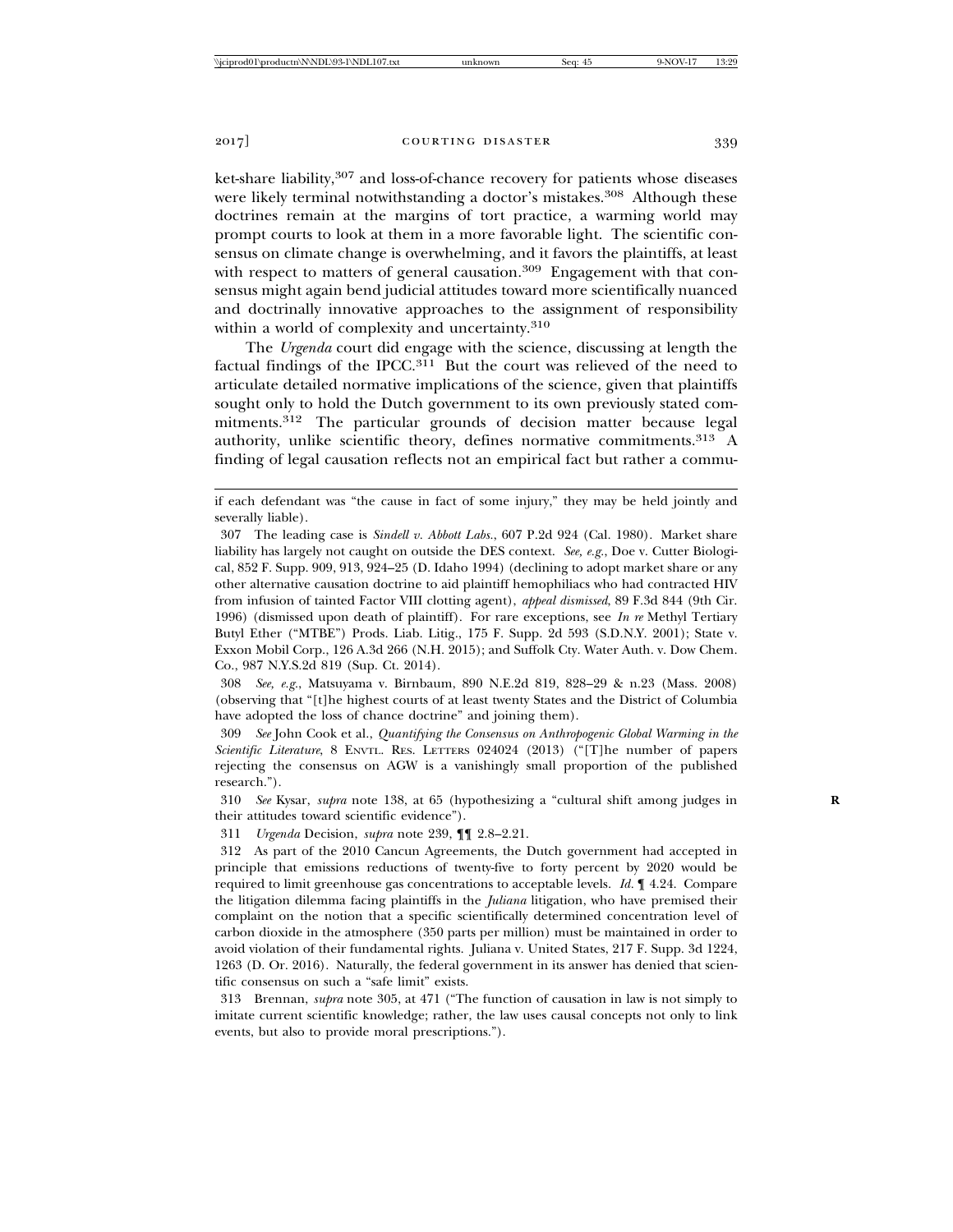nity's judgment that moral responsibility can attach to the censured conduct. Consider the fact that some of the harms wrought by climate change will not fully materialize for several decades at the earliest. $314$  Traditionally, tort law does not allow recovery for the mere threat of future harm.<sup>315</sup> Likewise, in order to establish Article III standing, a plaintiff must demonstrate an injury that is "actual or imminent, not 'conjectural' or 'hypothetical.'"316 The Second Circuit, ruling for the plaintiffs in *American Electric Power*, avoided this difficulty by finding that the defendants' current greenhouse gas emissions created a certainty of future harm: "There is no probability involved."317 But this solution creates secondary problems at the merits stage with respect to causation. Climate change plaintiffs need courts to give more credence, not less, to probabilistic causal linkages between distant actors.

The claims of climate change plaintiffs challenge the assumptions that undergird traditional understandings of liability and causal attribution. Common-law courts are beckoned to learn to "think ecologically":

Distances that seemed remote become more intimate, as the natural pathways that connect them are brought into view. Accordingly, it becomes less comfortable to maintain the traditional assumptions that "natural" and "distant" interests are less important than those that are "manmade" and "immediate."318

Thinking ecologically, courts would pay more attention to the reality of complex and catastrophic risks. Where those risks are severe, though uncertain or temporally distant, a judge would not reject the plaintiff's claim of injury for those reasons alone. The *Urgenda* decision adopted such a position quite explicitly:

[I]t is established that if the global emissions, partly caused by the Netherlands, do not decrease substantially, hazardous climate change will probably occur. In the opinion of the court, the possibility of damages for those whose interests Urgenda represents, including current and future generations of Dutch nationals, is so great and concrete that given its duty of care, the State must make an adequate contribution, greater than its current contribution, to prevent hazardous climate change.<sup>319</sup>

<sup>314</sup> For a summary of various long-term trends in water security due to climate change, see Blanca E. Jimenez Cisneros et al., ´ *Freshwater Resources*, *in* CLIMATE CHANGE 2014: IMPACTS, ADAPTATION, AND VULNERABILITY. PART A: GLOBAL AND SECTORAL ASPECTS. CONTRI-BUTION OF WORKING GROUP II TO THE FIFTH ASSESSMENT REPORT OF THE INTERGOVERNMEN-TAL PANEL ON CLIMATE CHANGE 229, 249 tbl.3-2 (Christopher B. Field et al. eds., 2014), http://www.ipcc.ch/pdf/assessment-report/ar5/wg2/WGIIAR5-Chap3\_FINAL.pdf.

<sup>315</sup> *See, e.g.*, Aas v. Superior Court, 12 P.3d 1125, 1138 (Cal. 2000) ("The breach of a duty causing only speculative harm or the threat of future harm does not normally suffice to create a cause of action.").

<sup>316</sup> Whitmore v. Arkansas, 495 U.S. 149, 155 (1990) (quoting City of Los Angeles v. Lyons, 461 U.S. 95, 101–02 (1983)).

<sup>317</sup> Connecticut v. Am. Elec. Power Co., 582 F.3d 309, 344 (2d Cir. 2009).

<sup>318</sup> Kysar, *supra* note 138, at 69. **R**

<sup>319</sup> *Urgenda* Decision, *supra* note 239, ¶ 4.89.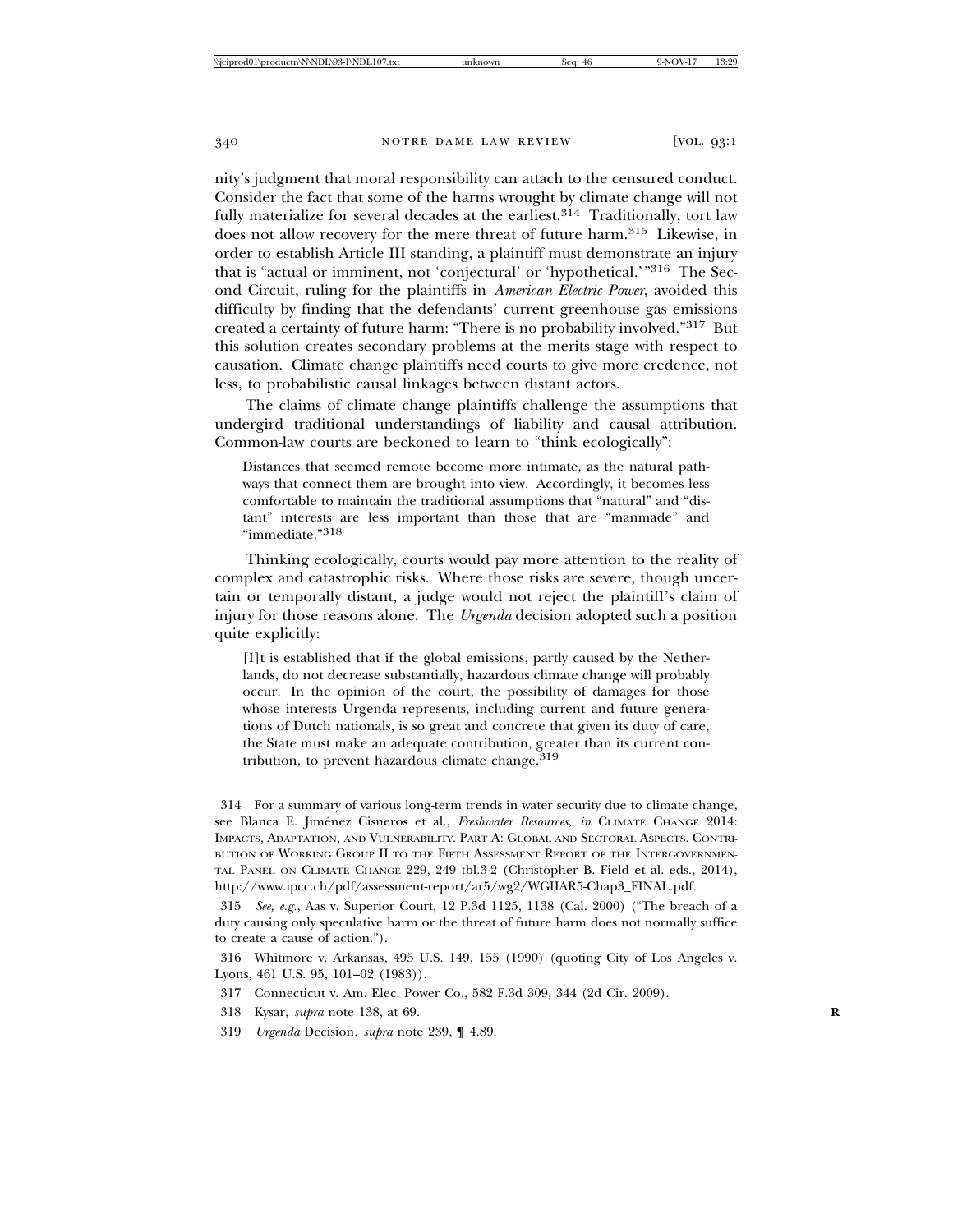The mere "possibility of damages" was "so great and concrete" that it rose to the level of a cognizable wrong. With the limited exception of medical monitoring costs,320 American courts do not so boldly expand the reach of legal redress for claims sounding in tort.

\* \* \*

At every stage of its analysis, the *Urgenda* court overcame doctrinal barriers to a finding of climate change negligence against the most powerful defendant in its jurisdiction: the sovereign itself. Only through such an attitude of restless vigilance can tort law bring catastrophic harms within law's normative project. The plaintiffs knew that Dutch statutory and regulatory law did not provide "sufficient protection against the risks of dangerous climate change."321 But the common law—and the bodies of constitutional and international law that partake of tort-like reasoning against government actors—can counteract the intransigence of power while at the same time establishing persistent norms of its own creation.<sup>322</sup>

The Dutch court did not, however, reach out by fiat to supplant democratic processes. Judicial decisionmaking shapes and reflects popular understandings of reasonable care in an ongoing process of conversation with the other branches of government.323 In this context, it is notable that the first victory for climate change tort plaintiffs should come in a nation with a far less militaristic relationship to its natural environment. On the lower Mississippi River, U.S. flood control strategy from the beginning has centered on a policy of containment, with the walls growing ever higher as the land subsides and the ocean rises.<sup>324</sup> The Dutch, on the other hand, have transitioned to a policy of "controlled flooding." Low-lying polders must in some

321 Cox, *supra* note 303, at 3.

322 *See supra* text accompanying notes 129–41.

<sup>320</sup> Medical monitoring refers to "diagnostic and other pre-therapeutic measures designed to determine whether an individual exposed to the risk of contracting a disease or other unhealthy condition has in fact done so." Kenneth S. Abraham, *Liability for Medical Monitoring and the Problem of Limits*, 88 VA. L. REV. 1975, 1976 (2002). In other words, liability attaches not for the "enhanced risk" itself, but rather for the "medical surveillance expenses" the enhanced risk necessitates. Ayers v. Twp. of Jackson, 525 A.2d 287, 308 (N.J. 1987).

<sup>323</sup> *See Urgenda* Decision, *supra* note 239, ¶ 4.95 ("The court states first and foremost that Dutch law does not have a full separation of state powers, in this case, between the executive and judiciary. The distribution of powers between these powers (and the legislature) is rather intended to establish a balance between these state powers. . . . It is an essential feature of the rule of law that the actions of (independent, democratic, legitimised and controlled) political bodies, such as the government and parliament can—and sometimes must—be assessed by an independent court.").

<sup>324</sup> *See* Oliver Houck, *Can We Save New Orleans?*, 19 TUL. ENVTL. L.J. 1, 42 (2006) ("In this view, the natural environment may not be the enemy but it is at least an impediment. We wall it off, and then feed it through the bars of diversion structures like some beast in a zoo.").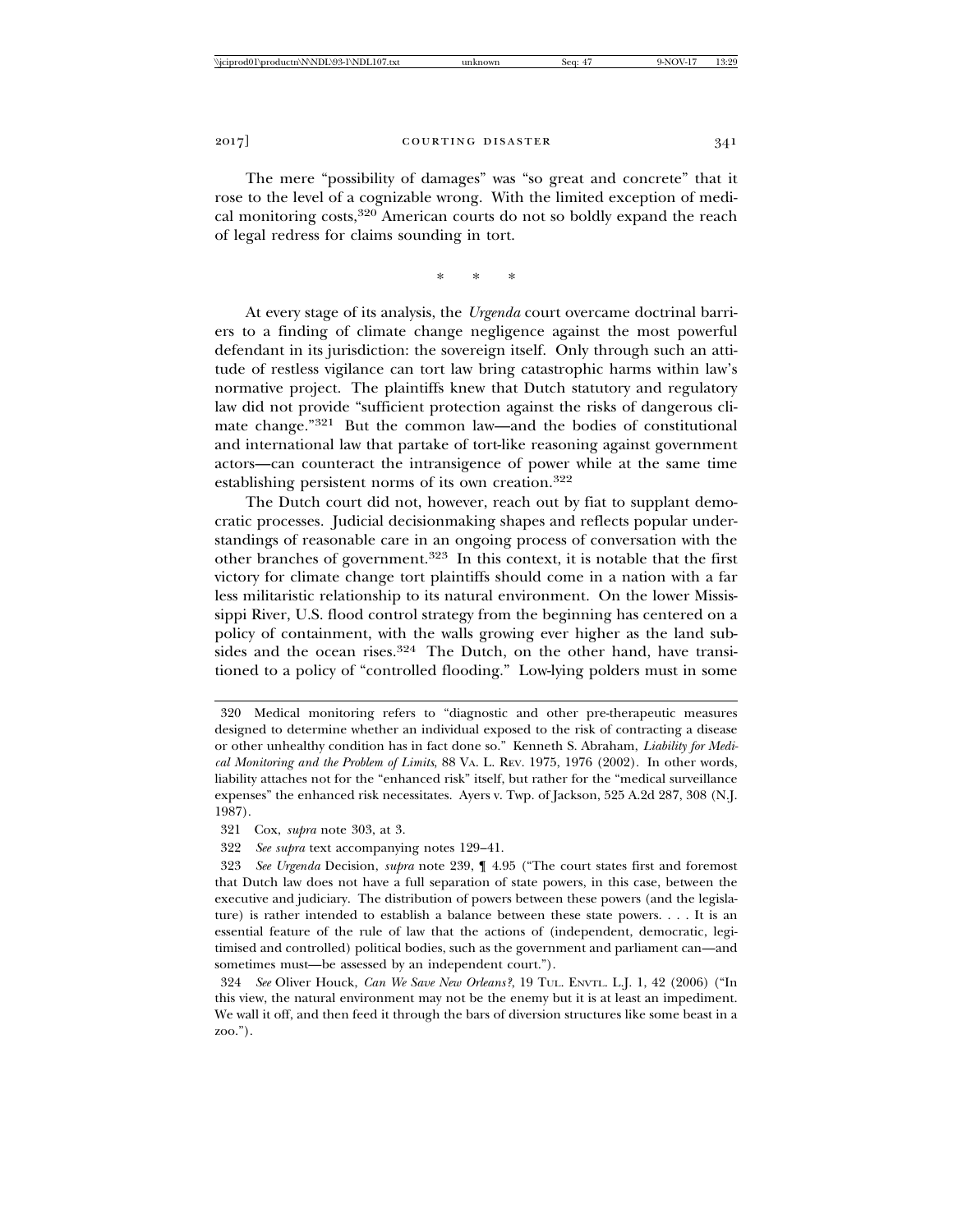cases serve as reservoirs, to be flooded if necessary to protect denser communities.325

Of course, the *Urgenda* decision did not discuss matters of flood control policy and environmental ethics. But the reciprocal relationship between communal and legal norms should remind us that tort doctrines embody various and even conflicting standards of conduct in society. The common law judge is neither a consequentialist, nor a deontologist, nor a civil recourse theorist. She is a pluralist, reexpressing and reconstituting multiple strains of moral and legal discourse. The *Urgenda* judges drew on a wide range of texts, including a Dutch constitutional provision, the "no harm" principle of international law, the U.N. Climate Change Convention, and various European Union treaties, all in addition to Dutch common law.<sup>326</sup> Tort law does not, as Meyer charged, reflexively impose liability for any conceivable injury. But it can, at its best, respond creatively and dynamically to a world of chaotic and unpredictable harms.

## *B. Political Conversation and Legal Narrative*

The *Urgenda* decision has already begun inspiring similar attempts by climate change plaintiffs to negotiate the torts process.327 In addition, at least three more lawsuits—making claims of constitutional and administrative violations—have brought about judicial responses to climate change harms that exemplify the central claims of this Article. A Pakistani student prevailed in his effort to force the government to implement its stated climate change policy.328 And two groups of American plaintiffs have achieved initial success in expanding the public trust doctrine to encompass a stable climate.<sup>329</sup>

Unlike the *Urgenda* decision, these cases reveal little about how tort doctrine itself could evolve in response to climate change and catastrophe. In a more general sense, however, the plaintiffs' victories embody the ways in which litigation can spur urgent and creative responses to complexity and catastrophe. First, courts can demand action from other branches of government either through injunctive relief or simple exhortation. For an example of the latter, consider Justice Ginsburg's dissent from the decision in *Ledbetter*

329 *See* Findings & Recommendations at 1276, Juliana v. United States, 217 F. Supp. 3d 1224 (D. Or. 2016) (No. 6:15-cv-1517) [hereinafter *Juliana* Findings & Recommendations]; *Foster* Order, *supra* note 241.

<sup>325</sup> *See* Michael Kimmelman, *Going with the Flow*, N.Y. TIMES (Feb. 13, 2013), http:// www.nytimes.com/2013/02/17/arts/design/flood-control-in-the-netherlands-now-allowssea-water-in.html.

<sup>326</sup> *See Urgenda* Decision, *supra* note 239, ¶¶ 4.52, 4.76.

<sup>327</sup> Another tort lawsuit is pending in the Belgian court system. *See* Jennifer M. Klein, *Lawsuit Seeks to Force Belgian Government to Take Action Against Climate Change*, CLIMATE L. BLOG (June 8, 2015), http://blogs.law.columbia.edu/climatechange/2015/06/08/lawsuitseeks-to-force-belgian-government-to-take-action-against-climate-change/.

<sup>328</sup> *Leghari* Decision, *supra* note 240, at 2.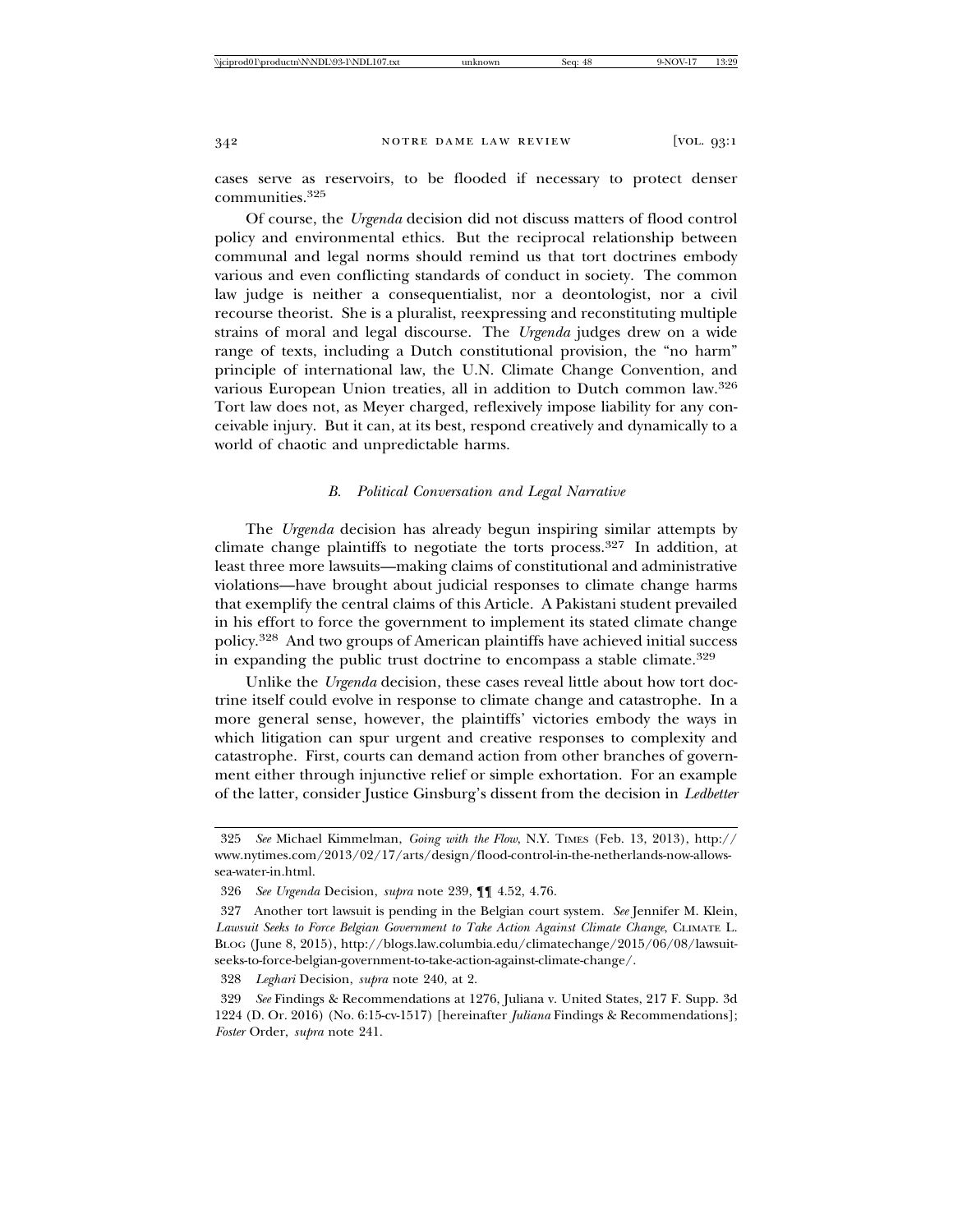*v. Goodyear Tire & Rubber Co.*<sup>330</sup> The five-Justice majority had adopted a narrow reading of Title VII of the Civil Rights Act in order to bar the plaintiff's pay discrimination claims. Justice Ginsburg, dissenting from the bench, called on Congress to "act to correct this Court's parsimonious reading of Title VII."331 The legislature responded with the Lilly Ledbetter Fair Pay Act of 2009,332 which codified the interpretation urged by Justice Ginsburg.333 As one of us has argued with Benjamin Ewing, such "prods and pleas" represent the "flip-side of checks and balances."334 In a constitutional scheme of divided but overlapping authority, the judiciary can serve not only to temper excess but also to break up gridlock.<sup>335</sup>

# 1. Prods and Pleas in *Leghari v. Federation of Pakistan*

The decision in *Leghari* provides an especially bold example of judicial prodding and pleading. Although the opinion from the Lahore High Court used the language of fundamental rights, the order itself aimed to facilitate more effective cooperation among various government officials. Pakistan's Ministry of Climate Change had promulgated a National Climate Change Policy in September 2012 in order to "provide[] a comprehensive framework" for "Action Plans" to adapt to the effects of climate change.<sup>336</sup> The Policy laid out an ambitious series of goals, $337$  but the frailty of the Climate Change Ministry hampered its effectiveness.338 Ashgar Leghari, a law student whose family owns a farm in southern Punjab, sued the central government claiming that the agencies' intransigence infringed upon his fundamental rights.<sup>339</sup>

Judge Syed Mansoor Ali Shah convened representatives from over twenty government bodies to announce his decision. His opinion issued a self-described "clarion call" to defend the "fundamental rights of the citizens

334 Ewing & Kysar, *supra* note 5, at 361. **R**

<sup>330 550</sup> U.S. 618 (2007), *superseded by statute*, Lilly Ledbetter Fair Pay Act of 2009, Pub. L. No. 111-2, 123 Stat. 5.

<sup>331</sup> *Id.* at 661 (Ginsburg, J., dissenting).

<sup>332</sup> Pub. L. No. 111-2, 123 Stat. 5.

<sup>333</sup> For a full account of the influence of Justice Ginsburg's dissent, see Lani Guinier, *Beyond Legislatures: Social Movements, Social Change, and the Possibilities of Demosprudence— Courting the People: Demosprudence and the Law/Politics Divide*, 89 B.U. L. REV. 539 (2009).

<sup>335</sup> *See id.* at 411–12.

<sup>336</sup> MINISTRY OF CLIMATE CHANGE, GOV'T OF PAK., NATIONAL CLIMATE CHANGE POLICY, at vi (2012), http://center-hre.org/wp-content/uploads/2014/05/Pakistan-Naitonal-Climate -Change-Policy.pdf.

<sup>337</sup> *Id.* at 1.

<sup>338</sup> *See, e.g.*, Zofeen T. Ebrahim, *Pakistan's New Climate Change Ministry Merely "Cosmetic*,*"* PAKISSAN (Feb. 2015), http://www.pakissan.com/english/issues/pakistan.new.climate. change.ministry.merely.cosmetic.shtml.

<sup>339</sup> Anam Gill, *Farmer Sues Pakistan's Government to Demand Action on Climate Change*, REUTERS (Nov. 15, 2015), http://www.reuters.com/article/pakistan-climatechange-law suit/farmer-sues-pakistans-government-to-demand-action-on-climate-change-idUSL8N1383 YJ20151113.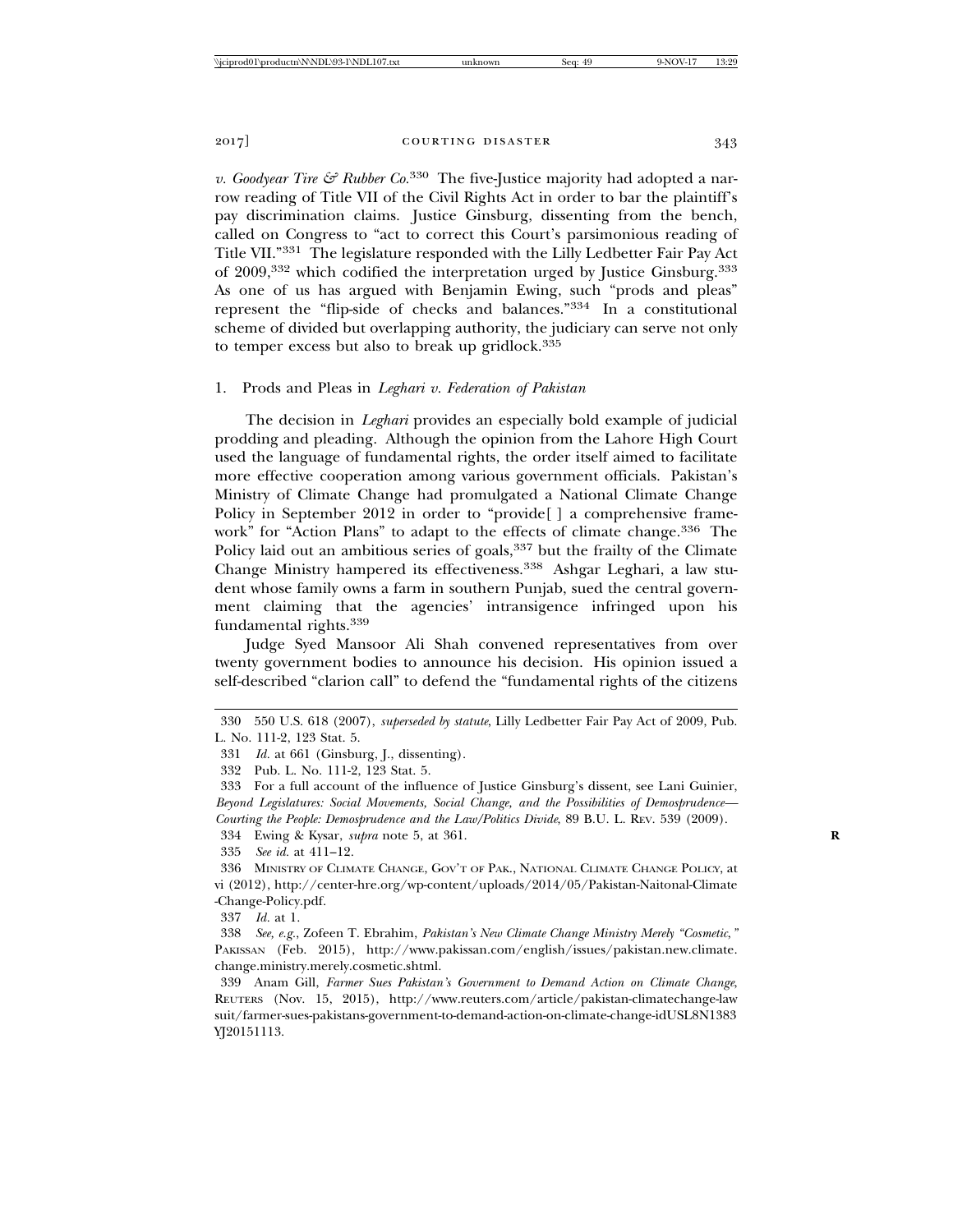of Pakistan" and "in particular, the vulnerable and weak segments of the society who are unable to approach this Court."340 Judge Shah invoked several constitutional provisions and declared that they "include[d] within their ambit" a number of environmental commitments: sustainable development, the precautionary principle, intergenerational equity, and the public trust doctrine.341 The order established a Climate Change Commission, to be staffed by government officials and a handful of private individuals, which would "assist this Court to monitor the progress of the Framework."<sup>342</sup>

The unilateral creation of a new administrative body seems to be an extreme remedy by American standards. But Judge Shah could not will a powerful agency into being. As the opinion itself acknowledged, successful adaptation would depend on the cooperation of existing authorities.<sup>343</sup> Thus, the order of the Lahore High Court played substantially the same role as Justice Ginsburg's dissent in *Ledbetter*. The court's words lacked the force of law, in a practical sense. Their power—if they had power at all—was to bring renewed attention to a neglected issue: to plead "for other branches or levels of government to deploy power when the speaker cannot."344 As the head of the Pakistani World Wildlife Fund observed, "[t]he judge is pushing the government departments to take action . . . [t]he commission is a ray of hope for us."<sup>345</sup>

# 2. The Environmental Apocalyptic in *Foster* and *Juliana*

Meanwhile, four years after the defeat in *Kivalina*, climate change plaintiffs have won two unexpected victories in American courts. In *Foster v. Washington Department of Ecology*, eight schoolchildren from Washington sued the state government after its environmental agency denied their petition for a rulemaking on greenhouse gas emissions. In one sense, the case was a typical administrative action: the petitioners demanded relief under the Washington Administrative Procedure Act asserting that the agency's denial was arbitrary, capricious, and in violation of statutory and constitutional law.<sup>346</sup>

<sup>340</sup> *Leghari* Decision, *supra* note 240, ¶ 6.

<sup>341</sup> *Id.* ¶ 7.

<sup>342</sup> *Id.* ¶ 8(iii); *see also* Leghari v. Fed'n of Pakistan, (2015) W.P. No. 25501 (HC Lahore) (Pak.), http://edigest.elaw.org/sites/default/files/pk.leghari.091415.pdf (supplemental order listing the officers of the commission).

<sup>343</sup> *Leghari* Decision, *supra* note 240, ¶ 4.

<sup>344</sup> Ewing & Kysar, *supra* note 5, at 366. Consistent with this role, the most recent **R** "order" in the *Leghari* case consists of a series of recommendations by the Climate Change Commission to sharpen adaptation efforts. *See* Climate Change Order-19, Leghari v. Fed'n of Pakistan, (2015) W.P. No. 25501 (HC Lahore) (Pak.), http://sys.lhc.gov.pk/green-BenchOrders/RegularityAuthorities-EPA-25501-15-10-03-2017.pdf.

<sup>345</sup> Gill, *supra* note 339 (quoting Hameed Naqi, Director General of WWP-Pakistan). For further discussion of the *Leghari* litigation and Judge Shah's ongoing supervision of the commission, see David Estrin, *Limiting Dangerous Climate Change: The Critical Role of Citizen Suits and Domestic Courts—Despite the Paris Agreement*, CIGI Papers No. 101 (May 2016).

<sup>346</sup> Petitioners' Opening Brief at 11, Foster v. Wash. Dep't of Ecology (Wash. Super. Ct. Mar. 16, 2015) (No. 14-2-25295-1) [hereinafter *Foster* Petitioners' Brief], https://static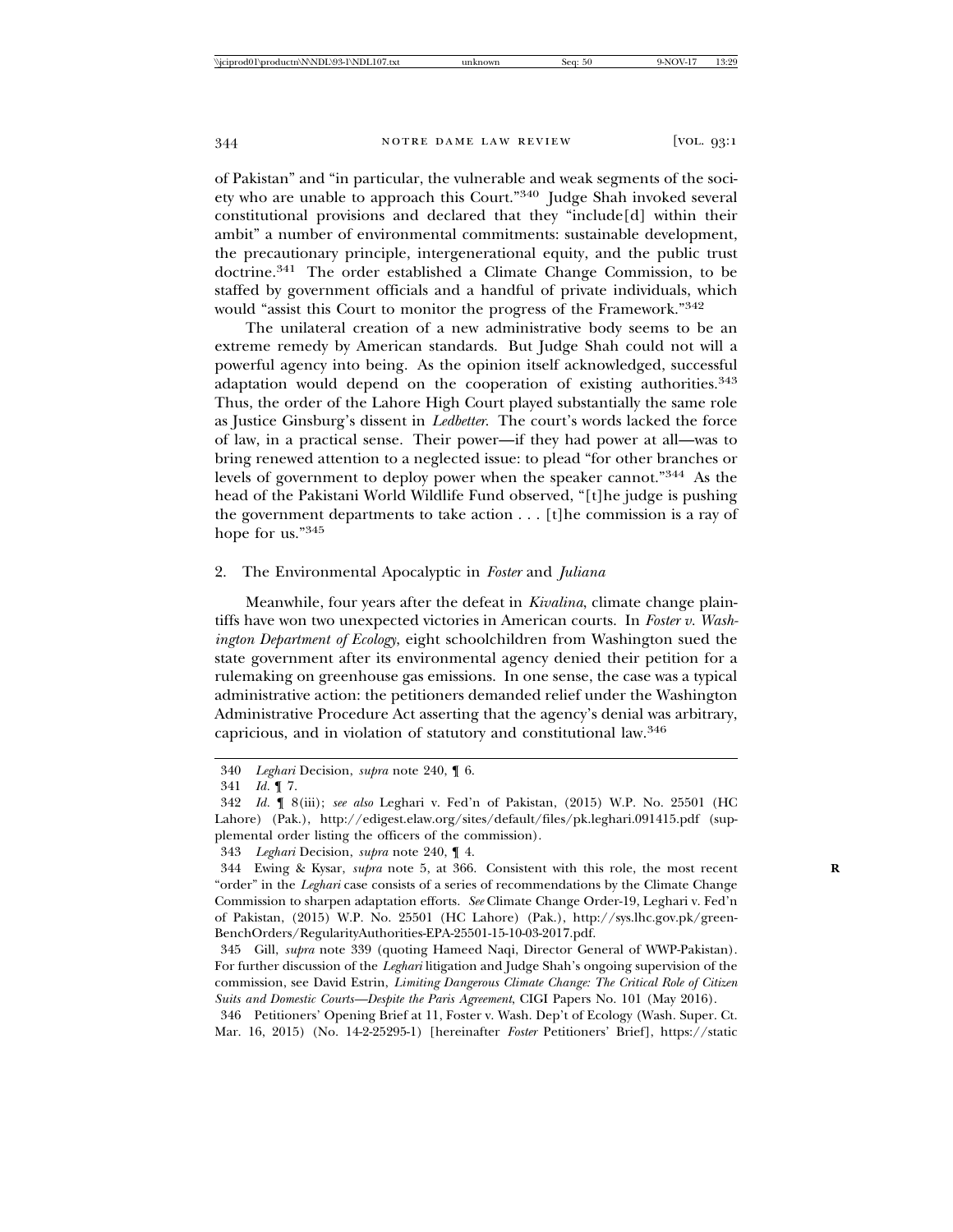But the substance of their argument was far from routine. The children asserted their "inherent and fundamental rights to a healthful and pleasant environment."347 These natural rights, though not explicit in the text of the Washington Constitution, were preserved and protected by Washington's analogue to the Ninth Amendment: "The enumeration in this Constitution of certain rights shall not be construed to deny others retained by the people."348 The plaintiffs buttressed their assertion of a fundamental right with an appeal to the public trust doctrine.349 On November 19, 2015, the judge in *Foster* delivered what might have been a perfunctory ruling: because the Department of Ecology had initiated a rulemaking in August, the petition for review was denied as moot. But the opinion did not stop there. Judge Hill emphasized, all in dicta, that "global warming causes an unprecedented risk to the earth,"<sup>350</sup> that the state constitution bestows environmental rights,<sup>351</sup> and that the public trust doctrine extends to the atmosphere.<sup>352</sup> Six months later, unsatisfied by the agency's progress, the court ordered the Department of Ecology to finalize the climate change rule by the end of 2016.<sup>353</sup>

The Department of Ecology complied with the court's order, issuing the final Clean Air Rule on September 15, 2016.354 Nevertheless, the government appealed Judge Hill's ruling to escape continued monitoring by the trial court. In an unpublished opinion, the Court of Appeals granted that request, reversing the decision to order extraordinary relief on the ground of various legal infirmities.<sup>355</sup> But the appellate court declined the government's invitation to opine on the merits of the earlier November 2015 ruling.356 Thus, at least formally, the dramatic legal conclusions regarding the scope of environmental rights remain in effect. As a practical matter, the lawsuit achieved its central goal, and the debate has now moved into wider public forums.<sup>357</sup>

348 WASH. CONST. art. I, § 30.

349 *Foster* Petitioners' Brief, supra note 346, at 19.

350 Foster v. Wash. Dep't of Ecology, No. 14-2-25295-1, 2015 WL 7721362, at \*2 (Wash. Super. Ct. Nov. 19, 2015).

351 *Id.* at \*3.

353 *See* Order on Petitioners' Motion for Relief Under CR 60(b), Foster v. Wash. Dep't of Ecology, No. 14-2-25295-1 (Wash. Super. Ct. Apr. 29, 2016), http://static1.squarespace. com/static/571d109b04426270152febe0/t/57607f4901dbaec634f08166/1465941834691/ 16.05.16.Order\_.pdf.

354 16 Wash. Reg. 19-047 (Sept. 15, 2016) (codified at WASH. ADMIN. CODE §§ 173-441, 173-442 (2017)).

355 Foster *ex rel.* Foster v. Wash. Dep't of Ecology, No. 75374-6-I, 2017 WL 3868481 (Wash. Ct. App. Sept. 5, 2017).

356 *Id.* at \*3.

357 As with many environmental rulemakings, both activists and industry have condemned the Clean Air Rule on opposing grounds. *Compare* Press Release, W. Envtl. Law Ctr., Inslee Administration Defies Court Order, Betrays Children (June 1, 2016), http://

<sup>1.</sup>squarespace.com/static/571d109b04426270152febe0/t/576080e81bbee08251f2841c/14 65942249247/ATL.Opening+Brief.Final\_.3.16.14.pdf.

<sup>347</sup> *Id.* at 17.

<sup>352</sup> *Id.* at \*4.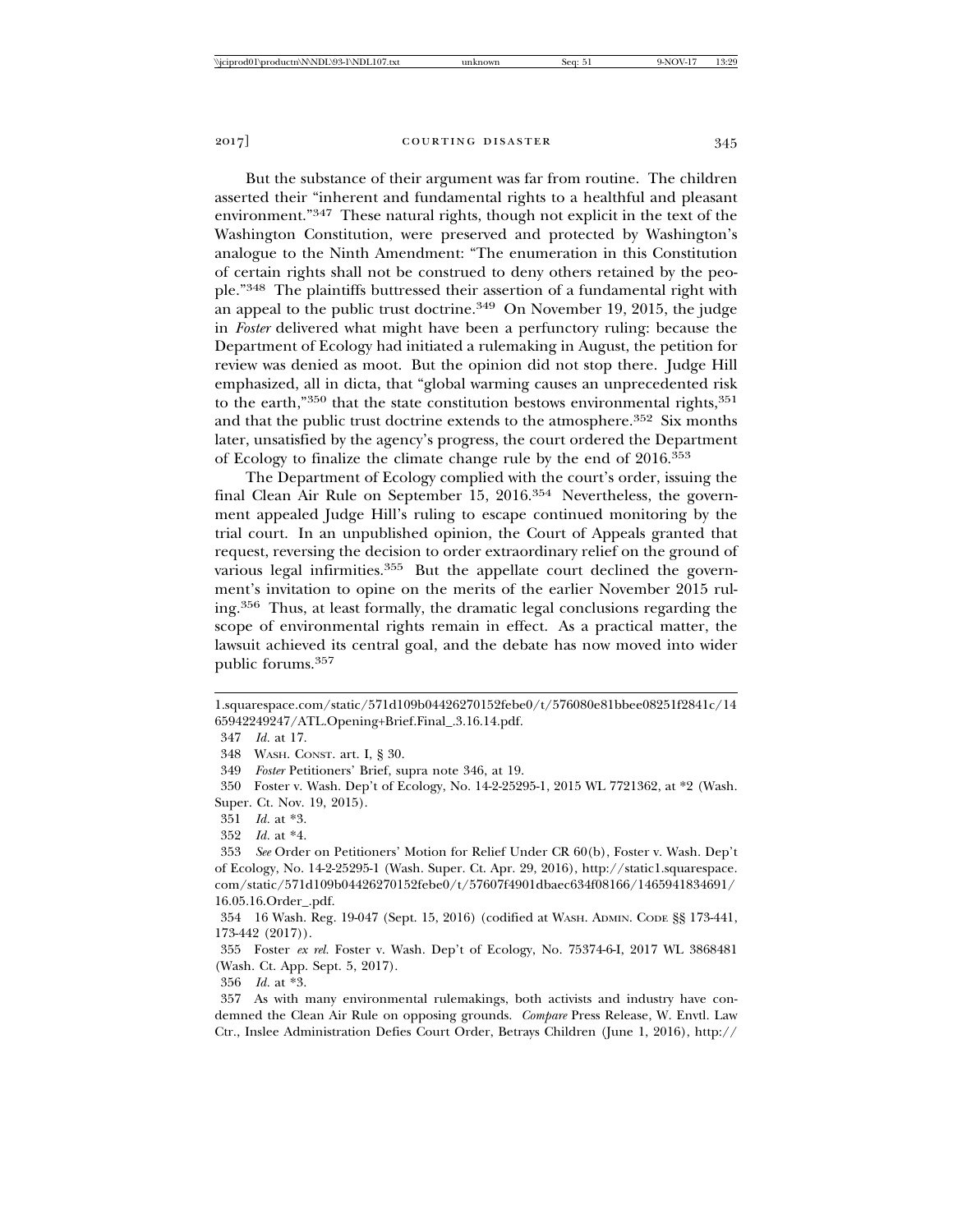Our Children's Trust convened a separate group of plaintiffs to bring a lawsuit in federal court. On August 12, 2015, nineteen-year-old Kelsey Juliana and twenty other young people from across the country filed a complaint against the United States government and a number of federal departments and officials.<sup>358</sup> *Juliana v. United States* expands on the arguments put forward in *Foster* and attempts, in one fell swoop, to constitutionalize climate change policy.

The plaintiffs in *Juliana* present four grounds for relief. The Ninth Amendment and public trust claims are analogous to those in *Foster*, although the public trust doctrine imposes fewer obligations on the federal government than the states.359 The bulk of the complaint in *Juliana* focuses instead on arguments under the Fifth and Fourteenth Amendments. Citing *Obergefell v. Hodges*, 360 the plaintiffs assert that substantive due process should be further expanded to include the right to a stable climate: "Defendants have violated and are violating Plaintiffs' fundamental constitutional rights to life, liberty, and property by substantially causing or contributing to a dangerous concentration of  $CO<sub>2</sub>$  in the atmosphere."<sup>361</sup> The complaint then moves to an equal protection argument, emphasizing the "dual principles" embedded in the Fifth and Fourteenth Amendments.362 The plaintiffs argue that strict scrutiny should apply to measures that burden future generations: "Future generations do not have present political power or influence, have immutable characteristics, and are also an insular minority."<sup>363</sup>

www.commondreams.org/newswire/2016/06/01/inslee-administration-defies-court-orderbetrays-children, *with* Tom Banse, *Industry Lawsuits Mount Against Washington State's New Carbon Cap*, NW. PUB. RADIO (Sept. 30, 2016), http://nwpr.org/post/industry-lawsuitsmount-against-washington-states-new-carbon-cap.

358 The plaintiffs filed an amended complaint on September 10, 2015, and future citations are to that document. *See* First Amended Complaint, Juliana v. United States, No. 6:15-cv-01517 (D. Or. Sept. 10, 2015) [hereinafter *Juliana* Amended Complaint].

359 *See* Richard M. Frank, *The Public Trust Doctrine: Assessing Its Recent Past & Charting Its Future*, 45 U.C. DAVIS L. REV. 665, 680–81 (2012) ("[L]ittle progress has occurred over the past 30 years in making federal resources and officers subject to the same, public-trustbased obligations that apply to state and local governments in most American jurisdictions.").

360 135 S. Ct. 2584 (2015).

361 *Juliana* Amended Complaint, *supra* note 358, at 94; *see also id.* at 84–88.

362 *Id.* at 89; *cf.* Laurence H. Tribe, Lawrence v. Texas*: The "Fundamental Right" That Dare Not Speak Its Name*, 117 HARV. L. REV. 1893, 1898 (2004) ("[D]ue process and equal protection, far from having separate missions and entailing different inquiries, are profoundly interlocked in a legal double helix.").

363 *Juliana* Amended Complaint, *supra* note 358, at 89; *cf.* Frontiero v. Richardson, 411 U.S. 677, 686 (1973) (plurality opinion) (applying heightened scrutiny to sex-based discrimination because "sex, like race and national origin, is an immutable characteristic determined solely by the accident of birth"); San Antonio Indep. Sch. Dist. v. Rodriguez, 411 U.S. 1, 28 (1973) (describing "relegat[ion] to such a position of political powerlessness as to command extraordinary protection" as one of the "traditional indicia of suspectness"); United States v. Carolene Prods. Co., 304 U.S. 144, 153 n.4 (1938) ("[P]rejudice against discrete and insular minorities may be a special condition, which tends seriously to curtail the operation of those political processes ordinarily to be relied upon to protect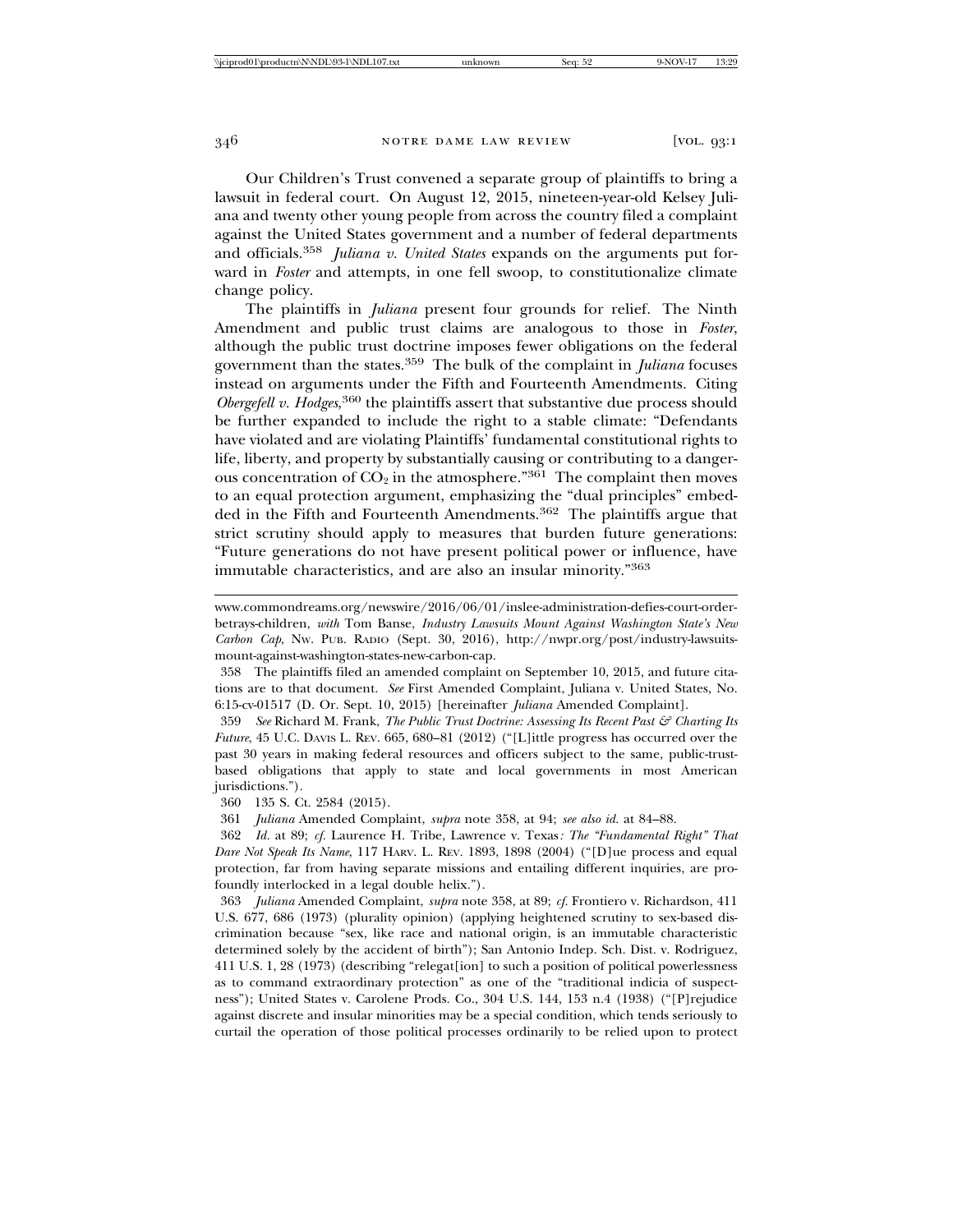Up until this point, the rights-based argument for environmental protection has been confined largely to law review articles.<sup>364</sup> *Juliana v. United States* sought to provoke the first direct response from a federal judge. And the scale of relief requested is provocative indeed: "Order Defendants to prepare and implement an enforceable national remedial plan to phase out fossil fuel emissions and draw down excess atmospheric  $CO<sub>2</sub>$  so as to stabilize the climate system" and "[r]etain jurisdiction over this action to monitor and enforce Defendants' compliance with the national remedial plan and all associated orders of this Court."365 The government's motion to dismiss focused heavily on the requested remedy, starting with its very first sentence: "To provide the relief requested by Plaintiffs in this case, the Court would be required to make and enforce national policy concerning energy production and consumption, transportation, science and technology, commerce, and any other social or economic activity that contributes to carbon dioxide

Perhaps the most surprising aspect of the *Juliana* case is that the plaintiffs have not yet lost. They achieved an early victory: on November 10, 2016—perhaps not coincidentally, one day after the election of President Trump who had campaigned against taking climate change seriously as a policy matter—Judge Aiken denied the defendants' motions to dismiss, adopting the findings and recommendation of Magistrate Judge Coffin.367 Thus, at least one U.S. federal judge has—squarely and unblinkingly—recognized the possibility of an environmental due process claim:

[W]here a complaint alleges governmental action is affirmatively and substantially damaging the climate system in a way that will cause human deaths, shorten human lifespans, result in widespread damage to property, threaten human food sources, and dramatically alter the planet's ecosystem, it states a claim for a due process violation.368

Judge Aiken's order cannot be appealed as of right to the Ninth Circuit,369 and the children's lawyer has stated that they are "ready to bring the

minorities, and which may call for a correspondingly more searching judicial inquiry."). It is somewhat inapposite to describe future generations as a "minority" because—one hopes—they will eventually outnumber present generations. Nevertheless, they are situated functionally like "insular minorities" due to the temporal dominance of present generations over their future environment and life circumstances.

364 *See, e.g.*, Bruce Ledewitz, *Establishing a Federal Constitutional Right to a Healthy Environment in Us and in Our Posterity*, 68 MISS. L.J. 565 (1998).

365 *Juliana* Amended Complaint, *supra* note 358, at 94.

366 Federal Defendants' Memorandum of Points and Authorities in Support of Their Motion to Dismiss at 1, Juliana v. United States, No. 6:15-cv-01517 (D. Or. Nov. 17, 2015).

367 Juliana v. United States, 217 F. Supp. 3d 1224, 1234 (D. Or. 2016). Two separate motions to dismiss were filed in the case, one by the government and another by a group of interveners representing the fossil fuel industry. *Id.* at 1233–34.

368 *Id.* at 1250.

369 *See* 15A CHARLES ALAN WRIGHT ET AL., FEDERAL PRACTICE & PROCEDURE § 3914.6 (2d ed. 2016) ("Orders refusing to dismiss an action almost always are not final.").

('CO2') emissions."<sup>366</sup>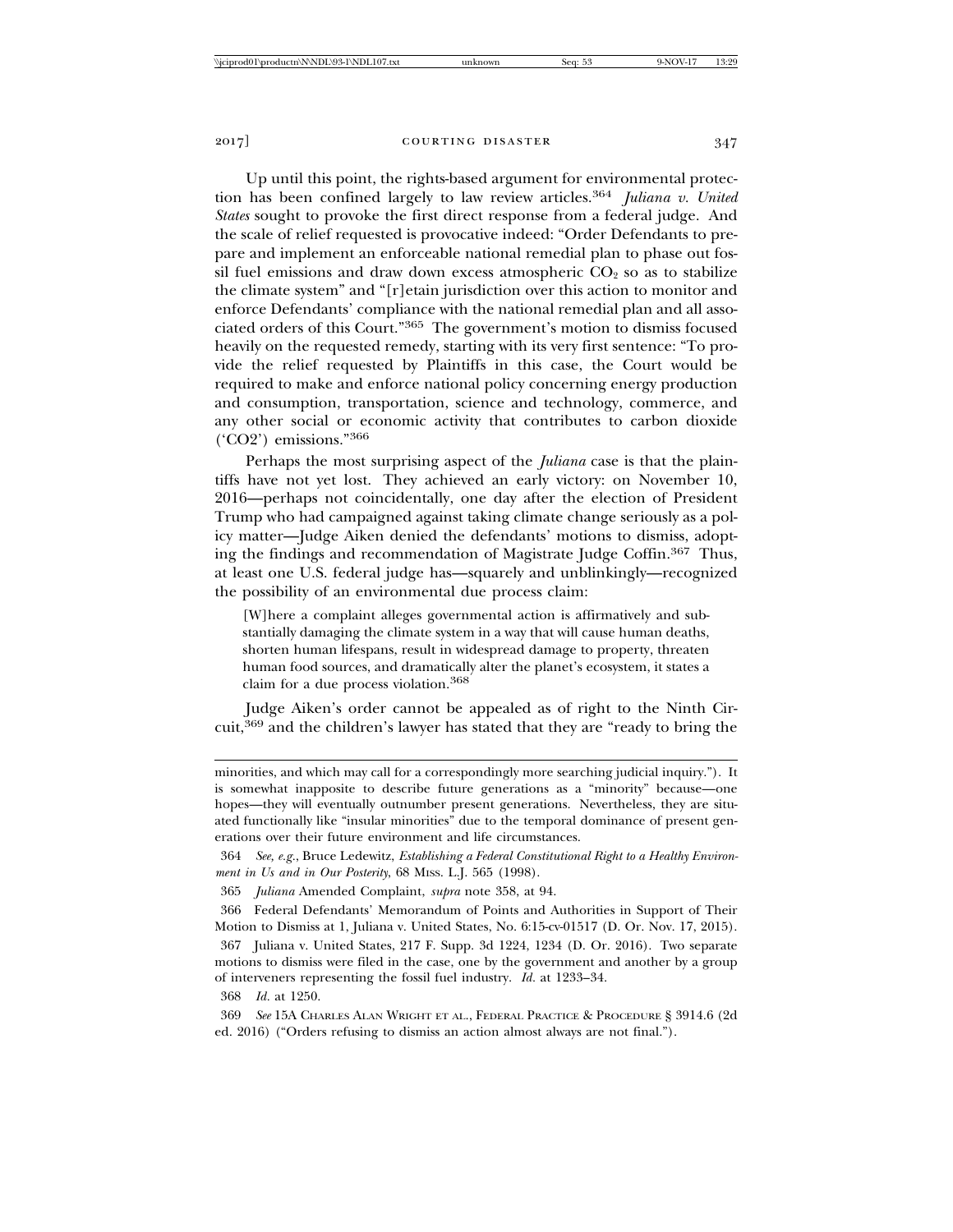case to trial."370 Nevertheless, the defendants asked the court to certify an interlocutory appeal of the order, a request that Judge Aiken denied on June 8, 2017.371 Undeterred, the next day the government filed a petition for a writ of mandamus at the Ninth Circuit, arguing that an extraordinary writ was needed "to confine the district court to the lawful exercise of its jurisdiction."372 Perhaps the Ninth Circuit will grant the request, although appellate courts are normally skeptical of such petitions.373 For now, the preliminary order stands, nailed to the courthouse door, an open indictment of a political failure to protect future generations.

We could frame the initial rulings in *Foster* and *Juliana* as prods and pleas as well. In *Foster*, Judge Hill began with nonbinding exhortation—a plea—and then escalated to a court-ordered rulemaking—a prod.374 In *Juliana*, Judge Aiken acted in the knowledge that few immediate consequences would flow from her order. Perhaps the opinion is best understood, then, as primarily "calling attention to a problem of social need and asking for its resolution."375 But, of course, Judge Aiken also acted with the knowledge that—so long as her jurisdiction is preserved—judicial action can go beyond merely promoting interbranch dialogue and influencing political agenda setting. By accepting the facial legitimacy of plaintiffs' claims on substantive

370 John D. Sutter, *Kids Are Taking the Feds—and Possibly Trump—to Court over Climate Change*, CNN (Nov. 10, 2016), http://www.cnn.com/2016/11/10/opinions/sutter-trumpclimate-kids/index.html.

371 Order Denying Certification for Interlocutory Appeal, Juliana v. United States, No. 6:15-cv-01517, 2017 WL 2483705 (D. Or. June 8, 2017).

372 Petition for a Writ of Mandamus to the United States District Court for the District of Oregon at 31, United States v. U.S. Dist. Ct. for the Dist. of Or., No. 17-71692 (9th Cir. June 9, 2017), ECF No. 10467675.

373 *See* Allied Chem. Corp. v. Daiflon, Inc., 449 U.S. 33, 34 (1980) (per curiam) ("[T]he remedy of mandamus is a drastic one, to be invoked only in extraordinary situations."). The Ninth Circuit has temporarily stayed proceedings in the district court and requested briefing from parties, amici, and the district court itself. *See* Order, United States v. U.S. Dist. Ct. for the Dist. of Or., No. 17-71692 (9th Cir. July 28, 2017), ECF No. 10525423. In an unusually personal and compelling response, Judge Aiken and Magistrate Judge Coffin jointly offered insight on "how we are managing this unusual case," concluding with the following remarkable request for trust and respect in the traditional role of judges to adjudicate even the most vexing and controversial disputes:

Collectively, we have more than fifty years of experience on the bench. We have managed countless complex lawsuits and have recognized from the beginning that this action raises special and significant concerns regarding the appropriate role of the courts in protecting constitutional rights. We are managing this case mindful of those concerns. In our view, permitting this case to proceed through the usual process of trial and appeal will present the Ninth Circuit with a superior record to review, facilitating better decisionmaking on these novel and vitally important issues.

Response of District Court to Writ of Mandamus, United States v. U.S. Dist. Ct. for the Dist. of Or., No. 17-71692 (9th Cir. Aug. 25, 2017), ECF No. 10558462.

374 *See* Ewing & Kysar, *supra* note 5, at 361 (describing prods as "action-forcing" and **R** pleas as "action-inviting").

<sup>375</sup> *Id.*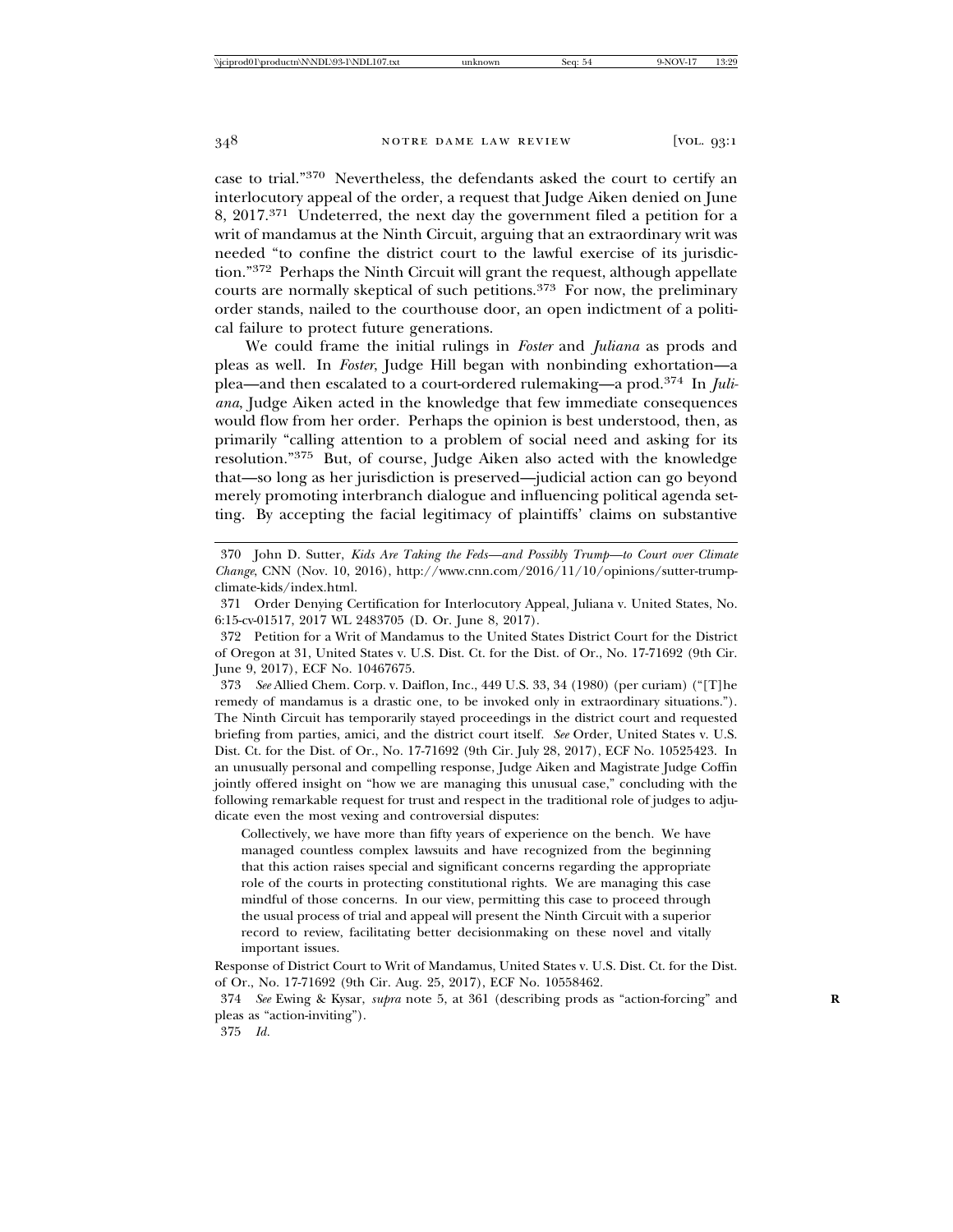due process grounds, Judge Aiken opened the possibility that she will deploy the kind of injunctive and supervisory powers that courts have used in desegregation and institutional reform contexts.

Such powers notwithstanding, the challenge for the plaintiffs in *Juliana* is to achieve normative reconstruction knowing that the court, in all likelihood, will not end up deploying its coercive power. Absent the threat of injunctive relief, can a tribunal nevertheless shape the lifeworld of meaning? A purely instrumental view of legal process does not respond to this question as we have posed it. In particular, the managerial, welfarist perspective—a dominant strain of contemporary environmental thought<sup>376</sup>—does not recognize the narrative function of legal dialogue. In contrast, Michael Burger has argued forcefully that environmental law is best understood as "a battle among well-defined, well-known and competing stories."377 Drawing on the work of law and literature scholars, Burger describes how lawyers, judges, and litigants enact "expressive, literary performances" that shape law into "a producer of meanings and an avenue for self-expression."<sup>378</sup>

Legal actors employ narrative for two basic purposes. First, narratives determine which facts will receive judicial notice: "[M]uch of human reality and its 'facts' are not merely recounted by narrative but *constituted* by it."<sup>379</sup> The weak version of this claim is that, in an adversarial system, both sides "spin" the available evidence to buttress their argument. More fundamentally, in a complex system, the choice of value criteria will determine what gets observed to begin with.380 The second role of narrative, which flows from the first, is to explain and order normative disruptions: "Narratives . . . are deeply concerned with legitimacy: they are about threats to normatively valued states of affairs and what it takes to overcome those threats."381 When a "[s]cript[ ]" embodying "normal expectations and normal practice" is broken, we form cultural narratives to "domesticat[e] the breakings." $382$  Cover described legal discourse along similar lines, as a "system of tension or a bridge linking a concept of a reality to an imagined alternative," both represented "through the devices of narrative."<sup>383</sup>

379 ANTHONY G. AMSTERDAM & JEROME BRUNER, MINDING THE LAW 111 (2000).

382 *Id.* at 121–22.

<sup>376</sup> *See* Jedediah Purdy, *The Politics of Nature: Climate Change, Environmental Law, and Democracy*, 119 YALE L.J. 1122, 1128 (2010) (criticizing a "dominant attitude in which the only realistic, hence responsible, approach to climate change and other environmental problems is one of instrumentally rational resource management constrained by interestbased politics").

<sup>377</sup> Michael Burger, *Environmental Law/Environmental Literature*, 40 ECOLOGY L.Q. 1, 12 (2013).

<sup>378</sup> *Id.* at 13–14.

<sup>380</sup> *Cf.* Sanjay G. Reddy & Benjamin Plener, *The Choice of Index Number: Part I, Valuation and Evaluation* (Inst. for Soc. & Econ. Research & Policy, Working Paper No. 06-02, 2006) (demonstrating that, in seeking to measure the aggregate wealth of an economy, "normative judgments are inescapable").

<sup>381</sup> AMSTERDAM & BRUNER, *supra* note 379, at 121.

<sup>383</sup> Cover, *supra* note 18, at 9. **R**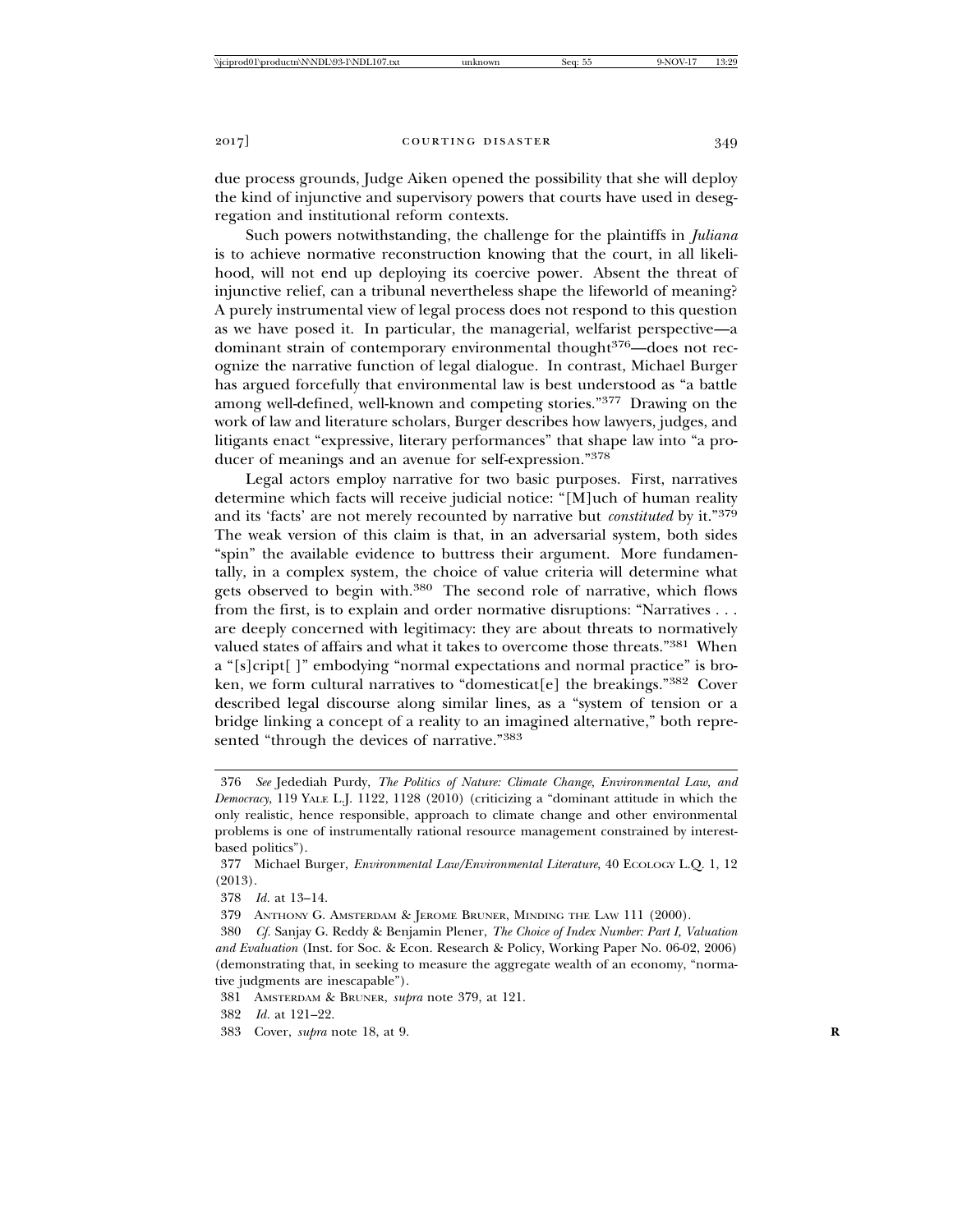Narrative, in other words, is perfectly situated to accomplish Meyer's "reframing" of catastrophe. The adjudicatory process can develop and legitimate narrative even when it ends in defeat. Laura King explains that, for the injured plaintiff, tort law offers a variety of legal claims through which inarticulate pain can be "channeled into the ritual and creative moves and countermoves made by the opposing lawyers."384 Litigation, in other words, can be therapeutic:

[A]ll the formal trappings that may attend a lawsuit—service of the complaint, briefing, oral argument, courtrooms with their stated and unstated rules of conduct and dress, written opinions—transform something that was once personal, perhaps even unseen, into a visible, formalized activity upon which a community turns its sober attention.<sup>385</sup>

An economic analysis views tort law as little more than a compensation system with high transaction costs. Within that narrow framework, climate change litigation has been a failure. But, viewed through the lens of legal narrative, "the creation of a new legal claim has power wholly apart from the power of a litigation victory (or litigation loss) or a court decision."386 Even in defeat, the climate change plaintiff may inspire new understandings of our confrontation with catastrophe.

Burger and King analyzed the role of narrative in the climate change nuisance cases: *Comer*, *Kivalina*, and *American Electric Power*. But the "ecocritical vocabulary"387 they developed also helps parse the audacious litigation strategy of Our Children's Trust. For Burger, climate change litigation reenacts a parable he names the "environmental apocalyptic."388 Although many prophecies of ecological collapse have gone unfulfilled, apocalypse remains "the single most powerful master metaphor that the contemporary environmental imagination has at its disposal."<sup>389</sup> This Article joins—or at least conveys—a strain of that tradition.390 The environmental apocalyptic adopts the literary form of the jeremiad, a mournful critique of society's profligacy.<sup>391</sup> Since the days of Jonathan Edwards, the jeremiad has comprised four rhetorical moves:

(1) a chosen people has failed to keep covenant with key values or principles, (2) the people will suffer calamity as a result of this misbehavior, (3) such calamity will be avoided by a return to specified righteous action, and

<sup>384</sup> Laura King, *Narrative, Nuisance, and Environmental Law*, 29 J. ENVTL. L. & LITIG. 331, 344 (2014).

<sup>385</sup> *Id.*

<sup>386</sup> *Id.* at 333 (footnote omitted).

<sup>387</sup> Burger, *supra* note 377, at 13.

<sup>388</sup> *Id.* at 20.

<sup>389</sup> LAWRENCE BUELL, THE ENVIRONMENTAL IMAGINATION: THOREAU, NATURE WRITING, AND THE FORMATION OF AMERICAN CULTURE 285 (1995).

<sup>390</sup> *See supra* text accompanying notes 54–59. **R**

<sup>391</sup> *See generally* Scott Slovic, *Epistemology and Politics in American Nature Writing: Embedded Rhetoric and Discrete Rhetoric*, *in* GREEN CULTURE: ENVIRONMENTAL RHETORIC IN CONTEMPO-RARY AMERICA (Carl G. Herndl & Stuart C. Brown eds., 1996).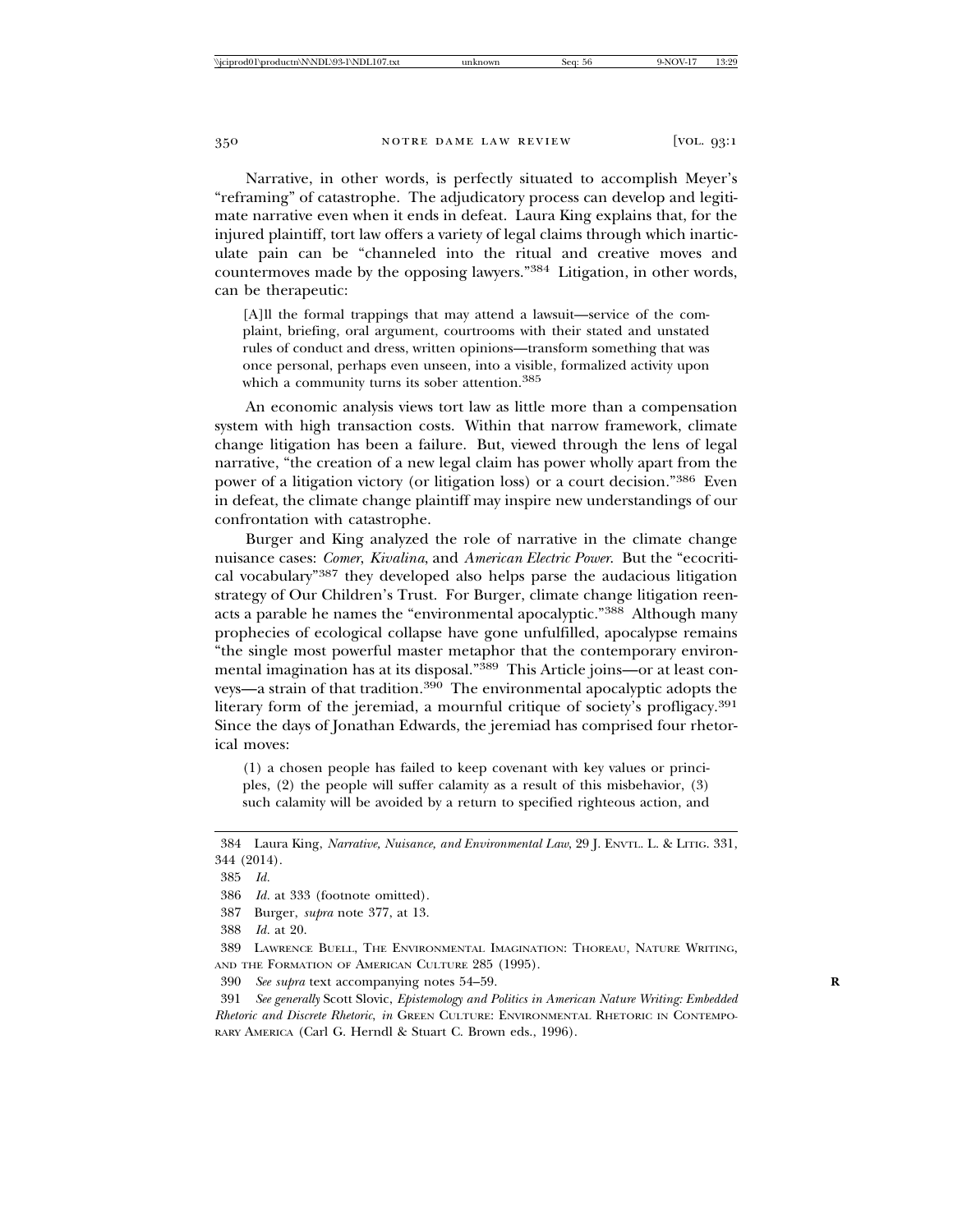(4) through proper action the chosen people shall recapture their favored status and avoid ruin.392

This simple but powerful parable has shaped the leading texts of American environmentalism, from *Man and Nature* to *Silent Spring* to *An Inconvenient Truth*.

The constitutional arguments of Our Children's Trust participate in the tradition of environmental jeremiad. This narrative structures the plaintiff's complaint and the judge's order in *Juliana*. 393 As with any due process lawsuit, the broken covenant is the Constitution. The complaint in *Juliana* rejects a narrowly legalistic view of constitutional commitment, arguing that due process rights "reflect the basic societal contract of the Constitution to protect citizens and posterity from government infringement upon basic freedoms and basic (or natural) rights."394 Placing special emphasis on the mention of "Posterity" in the preamble, the plaintiffs argue that our national covenant imposes affirmative obligations toward future generations.<sup>395</sup> These obligations operate as second-order constraints to counteract political distortions that "favor influential and entrenched short-term fossil fuel energy interests to the long-term detriment of Plaintiff."<sup>396</sup>

The complaint also looks to the environmental revolution of the early 1970s as a source of fundamental principles. It cites Title I of the National Environmental Policy Act (NEPA), which proclaims that "it is the continuing responsibility of the Federal Government to use all practicable means . . . to the end that the Nation may . . . fulfill the responsibilities of each generation as trustee of the environment for succeeding generations."397 The district court's order responded in kind, adopting the marriage-equality analogy advanced by the plaintiffs:

I have no doubt that the right to a climate system capable of sustaining human life is fundamental to a free and ordered society. Just as marriage is the "foundation of the family," a stable climate system is quite literally the foundation "of society, without which there would be neither civilization nor progress."398

Thus the founding covenant incorporates an environmental ethic.

<sup>392</sup> Michael Salvador & Todd Norton, *The Flood Myth in the Age of Global Climate Change*, 5 ENVTL. COMM. 45, 47 (2011).

<sup>393</sup> *Juliana* is the preferred text because, unlike *Foster*, it is not refracted through the lens of state administrative law.

<sup>394</sup> *Juliana* Amended Complaint, *supra* note 358, at 84.

<sup>395</sup> *Id.*

<sup>396</sup> *Id.* at 90. Although the phrase "second-order constraints" is due to Frederick Schauer, the *Juliana* plaintiffs go far beyond his "modest constitution." *See* Frederick Schauer, *Judicial Supremacy and the Modest Constitution*, 92 CALIF. L. REV. 1045, 1051 (2004).

<sup>397</sup> National Environmental Policy Act of 1969, Pub. L. No. 91-190, § 101(b), 83 Stat. 852 (1970) (codified as amended at 42 U.S.C. § 4331(b) (2012)); *see Juliana* Amended Complaint, *supra* note 358, at 81.

<sup>398</sup> Juliana v. United States, 217 F. Supp. 3d 1224, 1250 (D. Or. 2016) (quoting Maynard v. Hill, 125 U.S. 190, 211 (1888)).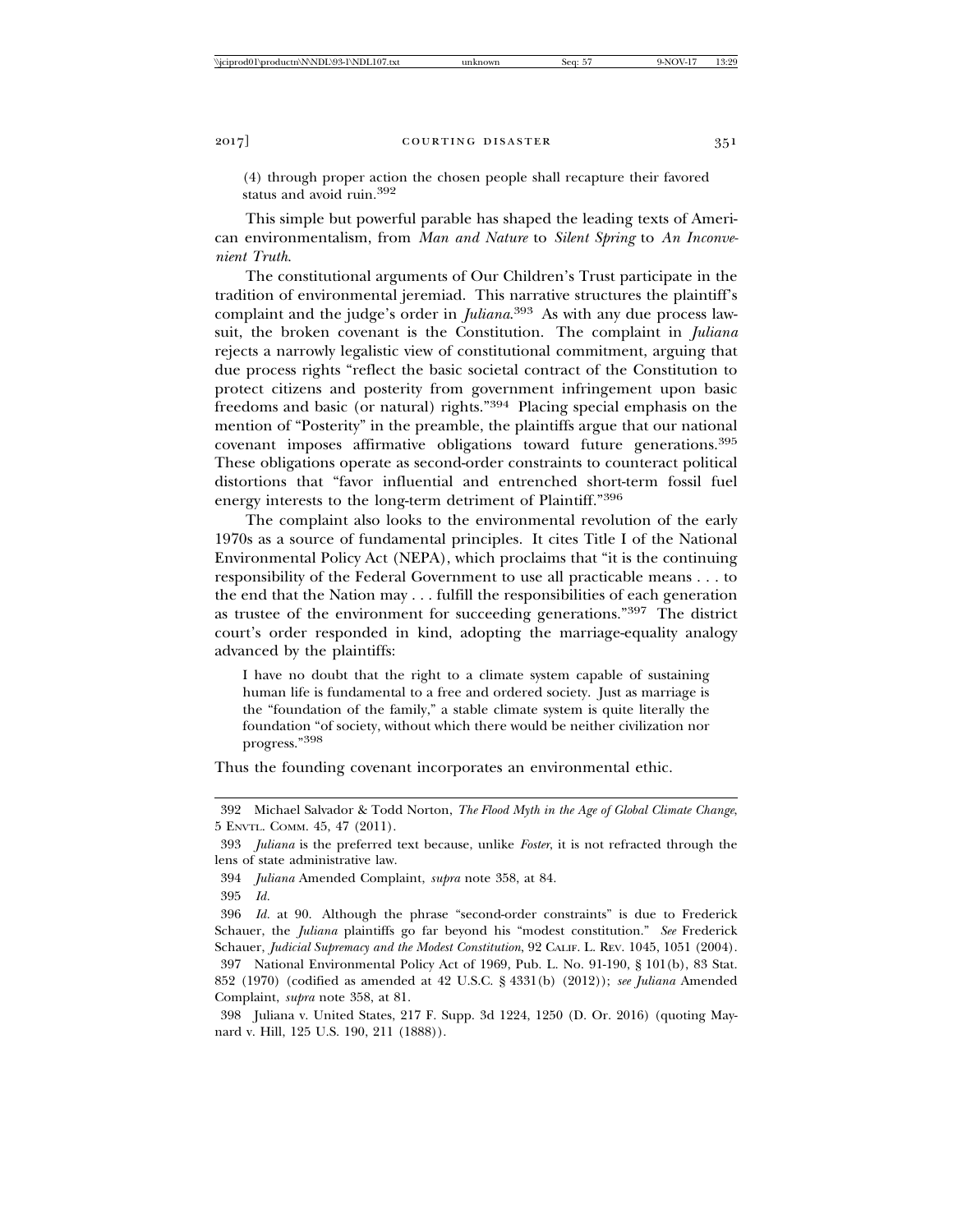In the environmental jeremiad, a departure from these fundamental principles—humility, stewardship, and responsibility toward future generations—risks catastrophic collapse. The *Juliana* complaint gave an unsparing assessment: "Recent scientific reports . . . warn of the disintegration of both the West Antarctic ice sheet and the East Antarctic ice sheet, causing multimeter sea-level rise. Such [events] will devastate coastal regions, including much of the eastern seaboard. . . . [T]rillions of dollars in property damage will result."<sup>399</sup> The ecological parable relies on the principle of interconnectedness to render seemingly remote threats imminent and urgent.<sup>400</sup> Pointing out that " $CO<sub>2</sub>$  emitted by humans persists in the atmosphere for as long as a millennium or more," the complaint emphasized the need to "restore energy balance and avoid crossing tipping points that set in motion disastrous impacts to human civilization and nature."<sup>401</sup>

This metaphor of a "web of life" may be fundamental to ecological narrative, but it sits uneasily with stringent standing requirements developed by the Supreme Court.402 The magistrate's recommendation countered the redressability problem with a hopeful vision of global interdependence and cooperation: "[R]egulation by this country, in combination with regulation already being undertaken by other countries, may very well have sufficient impact to redress the alleged harms."403 In support of this statement, Magistrate Judge Coffin cited an analogous passage from the Dutch court's opinion in *Urgenda*. 404

After covenant and betrayal comes redemption. A jeremiad, after all, is exhortatory, and "the environmental apocalyptic leaves open the possibility that human intervention can still avoid the looming catastrophe."405 This final chapter opens with a pastoral: The narrator "appeals to nostalgia by invoking a sense of a world that is soon to be lost."406 For the plaintiffs in *Juliana*, the Lost Eden is a stable preindustrial climate, a "very narrow set of climatic conditions" "on which people depend."407 Paradise is slipping away,

403 *Juliana* Findings & Recommendation, *supra* note 329, at 1269.

<sup>399</sup> *Juliana* Amended Complaint, *supra* note 358, at 68–69.

<sup>400</sup> *See* BUELL, *supra* note 389, at 302 (describing "the dramatization of networked relationships" as a "structure[ ] of environmental perception" that underlies the "eco-catastrophical metaphor").

<sup>401</sup> *Juliana* Amended Complaint, *supra* note 358, at 67.

<sup>402</sup> *See* Andrew Long, *Standing & Consensus: Globalism in* Massachusetts v. EPA, 23 J. ENVTL. L. & LITIG. 73, 74–75 (2008) ("The very recognition of climate change as creating cognizable harms requires an acceptance of the interconnectedness of a global environmental system."); Jedediah Purdy, *American Natures: The Shape of Conflict in Environmental Law*, 36 HARV. ENVTL. L. REV. 169, 222 (2012) ("The heart of ecological interdependence, and the premise of the laws it shaped, was that such interests are not less real for being more complex and remote. The implicit view of standing doctrine so far is that the constitutional concept of justiciability does, in fact, regard them as less real, and remains attached exclusively to the paradigmatic interests of older conceptions of nature.").

<sup>404</sup> *Id.*

<sup>405</sup> Burger, *supra* note 377, at 20.

<sup>406</sup> *Id.*

<sup>407</sup> *Juliana* Amended Complaint, *supra* note 358, at 68.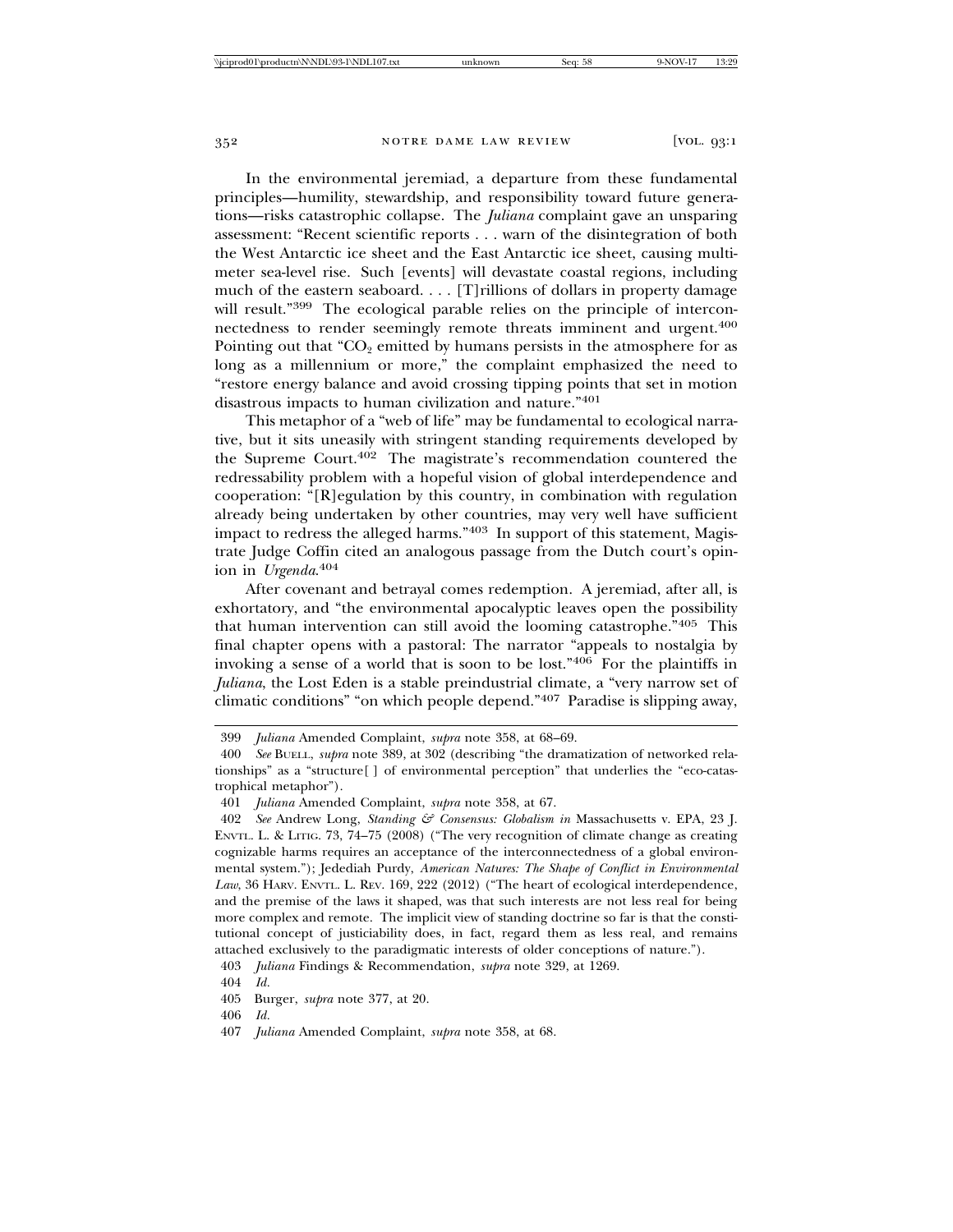as dramatized by receding rivers of ice: "In 2010, Glacier National Park in Montana had only twenty-five glaciers larger than twenty-five acres, as opposed to 150 such glaciers in 1850."408 But a return to first principles may yet stave off disaster: "Defendants must act rapidly and effectively to phase out  $CO<sub>2</sub>$  emissions so as to restore Earth's energy balance."<sup>409</sup>

Typically, justiciability doctrines erect barriers to the court playing a constructive role in that restoration. In a detailed political-question analysis, however, Judge Aiken defended the court's authority to engage: "At its heart, this lawsuit asks this Court to determine whether defendants have violated plaintiffs' constitutional rights. That question is squarely within the purview of the judiciary."410 But the order did not resolve the ultimate unknown of whether judicial action could successfully ward off climate catastrophe. Can the United States through its own actions and in coordination with other nations still mitigate the climate crisis? Or, have we passed a "point of no return"?411 As a legal matter, these factual questions go to the redressability prong of Article III standing. But they take on deeper significance as part of the environmental apocalyptic—they are the call to action, the admonition to restore broken promises. Given the profound inertia of the climate system, the present moment is indeed much later than we think.412 But the ethics of adjudication should conform to a different temporality, one in which it is never so late as to make striving toward justice futile.

\* \* \*

In earlier work, one of us has argued that "merits adjudication of tort suits promotes consideration of the underlying visions of right, responsibility, and social order that are adopted (or implied) by judicial decisions."<sup>413</sup> Although tort enjoys a preferred position in some respects, given its explicit focus on collective norm articulation, these stories from Pakistan, Washington, and Oregon demonstrate that administrative and constitutional adjudication may serve similar ends: to rouse other branches of government to action and to dignify the narratives of individual litigants. Of course, public law has no monopoly on these functions either. The environmental apoca-

411 *Id.* at 1247.

<sup>408</sup> *Id.* at 72.

<sup>409</sup> *Id.* at 80.

<sup>410</sup> Juliana v. United States, 217 F. Supp. 3d 1224, 1241 (D. Or. 2016). Following Judge Aiken's order, the United States filed an answer to the *Juliana* complaint in which it asserted twelve separate affirmative defenses, each of which in essence boils down to a contention that judges should not play a role in determining substantive obligations of the government vis-a-vis climate change.

<sup>412</sup> For one recent supporting example, see Chelsea Harvey, *Methane May Not Last Long in the Atmosphere—but It Drives Sea Level Rise for Centuries*, WASH. POST (Jan. 9, 2017), https:// www.washingtonpost.com/news/energy-environment/wp/2017/01/09/methane-may-notlast-long-in-the-atmosphere-but-it-drives-rising-seas-for-hundreds-of-years.

<sup>413</sup> Ewing & Kysar, *supra* note 5, at 356; *see also supra* Section II.A. **R**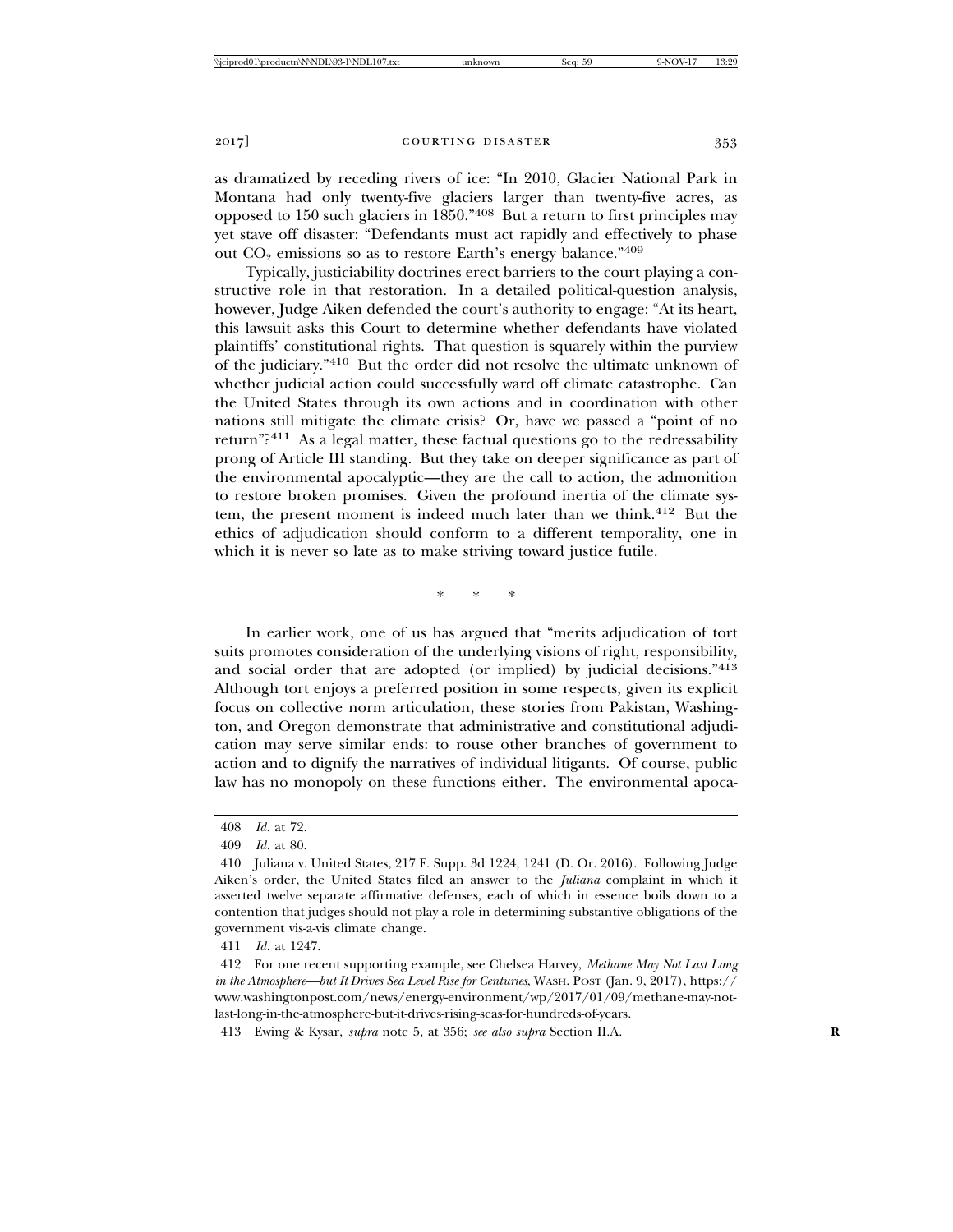lyptic ran through the *Urgenda* decision<sup>414</sup> as well as the Second Circuit's ruling in *American Electric Power*. 415 Indeed, creative litigation strategies often blur traditional doctrinal silos. The public trust doctrine is a hybrid creature that lives somewhere near the border of property and constitutional law.<sup>416</sup> Yet the *Juliana* plaintiffs also speak in the register of tort, invoking a "duty of care" on the part of the trustee governments.<sup>417</sup>

This breakdown of arbitrary divisions within the black letter law furnishes yet another proof of this Article's central premise that catastrophic harms disrupt legal formalisms. At the moment when natural complexity overwhelms existing doctrine, legal actors face a choice. Gerald Stern, attorney for the victims at Buffalo Creek, made new claims on the law, seeking recovery for unrecognized "psychic impairment."418 But Judge Kaye, speaking for the New York Court of Appeals, backed away from "traditional tort principles" to avert Con Edison's "crushing exposure to liability."419 In Meyer's terms, climate change plaintiffs have obliged courts to choose between denial and nihilism. Most judges have preferred the latter. But, in a handful of cases, judges have begun to expand the boundaries of their jurisdiction and to forge a new jurisprudence of catastrophe.

# CONCLUSION: THE GRACE OF RESPONSIBILITY

The error of the nihilist judge is to refuse responsibility over the extraordinary and the indeterminate. By various means, candidly or covertly, nihilist judges abdicate their duty to decide because of the complex or dramatic nature of a harm and the remedy it seems to necessitate.420 For instance, judges seem to believe that, short of ordering a wholesale restructuring of the global economy, their only option in climate change litigation is

<sup>414</sup> The Dutch court paid ample attention to the potentially apocalyptic consequences of climate change: "[T]he warming of the oceans is expected to result in increased hurricane activity, expansion of desert areas and the extinction of many animal species because of the heat, the latter causing a decline in biodiversity. . . . [W]ithout intervention, the aforementioned processes will become unstoppable." *Urgenda* Decision, *supra* note 239, ¶ 4.16. The decision likewise dramatized global interconnectedness in order to overcome the government's arguments on causation. *See id.* ¶¶ 4.55, 4.79, 4.81.

<sup>415</sup> *See* Burger, *supra* note 377, at 40–53.

<sup>416</sup> *Compare* Lloyd R. Cohen, *The Public Trust Doctrine: An Economic Perspective*, 29 CAL. W. L. REV. 239, 274 (1992) ("[T]he public trust doctrine is at bottom a species of property law, albeit one with overlays of administrative, trust, and constitutional law."), *with* Charles F. Wilkinson, *The Headwaters of the Public Trust: Some Thoughts on the Source and Scope of the Traditional Doctrine*, 19 ENVTL. L. 425, 464 (1989) ("The standards for the trust, then, are best understood as having very broad parameters set as a matter of federal mandate, either by way of congressional preemption or constitutional law; the constitutional rationale is more consonant with the whole body of law.").

<sup>417</sup> *See Juliana* Amended Complaint, *supra* note 358, at 5, 36, 87, 93.

<sup>418</sup> STERN, *supra* note 12, at 61.

<sup>419</sup> Strauss v. Belle Realty Co., 482 N.E.2d 34, 36 (N.Y. 1985).

<sup>420</sup> *See supra* notes 200–04 and accompanying text.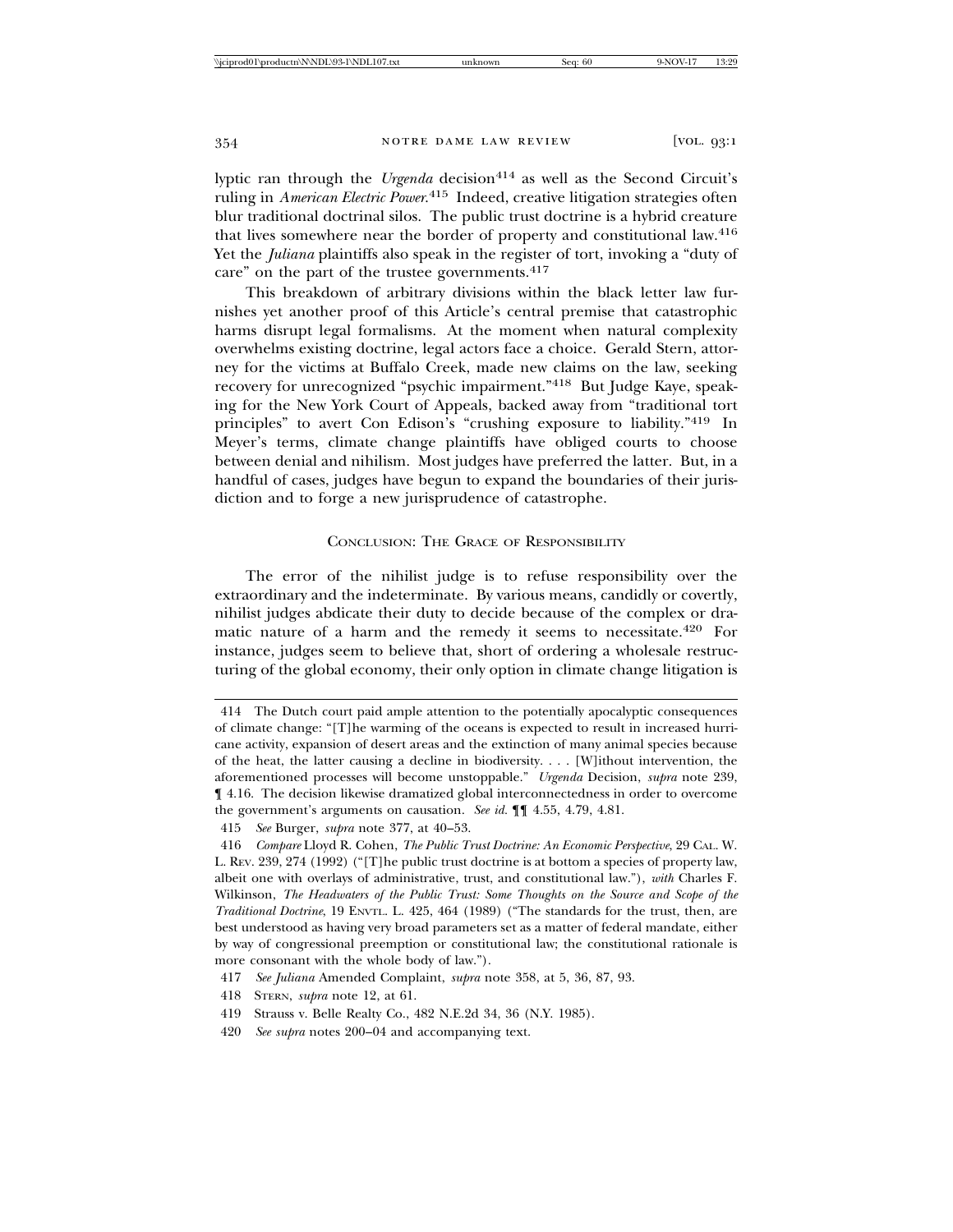to avoid exercising jurisdiction in the first place.<sup>421</sup> Again, stuck in a binary choice between denial and nihilism, most courts opt for the latter.

But Meyer puts forward a third possibility, one that we have not yet discussed. The third posture toward catastrophe seeks neither to domesticate it immediately nor to surrender to it entirely. Instead, the third posture asks what catastrophe can teach us about the original source of ethical obligation. The moment when "we experience our finitude" before the awesomeness of catastrophe opens up "the possibility of experiencing grace":

The world is a given, beyond control. And so are we. We see that we did not make ourselves. For the first time, we have a perspective from which we can notice that our own urge to make sense of everything is itself a given, a grace, an unreasonable demand for reason. From the place where reason fails, we can see reason itself as our calling, a call from outside reason.  $422$ 

Grace instructs us that catastrophic overturning is the beginning, not the end, of duty. In the "normal" case, when factual circumstances conform to legal rules, correct action follows as a matter of mechanical certainty. In contrast, when catastrophe "plow[s] up the ground itself,"423 we are thrust without warning into a position of unasked-for responsibility: "[I]t is only when the usual social system of rewards for virtue is swept away that one can see an act done purely from duty."<sup>424</sup>

On this point, Meyer draws inspiration from the work of such continental philosophers as Jacques Derrida and Emmanuel Levinas. Both argued that responsibility arises not as obedience to unambiguous rules, but rather as action in the face of radical uncertainty. Derrida described these undetermined moments as law's "aporia," and placed them at the foundation of his ethical vision: "[A]poretic experiences are the experiences, as improbable as they are necessary, of justice, that is to say of moments in which the decision between just and unjust is never insured by a rule."425 For the utilitarian, in contrast, ethical obligation flows from empirical observations: "Everything depends on what the facts turn out to be." $42\overline{6}$  Levinas reversed this sequence, arguing that we are saddled with unsought ethical obligations that precede all knowledge or understanding, indeed all consciousness and subjectivity.<sup>427</sup> Catastrophe strips away received normative commands and returns us to

<sup>421</sup> *See* Connecticut v. Am. Elec. Power Co., 406 F. Supp. 2d 265, 274 (S.D.N.Y. 2005) ("Because resolution of the issues presented here requires identification and balancing of economic, environmental, foreign policy, and national security interests, 'an initial policy determination of a kind clearly for non-judicial discretion' is required." (quoting Vieth v. Jubelirer, 541 U.S. 267, 278 (2004) (plurality opinion))).

<sup>422</sup> Meyer, *supra* note 19, at 22.

<sup>423</sup> *Id.* at 20.

<sup>424</sup> *Id.* at 23.

<sup>425</sup> Jacques Derrida, *Force of Law: The "Mystical Foundation of Authority*,*"* 11 CARDOZO L. REV. 919, 947 (Mary Quaintance trans., 1990).

<sup>426</sup> Cass R. Sunstein & Adrian Vermeule, *Is Capital Punishment Morally Required? Acts, Omissions, and Life-Life Tradeoffs*, 58 STAN. L. REV. 703, 734 (2005).

<sup>427</sup> *See* EMMANUEL LEVINAS, TOTALITY AND INFINITY: AN ESSAY ON EXTERIORITY 42–48 (Alphonso Lingis trans., 1969).